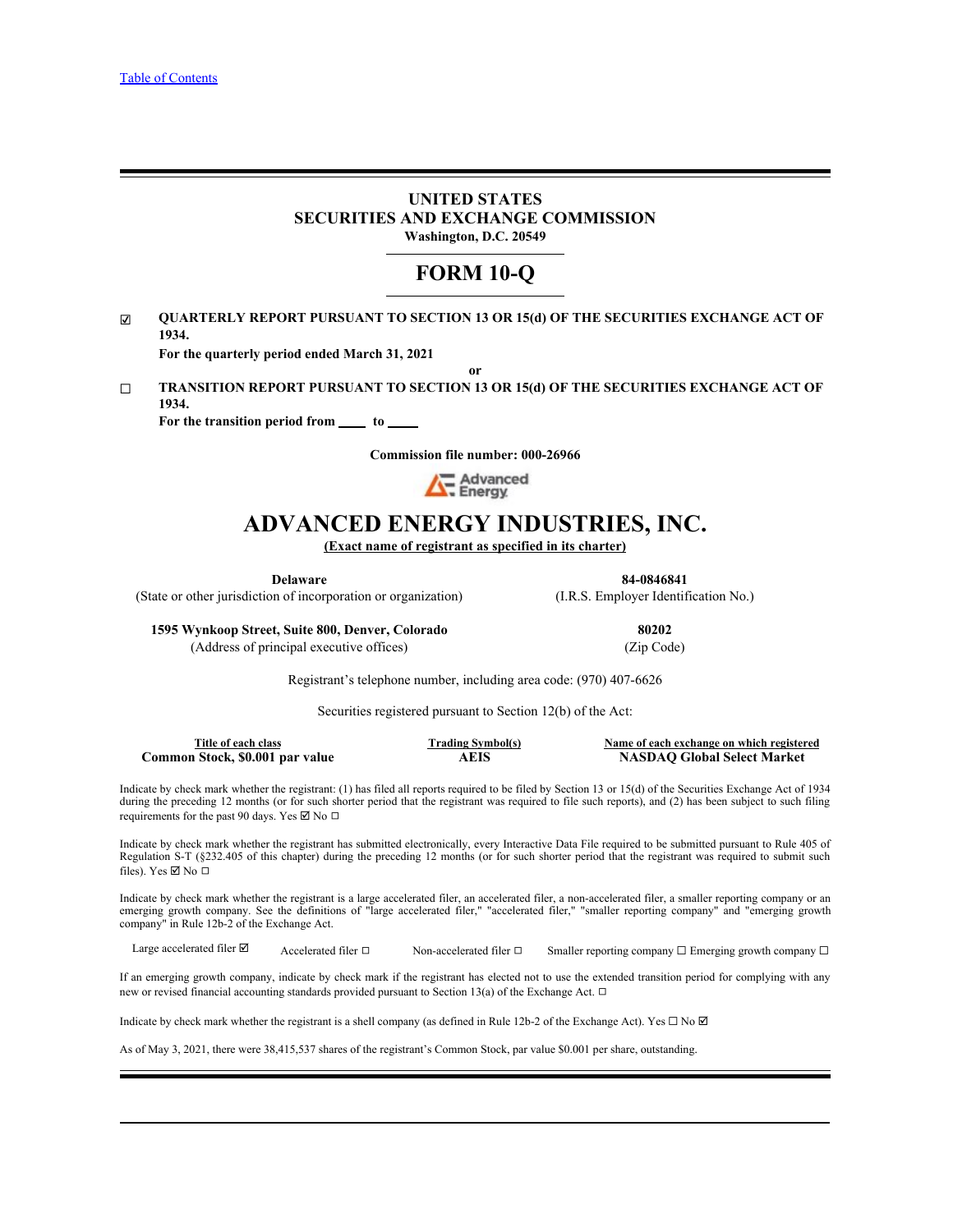# **ADVANCED ENERGY INDUSTRIES, INC. FORM 10-Q TABLE OF CONTENTS**

# **[PART I FINANCIAL INFORMATION](#page-2-0)**

<span id="page-1-0"></span>

| ITEM 1.  | <b>UNAUDITED CONSOLIDATED FINANCIAL STATEMENTS</b>                                                     | 3  |  |
|----------|--------------------------------------------------------------------------------------------------------|----|--|
|          | <b>Consolidated Balance Sheets</b>                                                                     | 3  |  |
|          | <b>Consolidated Statements of Operations</b>                                                           | 4  |  |
|          | <b>Consolidated Statements of Comprehensive Income</b>                                                 | 5  |  |
|          | <b>Consolidated Statements of Stockholders' Equity</b>                                                 | 6  |  |
|          | <b>Consolidated Statements of Cash Flows</b>                                                           | 7  |  |
|          | <b>Notes to Consolidated Financial Statements</b>                                                      | 8  |  |
| ITEM 2.  | <b>MANAGEMENT'S DISCUSSION AND ANALYSIS OF FINANCIAL CONDITION AND</b><br><b>RESULTS OF OPERATIONS</b> | 24 |  |
| ITEM 3.  | <b>OUANTITATIVE AND OUALITATIVE DISCLOSURES ABOUT MARKET RISK</b>                                      | 34 |  |
| ITEM 4.  | <b>CONTROLS AND PROCEDURES</b>                                                                         | 36 |  |
|          | <b>PART II OTHER INFORMATION</b>                                                                       |    |  |
| ITEM 1.  | <b>LEGAL PROCEEDINGS</b>                                                                               | 37 |  |
| ITEM 1A. | <b>RISK FACTORS</b>                                                                                    | 37 |  |
| ITEM 2.  | <b>UNREGISTERED SALES OF EQUITY SECURITIES AND USE OF PROCEEDS</b>                                     | 50 |  |
| ITEM 6.  | <b>EXHIBITS</b>                                                                                        | 51 |  |
|          | <b>SIGNATURES</b>                                                                                      | 52 |  |

2 a set of  $\sim$  2 a set of  $\sim$  2 a set of  $\sim$  2 a set of  $\sim$  3 a set of  $\sim$  3 a set of  $\sim$  3 a set of  $\sim$  3 a set of  $\sim$  3 a set of  $\sim$  3 a set of  $\sim$  3 a set of  $\sim$  3 a set of  $\sim$  3 a set of  $\sim$  3 a set of  $\sim$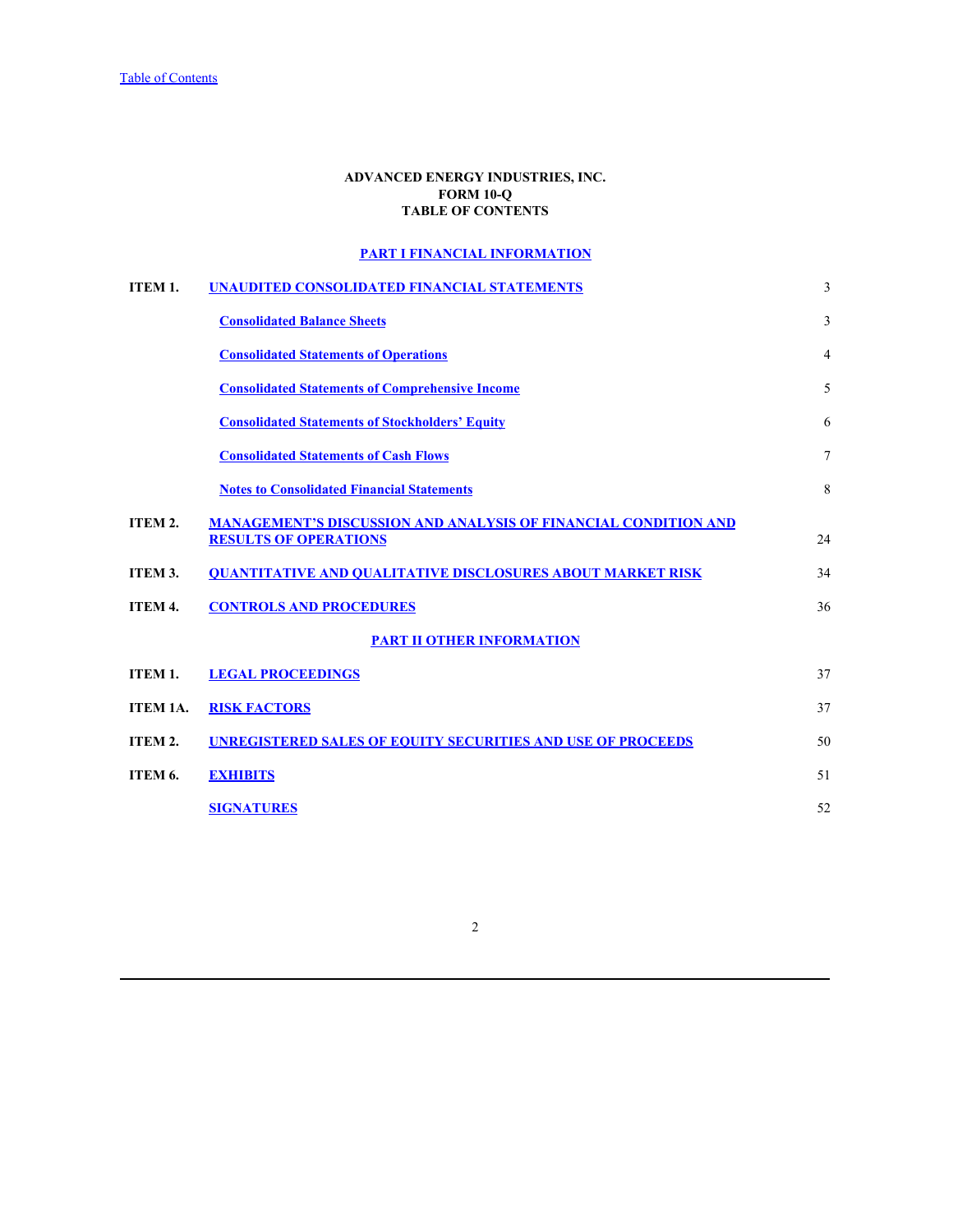# <span id="page-2-0"></span>**PART I FINANCIAL INFORMATION**

# <span id="page-2-2"></span><span id="page-2-1"></span>**ITEM 1. UNAUDITED CONSOLIDATED FINANCIAL STATEMENTS**

# **ADVANCED ENERGY INDUSTRIES, INC. Unaudited Consolidated Balance Sheets (In thousands, except per share amounts)**

|                                                                                                        | March 31,<br>2021 |              | December 31,<br>2020 |           |
|--------------------------------------------------------------------------------------------------------|-------------------|--------------|----------------------|-----------|
| <b>ASSETS</b>                                                                                          |                   |              |                      |           |
| Current assets:                                                                                        |                   |              |                      |           |
| Cash and cash equivalents                                                                              | <sup>\$</sup>     | 509,910      | $^{\circ}$           | 480,368   |
| Marketable securities                                                                                  |                   | 2,854        |                      | 2,654     |
| Accounts and other receivable, net                                                                     |                   | 236,916      |                      | 235,178   |
| Inventories                                                                                            |                   | 247,567      |                      | 221,346   |
| Income taxes receivable                                                                                |                   | 5,321        |                      | 4,804     |
| Other current assets                                                                                   |                   | 37,514       |                      | 35,899    |
| Total current assets                                                                                   |                   | 1,040,082    |                      | 980,249   |
| Property and equipment, net                                                                            |                   | 112,842      |                      | 114,731   |
|                                                                                                        |                   | 100,924      |                      |           |
| Operating lease right-of-use assets                                                                    |                   |              |                      | 103,858   |
| Deposits and other assets                                                                              |                   | 17,740       |                      | 19,101    |
| Goodwill                                                                                               |                   | 207,994      |                      | 209,983   |
| Intangible assets, net                                                                                 |                   | 169,389      |                      | 168,939   |
| Deferred income tax assets                                                                             |                   | 50,280       |                      | 50,801    |
| <b>TOTAL ASSETS</b>                                                                                    |                   | 1,699,251    |                      | 1,647,662 |
|                                                                                                        |                   |              |                      |           |
| <b>LIABILITIES AND STOCKHOLDERS' EQUITY</b>                                                            |                   |              |                      |           |
| Current liabilities:                                                                                   |                   |              |                      |           |
| Accounts payable                                                                                       | <sup>\$</sup>     | $162,616$ \$ |                      | 125,224   |
| Income taxes payable                                                                                   |                   | 15,586       |                      | 11,850    |
| Accrued payroll and employee benefits                                                                  |                   | 44,611       |                      | 63,487    |
| Other accrued expenses                                                                                 |                   | 57,943       |                      | 49,565    |
| Customer deposits and other                                                                            |                   | 13,271       |                      | 12,179    |
|                                                                                                        |                   | 17,500       |                      | 17,500    |
| Current portion of long-term debt<br>Current portion of operating lease liabilities                    |                   | 15,346       |                      | 16,592    |
|                                                                                                        |                   |              |                      |           |
| Total current liabilities                                                                              |                   | 326,873      |                      | 296,397   |
| Long-term debt                                                                                         |                   | 300,297      |                      | 304,546   |
| Operating lease liabilities                                                                            |                   | 94,184       |                      | 95,993    |
| Pension benefits                                                                                       |                   | 78,982       |                      | 80,447    |
| Deferred income tax liabilities                                                                        |                   | 9,672        |                      | 10,088    |
| Uncertain tax positions                                                                                |                   | 12,993       |                      | 12,839    |
| Long-term deferred revenue                                                                             |                   | 7,123        |                      | 7,352     |
| Other long-term liabilities                                                                            |                   | 22,852       |                      | 24,660    |
| Total liabilities                                                                                      |                   | 852,976      |                      | 832,322   |
|                                                                                                        |                   |              |                      |           |
| Commitments and contingencies (Note 17)                                                                |                   |              |                      |           |
| Stockholders' equity:                                                                                  |                   |              |                      |           |
| Preferred stock, \$0.001 par value, 1,000 shares authorized, none issued and outstanding               |                   |              |                      |           |
| Common stock, \$0.001 par value, 70,000 shares authorized; 38,386 and 38,293 issued and outstanding at |                   |              |                      |           |
| March 31, 2021 and December 31, 2020, respectively                                                     |                   | 38           |                      | 38        |
| Additional paid-in capital                                                                             |                   | 106,065      |                      | 105,009   |
| Accumulated other comprehensive loss                                                                   |                   | (7,573)      |                      | (2,605)   |
| Retained earnings                                                                                      |                   | 747,111      |                      | 712,297   |
| Advanced Energy stockholders' equity                                                                   |                   | 845,641      |                      | 814,739   |
|                                                                                                        |                   |              |                      |           |
| Noncontrolling interest                                                                                |                   | 634          |                      | 601       |
| Total stockholders' equity                                                                             |                   | 846,275      |                      | 815,340   |
| TOTAL LIABILITIES AND STOCKHOLDERS' EQUITY                                                             |                   | 1,699,251    | \$.                  | 1,647,662 |

The accompanying notes are an integral part of these unaudited consolidated financial statements.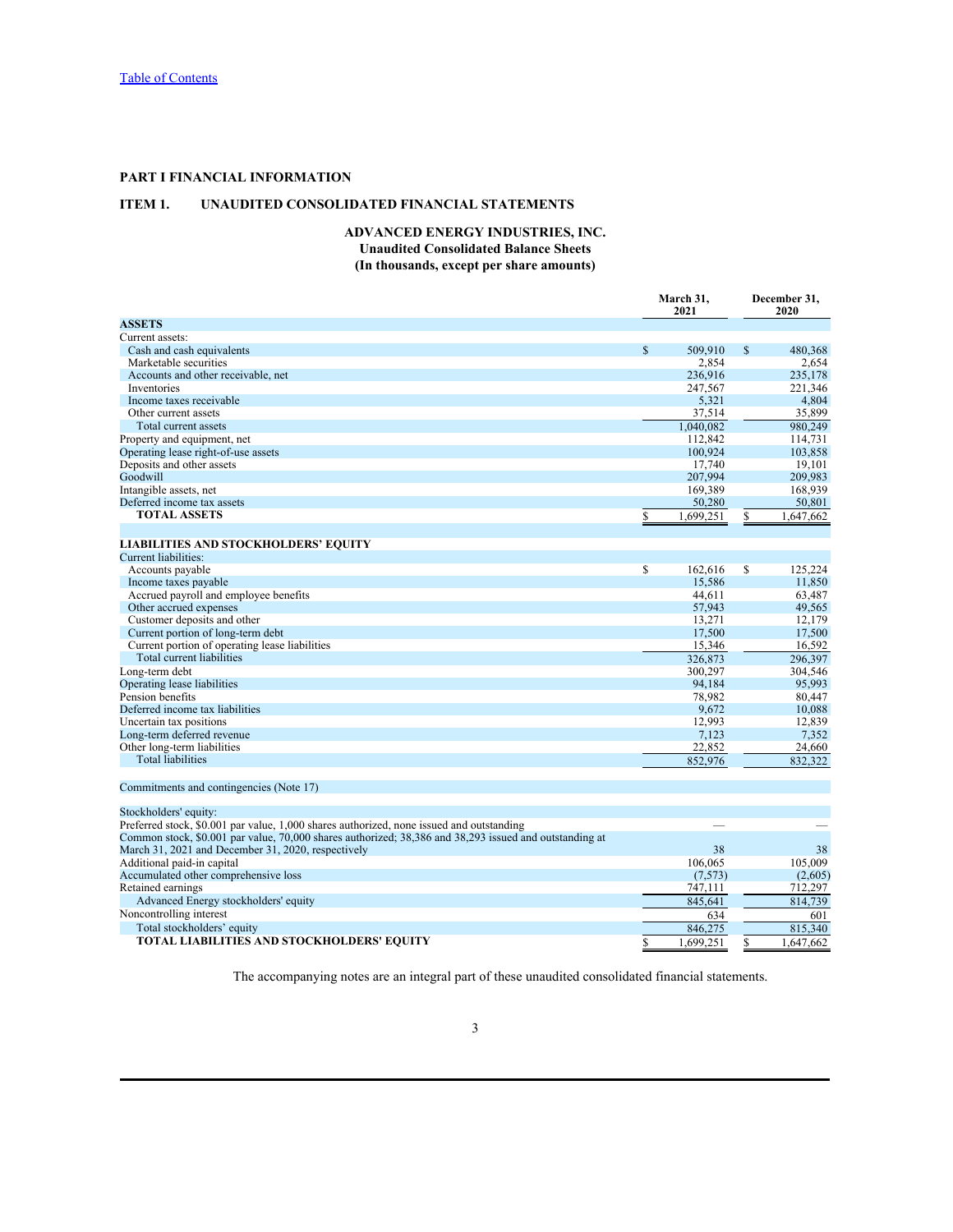# **ADVANCED ENERGY INDUSTRIES, INC. Unaudited Consolidated Statements of Operations (In thousands, except per share amounts)**

<span id="page-3-0"></span>

|                                                                           |                           | Three Months Ended March 31, |                           |         |  |  |  |
|---------------------------------------------------------------------------|---------------------------|------------------------------|---------------------------|---------|--|--|--|
|                                                                           |                           | 2021                         |                           | 2020    |  |  |  |
| Sales, net                                                                | $\mathbb{S}$              | 351,620                      | $\mathbb{S}$              | 315,456 |  |  |  |
| Cost of sales                                                             |                           | 214,117                      |                           | 203,225 |  |  |  |
| Gross profit                                                              |                           | 137,503                      |                           | 112,231 |  |  |  |
| Operating expenses:                                                       |                           |                              |                           |         |  |  |  |
| Research and development                                                  |                           | 40,168                       |                           | 34,770  |  |  |  |
| Selling, general, and administrative                                      |                           | 46,731                       |                           | 45,991  |  |  |  |
| Amortization of intangible assets                                         |                           | 5,384                        |                           | 5,006   |  |  |  |
| Restructuring expense                                                     |                           | 1,038                        |                           | 656     |  |  |  |
| Total operating expenses                                                  |                           | 93,321                       |                           | 86,423  |  |  |  |
| Operating income                                                          |                           | 44,182                       |                           | 25,808  |  |  |  |
| Other income (expense), net                                               |                           | (507)                        |                           | (3,510) |  |  |  |
| Income from continuing operations, before income taxes                    |                           | 43,675                       |                           | 22,298  |  |  |  |
| Provision for income taxes                                                |                           | 5,284                        |                           | 3,900   |  |  |  |
| Income from continuing operations                                         |                           | 38,391                       |                           | 18,398  |  |  |  |
| Income (loss) from discontinued operations, net of income taxes           |                           | 310                          |                           | (320)   |  |  |  |
| <b>Net income</b>                                                         | S.                        | 38,701                       | \$                        | 18,078  |  |  |  |
| Income from continuing operations attributable to noncontrolling interest |                           | 33                           |                           | 15      |  |  |  |
| Net income attributable to Advanced Energy Industries, Inc.               | S                         | 38,668                       | \$                        | 18,063  |  |  |  |
|                                                                           |                           |                              |                           |         |  |  |  |
| Basic weighted-average common shares outstanding                          |                           | 38,328                       |                           | 38,358  |  |  |  |
| Diluted weighted-average common shares outstanding                        |                           | 38,583                       |                           | 38,570  |  |  |  |
| <b>Earnings per share:</b>                                                |                           |                              |                           |         |  |  |  |
| Continuing operations:                                                    |                           |                              |                           |         |  |  |  |
| Basic earnings per share                                                  | $\mathbb{S}$              | 1.00                         | $\boldsymbol{\mathsf{S}}$ | 0.48    |  |  |  |
| Diluted earnings per share                                                | \$                        | 0.99                         | \$                        | 0.48    |  |  |  |
| Discontinued operations:                                                  |                           |                              |                           |         |  |  |  |
| Basic earnings (loss) per share                                           | \$                        | 0.01                         | \$                        | (0.01)  |  |  |  |
| Diluted earnings (loss) per share                                         | $\mathbf S$               | 0.01                         | $\mathbb S$               | (0.01)  |  |  |  |
| Net income:                                                               |                           |                              |                           |         |  |  |  |
| <b>Basic earnings per share</b>                                           | $\boldsymbol{\mathsf{S}}$ | 1.01                         | \$                        | 0.47    |  |  |  |
| Diluted earnings per share                                                | <sup>\$</sup>             | 1.00                         | $\mathbf S$               | 0.47    |  |  |  |

The accompanying notes are an integral part of these unaudited consolidated financial statements.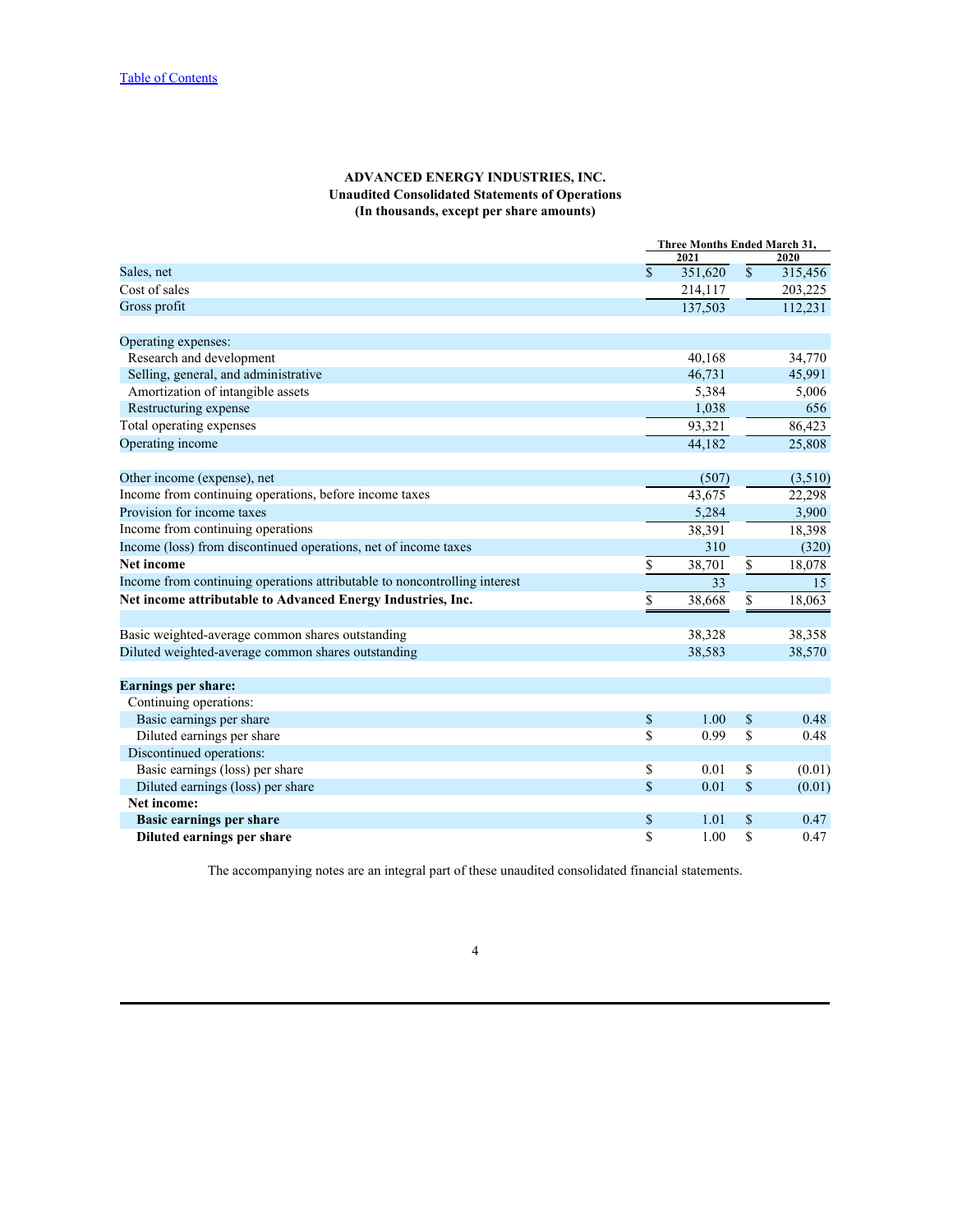# **ADVANCED ENERGY INDUSTRIES, INC. Unaudited Consolidated Statements of Comprehensive Income (In thousands)**

<span id="page-4-0"></span>

|                                                                       |         | Three Months Ended March 31. |             |  |  |
|-----------------------------------------------------------------------|---------|------------------------------|-------------|--|--|
|                                                                       | 2021    |                              | <b>2020</b> |  |  |
| Net income                                                            | 38,701  |                              | 18,078      |  |  |
| Other comprehensive income (loss), net of income taxes                |         |                              |             |  |  |
| Foreign currency translation                                          | (6,941) |                              | (3,061)     |  |  |
| Change in fair value of cash flow hedges                              | 2,009   |                              |             |  |  |
| Minimum benefit retirement liability                                  | (36)    |                              | 154         |  |  |
| Comprehensive income                                                  | 33,733  |                              | 15,171      |  |  |
| Comprehensive income attributable to noncontrolling interest          |         |                              |             |  |  |
| Comprehensive income attributable to Advanced Energy Industries, Inc. | 33.700  |                              | 15,156      |  |  |

The accompanying notes are an integral part of these unaudited consolidated financial statements.

### $5<sub>5</sub>$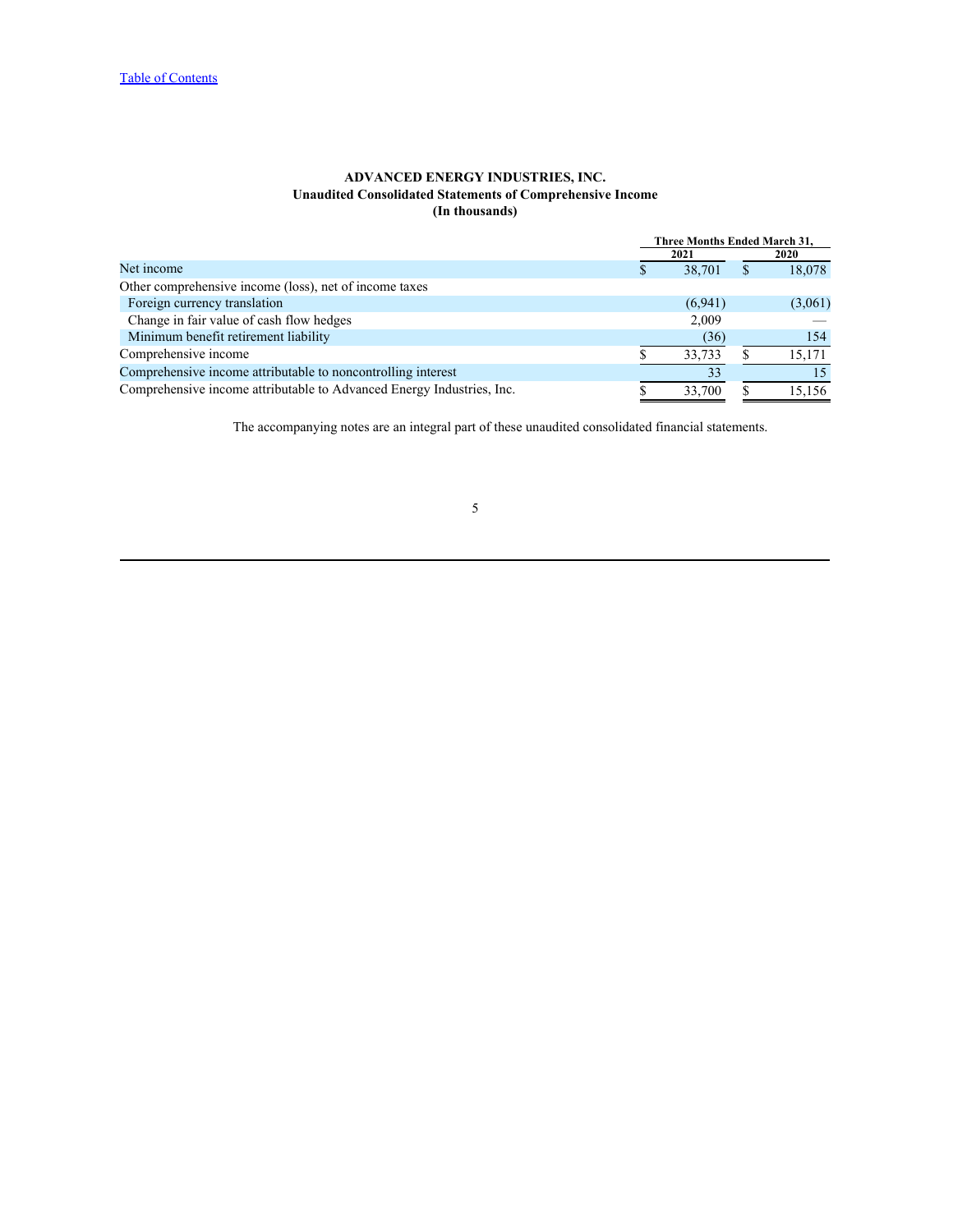# **ADVANCED ENERGY INDUSTRIES, INC. Unaudited Consolidated Statements of Stockholders' Equity (In thousands)**

<span id="page-5-0"></span>

|                                      |                          | <b>Advanced Energy Industries, Inc. Stockholders' Equity</b> |                                         |                                                 |                               |                                 |    |                                  |
|--------------------------------------|--------------------------|--------------------------------------------------------------|-----------------------------------------|-------------------------------------------------|-------------------------------|---------------------------------|----|----------------------------------|
|                                      |                          | <b>Common Stock</b>                                          |                                         |                                                 |                               |                                 |    |                                  |
|                                      | <b>Shares</b>            | Amount                                                       | <b>Additional</b><br>Paid-in<br>Capital | Accumulated<br>Other<br>Comprehensive<br>Income | Retained<br>Earnings          | Non-<br>controlling<br>Interest |    | Total<br>Stockholders'<br>Equity |
| Balances, December 31, 2019          | 38,358                   | 38                                                           | 104,849                                 | (5,897)                                         | 577,724                       | 546                             |    | 677,260                          |
| Adoption of new accounting standards |                          | $\overbrace{\phantom{aaaaa}}$                                | $\overline{\phantom{a}}$                |                                                 | (102)                         |                                 |    | (102)                            |
| Stock issued from equity plans       | 64                       |                                                              | (2,171)                                 |                                                 |                               |                                 |    | (2,171)                          |
| Stock-based compensation             |                          | $\hspace{0.05cm}$                                            | 3,048                                   |                                                 |                               |                                 |    | 3,048                            |
| Stock buyback                        | (170)                    | $\overbrace{\phantom{13333}}$                                | (7, 248)                                | $\overbrace{\hspace{25mm}}^{}$                  |                               |                                 |    | (7, 248)                         |
| Other comprehensive income (loss)    |                          |                                                              | $\overline{\phantom{a}}$                | (2,907)                                         | $\overbrace{\phantom{12332}}$ |                                 |    | (2,907)                          |
| Net income                           |                          |                                                              |                                         |                                                 | 18,063                        | 15                              |    | 18,078                           |
| Balances, March 31, 2020             | 38,252                   | 38                                                           | 98,478                                  | (8, 804)                                        | 595,685                       | 561                             |    | 685,958                          |
| Balances, December 31, 2020          | 38,293                   | 38<br>-S                                                     | 105,009                                 | <sup>S</sup><br>(2,605)                         | 712,297                       | 601                             | -S | 815,340                          |
| Stock issued from equity plans       | 93                       | $\hspace{0.05cm}$                                            | (4,645)                                 |                                                 |                               |                                 |    | (4,645)                          |
| Stock-based compensation             |                          |                                                              | 5,701                                   |                                                 |                               |                                 |    | 5,701                            |
| Dividend payments                    |                          |                                                              |                                         | $\overbrace{\phantom{12333}}$                   | (3,854)                       |                                 |    | (3, 854)                         |
| Other comprehensive income (loss)    |                          |                                                              | $\hspace{0.1mm}-\hspace{0.1mm}$         | (4,968)                                         |                               |                                 |    | (4,968)                          |
| Net income                           | $\overline{\phantom{a}}$ | $\hspace{0.05cm}$                                            | $\overline{\phantom{a}}$                | $\overbrace{\phantom{12332}}$                   | 38,668                        | 33                              |    | 38,701                           |
| Balances, March 31, 2021             | 38,386                   | 38                                                           | 106,065                                 | (7, 573)                                        | 747,111                       | 634                             |    | 846,275                          |

The accompanying notes are an integral part of these unaudited consolidated financial statements.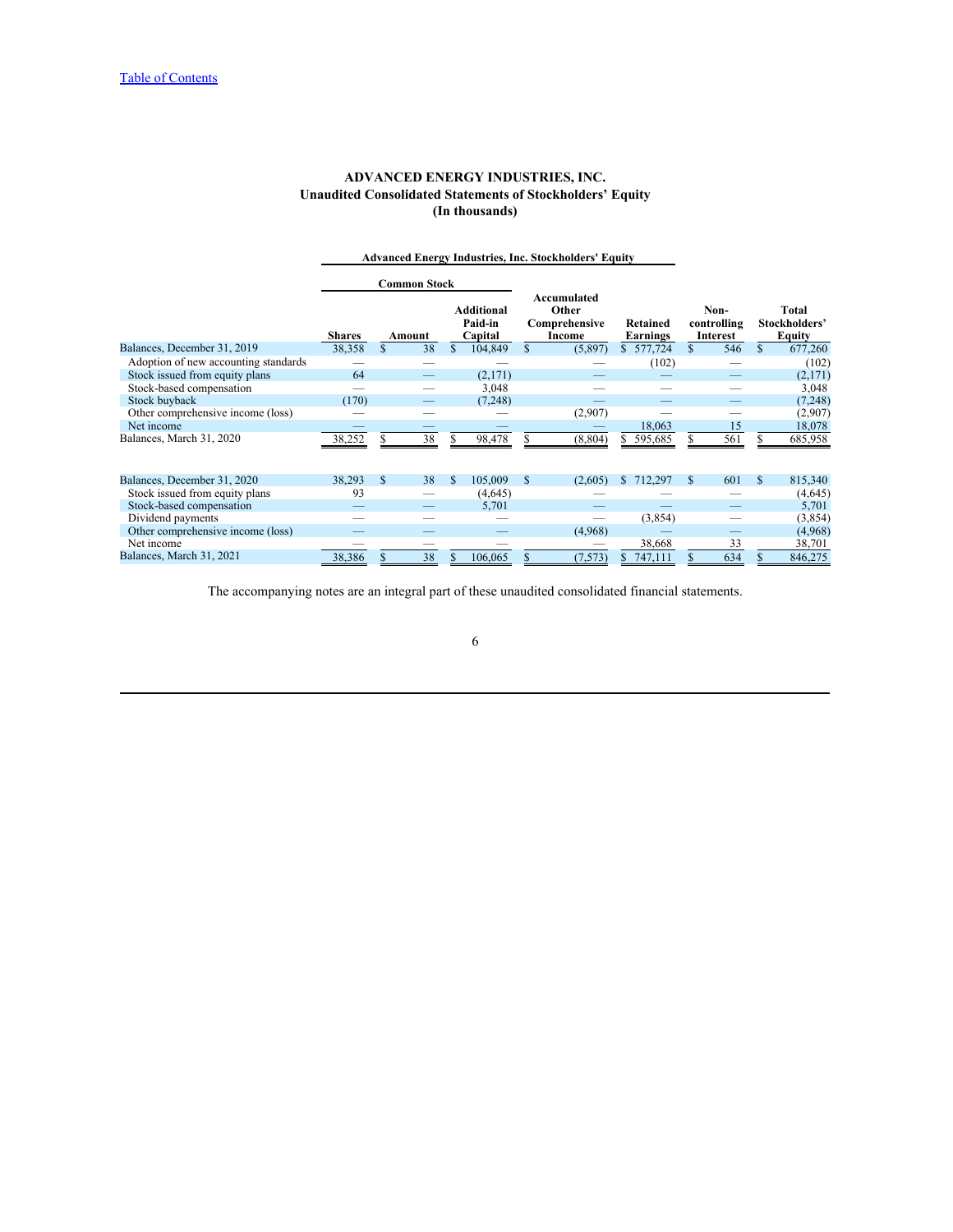# **ADVANCED ENERGY INDUSTRIES, INC. Unaudited Consolidated Statements of Cash Flows (In thousands)**

<span id="page-6-0"></span>

| 2021<br>2020<br>$\mathbf S$<br>38,701<br><sup>S</sup><br>18.078<br>Income (loss) from discontinued operations, net of income taxes<br>310<br>(320)<br>Income from continuing operations, net of income taxes<br>38,391<br>18,398<br>Depreciation and amortization<br>12,721<br>11,616<br>Stock-based compensation expense<br>5,701<br>3,048<br>Provision (benefit) for deferred income taxes<br>(5)<br>(1,265)<br>Discount on notes receivable<br>721<br>$\overline{\phantom{m}}$<br>Net loss on disposal of assets<br>275<br>173<br>Changes in operating assets and liabilities, net of assets acquired:<br>Accounts and other receivable, net<br>(4,984)<br>32.084<br>(27, 503)<br>(6, 726)<br>Inventories<br>(1,406)<br>(14,688)<br>Other assets<br>40,483<br>(5,351)<br>Accounts payable<br>Other liabilities and accrued expenses<br>(12, 534)<br>(9,989)<br>3,125<br>Income taxes<br>919<br>Net cash from operating activities from continuing operations<br>28,940<br>54,264<br>Net cash from operating activities from discontinued operations<br>(185)<br>(418)<br>Net cash from operating activities<br>54.079<br>28,522<br><b>CASH FLOWS FROM INVESTING ACTIVITIES:</b><br>10<br>(1,000)<br>6<br>(8, 817)<br>(6, 134)<br>Acquisitions, net of cash acquired<br>(3,604)<br>Net cash from investing activities from continuing operations<br>(7, 124)<br>(12, 415)<br>Net cash from investing activities from discontinued operations<br>Net cash from investing activities<br>(7, 124)<br>(12, 415)<br><b>CASH FLOWS FROM FINANCING ACTIVITIES:</b><br>Payments on long-term borrowings<br>(4,375)<br>(4,375)<br>Dividend payments<br>(3,854)<br>Purchase and retirement of common stock<br>(7, 248)<br>$\sim$<br>Net payments related to stock-based award activities<br>(4,214)<br>(2,171)<br>Net cash from financing activities from continuing operations<br>(12, 443)<br>(13, 794)<br>Net cash from financing activities from discontinued operations<br>Net cash from financing activities<br>(12, 443)<br>(13,794)<br>321<br>(1,505)<br>29,542<br>6,099<br>CASH AND CASH EQUIVALENTS, beginning of period<br>480,368<br>346.441<br>CASH AND CASH EQUIVALENTS, end of period<br>509,910<br>352,540<br>Less cash and cash equivalents from discontinued operations<br>CASH AND CASH EQUIVALENTS FROM CONTINUING OPERATIONS, end of period<br>509,910<br>352,540<br>979<br><sup>S</sup><br>2,240<br>-S<br><sup>S</sup><br>1,873<br>$\mathbb{S}$<br>4,545<br>109<br><sup>\$</sup><br>-S<br>121 |                                                                            | Three Months Ended March 31, |  |  |
|-------------------------------------------------------------------------------------------------------------------------------------------------------------------------------------------------------------------------------------------------------------------------------------------------------------------------------------------------------------------------------------------------------------------------------------------------------------------------------------------------------------------------------------------------------------------------------------------------------------------------------------------------------------------------------------------------------------------------------------------------------------------------------------------------------------------------------------------------------------------------------------------------------------------------------------------------------------------------------------------------------------------------------------------------------------------------------------------------------------------------------------------------------------------------------------------------------------------------------------------------------------------------------------------------------------------------------------------------------------------------------------------------------------------------------------------------------------------------------------------------------------------------------------------------------------------------------------------------------------------------------------------------------------------------------------------------------------------------------------------------------------------------------------------------------------------------------------------------------------------------------------------------------------------------------------------------------------------------------------------------------------------------------------------------------------------------------------------------------------------------------------------------------------------------------------------------------------------------------------------------------------------------------------------------------------------------------------------------------------------------------------------------------------------------------------------------------------------------------------------------------------|----------------------------------------------------------------------------|------------------------------|--|--|
|                                                                                                                                                                                                                                                                                                                                                                                                                                                                                                                                                                                                                                                                                                                                                                                                                                                                                                                                                                                                                                                                                                                                                                                                                                                                                                                                                                                                                                                                                                                                                                                                                                                                                                                                                                                                                                                                                                                                                                                                                                                                                                                                                                                                                                                                                                                                                                                                                                                                                                             |                                                                            |                              |  |  |
|                                                                                                                                                                                                                                                                                                                                                                                                                                                                                                                                                                                                                                                                                                                                                                                                                                                                                                                                                                                                                                                                                                                                                                                                                                                                                                                                                                                                                                                                                                                                                                                                                                                                                                                                                                                                                                                                                                                                                                                                                                                                                                                                                                                                                                                                                                                                                                                                                                                                                                             | <b>CASH FLOWS FROM OPERATING ACTIVITIES:</b>                               |                              |  |  |
|                                                                                                                                                                                                                                                                                                                                                                                                                                                                                                                                                                                                                                                                                                                                                                                                                                                                                                                                                                                                                                                                                                                                                                                                                                                                                                                                                                                                                                                                                                                                                                                                                                                                                                                                                                                                                                                                                                                                                                                                                                                                                                                                                                                                                                                                                                                                                                                                                                                                                                             | Net income                                                                 |                              |  |  |
|                                                                                                                                                                                                                                                                                                                                                                                                                                                                                                                                                                                                                                                                                                                                                                                                                                                                                                                                                                                                                                                                                                                                                                                                                                                                                                                                                                                                                                                                                                                                                                                                                                                                                                                                                                                                                                                                                                                                                                                                                                                                                                                                                                                                                                                                                                                                                                                                                                                                                                             |                                                                            |                              |  |  |
|                                                                                                                                                                                                                                                                                                                                                                                                                                                                                                                                                                                                                                                                                                                                                                                                                                                                                                                                                                                                                                                                                                                                                                                                                                                                                                                                                                                                                                                                                                                                                                                                                                                                                                                                                                                                                                                                                                                                                                                                                                                                                                                                                                                                                                                                                                                                                                                                                                                                                                             |                                                                            |                              |  |  |
|                                                                                                                                                                                                                                                                                                                                                                                                                                                                                                                                                                                                                                                                                                                                                                                                                                                                                                                                                                                                                                                                                                                                                                                                                                                                                                                                                                                                                                                                                                                                                                                                                                                                                                                                                                                                                                                                                                                                                                                                                                                                                                                                                                                                                                                                                                                                                                                                                                                                                                             | Adjustments to reconcile net income to net cash from operating activities: |                              |  |  |
|                                                                                                                                                                                                                                                                                                                                                                                                                                                                                                                                                                                                                                                                                                                                                                                                                                                                                                                                                                                                                                                                                                                                                                                                                                                                                                                                                                                                                                                                                                                                                                                                                                                                                                                                                                                                                                                                                                                                                                                                                                                                                                                                                                                                                                                                                                                                                                                                                                                                                                             |                                                                            |                              |  |  |
|                                                                                                                                                                                                                                                                                                                                                                                                                                                                                                                                                                                                                                                                                                                                                                                                                                                                                                                                                                                                                                                                                                                                                                                                                                                                                                                                                                                                                                                                                                                                                                                                                                                                                                                                                                                                                                                                                                                                                                                                                                                                                                                                                                                                                                                                                                                                                                                                                                                                                                             |                                                                            |                              |  |  |
|                                                                                                                                                                                                                                                                                                                                                                                                                                                                                                                                                                                                                                                                                                                                                                                                                                                                                                                                                                                                                                                                                                                                                                                                                                                                                                                                                                                                                                                                                                                                                                                                                                                                                                                                                                                                                                                                                                                                                                                                                                                                                                                                                                                                                                                                                                                                                                                                                                                                                                             |                                                                            |                              |  |  |
|                                                                                                                                                                                                                                                                                                                                                                                                                                                                                                                                                                                                                                                                                                                                                                                                                                                                                                                                                                                                                                                                                                                                                                                                                                                                                                                                                                                                                                                                                                                                                                                                                                                                                                                                                                                                                                                                                                                                                                                                                                                                                                                                                                                                                                                                                                                                                                                                                                                                                                             |                                                                            |                              |  |  |
|                                                                                                                                                                                                                                                                                                                                                                                                                                                                                                                                                                                                                                                                                                                                                                                                                                                                                                                                                                                                                                                                                                                                                                                                                                                                                                                                                                                                                                                                                                                                                                                                                                                                                                                                                                                                                                                                                                                                                                                                                                                                                                                                                                                                                                                                                                                                                                                                                                                                                                             |                                                                            |                              |  |  |
|                                                                                                                                                                                                                                                                                                                                                                                                                                                                                                                                                                                                                                                                                                                                                                                                                                                                                                                                                                                                                                                                                                                                                                                                                                                                                                                                                                                                                                                                                                                                                                                                                                                                                                                                                                                                                                                                                                                                                                                                                                                                                                                                                                                                                                                                                                                                                                                                                                                                                                             |                                                                            |                              |  |  |
|                                                                                                                                                                                                                                                                                                                                                                                                                                                                                                                                                                                                                                                                                                                                                                                                                                                                                                                                                                                                                                                                                                                                                                                                                                                                                                                                                                                                                                                                                                                                                                                                                                                                                                                                                                                                                                                                                                                                                                                                                                                                                                                                                                                                                                                                                                                                                                                                                                                                                                             |                                                                            |                              |  |  |
|                                                                                                                                                                                                                                                                                                                                                                                                                                                                                                                                                                                                                                                                                                                                                                                                                                                                                                                                                                                                                                                                                                                                                                                                                                                                                                                                                                                                                                                                                                                                                                                                                                                                                                                                                                                                                                                                                                                                                                                                                                                                                                                                                                                                                                                                                                                                                                                                                                                                                                             |                                                                            |                              |  |  |
|                                                                                                                                                                                                                                                                                                                                                                                                                                                                                                                                                                                                                                                                                                                                                                                                                                                                                                                                                                                                                                                                                                                                                                                                                                                                                                                                                                                                                                                                                                                                                                                                                                                                                                                                                                                                                                                                                                                                                                                                                                                                                                                                                                                                                                                                                                                                                                                                                                                                                                             |                                                                            |                              |  |  |
|                                                                                                                                                                                                                                                                                                                                                                                                                                                                                                                                                                                                                                                                                                                                                                                                                                                                                                                                                                                                                                                                                                                                                                                                                                                                                                                                                                                                                                                                                                                                                                                                                                                                                                                                                                                                                                                                                                                                                                                                                                                                                                                                                                                                                                                                                                                                                                                                                                                                                                             |                                                                            |                              |  |  |
|                                                                                                                                                                                                                                                                                                                                                                                                                                                                                                                                                                                                                                                                                                                                                                                                                                                                                                                                                                                                                                                                                                                                                                                                                                                                                                                                                                                                                                                                                                                                                                                                                                                                                                                                                                                                                                                                                                                                                                                                                                                                                                                                                                                                                                                                                                                                                                                                                                                                                                             |                                                                            |                              |  |  |
|                                                                                                                                                                                                                                                                                                                                                                                                                                                                                                                                                                                                                                                                                                                                                                                                                                                                                                                                                                                                                                                                                                                                                                                                                                                                                                                                                                                                                                                                                                                                                                                                                                                                                                                                                                                                                                                                                                                                                                                                                                                                                                                                                                                                                                                                                                                                                                                                                                                                                                             |                                                                            |                              |  |  |
|                                                                                                                                                                                                                                                                                                                                                                                                                                                                                                                                                                                                                                                                                                                                                                                                                                                                                                                                                                                                                                                                                                                                                                                                                                                                                                                                                                                                                                                                                                                                                                                                                                                                                                                                                                                                                                                                                                                                                                                                                                                                                                                                                                                                                                                                                                                                                                                                                                                                                                             |                                                                            |                              |  |  |
|                                                                                                                                                                                                                                                                                                                                                                                                                                                                                                                                                                                                                                                                                                                                                                                                                                                                                                                                                                                                                                                                                                                                                                                                                                                                                                                                                                                                                                                                                                                                                                                                                                                                                                                                                                                                                                                                                                                                                                                                                                                                                                                                                                                                                                                                                                                                                                                                                                                                                                             |                                                                            |                              |  |  |
|                                                                                                                                                                                                                                                                                                                                                                                                                                                                                                                                                                                                                                                                                                                                                                                                                                                                                                                                                                                                                                                                                                                                                                                                                                                                                                                                                                                                                                                                                                                                                                                                                                                                                                                                                                                                                                                                                                                                                                                                                                                                                                                                                                                                                                                                                                                                                                                                                                                                                                             |                                                                            |                              |  |  |
|                                                                                                                                                                                                                                                                                                                                                                                                                                                                                                                                                                                                                                                                                                                                                                                                                                                                                                                                                                                                                                                                                                                                                                                                                                                                                                                                                                                                                                                                                                                                                                                                                                                                                                                                                                                                                                                                                                                                                                                                                                                                                                                                                                                                                                                                                                                                                                                                                                                                                                             |                                                                            |                              |  |  |
|                                                                                                                                                                                                                                                                                                                                                                                                                                                                                                                                                                                                                                                                                                                                                                                                                                                                                                                                                                                                                                                                                                                                                                                                                                                                                                                                                                                                                                                                                                                                                                                                                                                                                                                                                                                                                                                                                                                                                                                                                                                                                                                                                                                                                                                                                                                                                                                                                                                                                                             |                                                                            |                              |  |  |
|                                                                                                                                                                                                                                                                                                                                                                                                                                                                                                                                                                                                                                                                                                                                                                                                                                                                                                                                                                                                                                                                                                                                                                                                                                                                                                                                                                                                                                                                                                                                                                                                                                                                                                                                                                                                                                                                                                                                                                                                                                                                                                                                                                                                                                                                                                                                                                                                                                                                                                             |                                                                            |                              |  |  |
|                                                                                                                                                                                                                                                                                                                                                                                                                                                                                                                                                                                                                                                                                                                                                                                                                                                                                                                                                                                                                                                                                                                                                                                                                                                                                                                                                                                                                                                                                                                                                                                                                                                                                                                                                                                                                                                                                                                                                                                                                                                                                                                                                                                                                                                                                                                                                                                                                                                                                                             | Proceeds from sale of marketable securities                                |                              |  |  |
|                                                                                                                                                                                                                                                                                                                                                                                                                                                                                                                                                                                                                                                                                                                                                                                                                                                                                                                                                                                                                                                                                                                                                                                                                                                                                                                                                                                                                                                                                                                                                                                                                                                                                                                                                                                                                                                                                                                                                                                                                                                                                                                                                                                                                                                                                                                                                                                                                                                                                                             | Issuance of notes receivable                                               |                              |  |  |
|                                                                                                                                                                                                                                                                                                                                                                                                                                                                                                                                                                                                                                                                                                                                                                                                                                                                                                                                                                                                                                                                                                                                                                                                                                                                                                                                                                                                                                                                                                                                                                                                                                                                                                                                                                                                                                                                                                                                                                                                                                                                                                                                                                                                                                                                                                                                                                                                                                                                                                             | Proceeds from sale of property and equipment                               |                              |  |  |
|                                                                                                                                                                                                                                                                                                                                                                                                                                                                                                                                                                                                                                                                                                                                                                                                                                                                                                                                                                                                                                                                                                                                                                                                                                                                                                                                                                                                                                                                                                                                                                                                                                                                                                                                                                                                                                                                                                                                                                                                                                                                                                                                                                                                                                                                                                                                                                                                                                                                                                             | Purchases of property and equipment                                        |                              |  |  |
|                                                                                                                                                                                                                                                                                                                                                                                                                                                                                                                                                                                                                                                                                                                                                                                                                                                                                                                                                                                                                                                                                                                                                                                                                                                                                                                                                                                                                                                                                                                                                                                                                                                                                                                                                                                                                                                                                                                                                                                                                                                                                                                                                                                                                                                                                                                                                                                                                                                                                                             |                                                                            |                              |  |  |
|                                                                                                                                                                                                                                                                                                                                                                                                                                                                                                                                                                                                                                                                                                                                                                                                                                                                                                                                                                                                                                                                                                                                                                                                                                                                                                                                                                                                                                                                                                                                                                                                                                                                                                                                                                                                                                                                                                                                                                                                                                                                                                                                                                                                                                                                                                                                                                                                                                                                                                             |                                                                            |                              |  |  |
|                                                                                                                                                                                                                                                                                                                                                                                                                                                                                                                                                                                                                                                                                                                                                                                                                                                                                                                                                                                                                                                                                                                                                                                                                                                                                                                                                                                                                                                                                                                                                                                                                                                                                                                                                                                                                                                                                                                                                                                                                                                                                                                                                                                                                                                                                                                                                                                                                                                                                                             |                                                                            |                              |  |  |
|                                                                                                                                                                                                                                                                                                                                                                                                                                                                                                                                                                                                                                                                                                                                                                                                                                                                                                                                                                                                                                                                                                                                                                                                                                                                                                                                                                                                                                                                                                                                                                                                                                                                                                                                                                                                                                                                                                                                                                                                                                                                                                                                                                                                                                                                                                                                                                                                                                                                                                             |                                                                            |                              |  |  |
|                                                                                                                                                                                                                                                                                                                                                                                                                                                                                                                                                                                                                                                                                                                                                                                                                                                                                                                                                                                                                                                                                                                                                                                                                                                                                                                                                                                                                                                                                                                                                                                                                                                                                                                                                                                                                                                                                                                                                                                                                                                                                                                                                                                                                                                                                                                                                                                                                                                                                                             |                                                                            |                              |  |  |
|                                                                                                                                                                                                                                                                                                                                                                                                                                                                                                                                                                                                                                                                                                                                                                                                                                                                                                                                                                                                                                                                                                                                                                                                                                                                                                                                                                                                                                                                                                                                                                                                                                                                                                                                                                                                                                                                                                                                                                                                                                                                                                                                                                                                                                                                                                                                                                                                                                                                                                             |                                                                            |                              |  |  |
|                                                                                                                                                                                                                                                                                                                                                                                                                                                                                                                                                                                                                                                                                                                                                                                                                                                                                                                                                                                                                                                                                                                                                                                                                                                                                                                                                                                                                                                                                                                                                                                                                                                                                                                                                                                                                                                                                                                                                                                                                                                                                                                                                                                                                                                                                                                                                                                                                                                                                                             |                                                                            |                              |  |  |
|                                                                                                                                                                                                                                                                                                                                                                                                                                                                                                                                                                                                                                                                                                                                                                                                                                                                                                                                                                                                                                                                                                                                                                                                                                                                                                                                                                                                                                                                                                                                                                                                                                                                                                                                                                                                                                                                                                                                                                                                                                                                                                                                                                                                                                                                                                                                                                                                                                                                                                             |                                                                            |                              |  |  |
|                                                                                                                                                                                                                                                                                                                                                                                                                                                                                                                                                                                                                                                                                                                                                                                                                                                                                                                                                                                                                                                                                                                                                                                                                                                                                                                                                                                                                                                                                                                                                                                                                                                                                                                                                                                                                                                                                                                                                                                                                                                                                                                                                                                                                                                                                                                                                                                                                                                                                                             |                                                                            |                              |  |  |
|                                                                                                                                                                                                                                                                                                                                                                                                                                                                                                                                                                                                                                                                                                                                                                                                                                                                                                                                                                                                                                                                                                                                                                                                                                                                                                                                                                                                                                                                                                                                                                                                                                                                                                                                                                                                                                                                                                                                                                                                                                                                                                                                                                                                                                                                                                                                                                                                                                                                                                             |                                                                            |                              |  |  |
|                                                                                                                                                                                                                                                                                                                                                                                                                                                                                                                                                                                                                                                                                                                                                                                                                                                                                                                                                                                                                                                                                                                                                                                                                                                                                                                                                                                                                                                                                                                                                                                                                                                                                                                                                                                                                                                                                                                                                                                                                                                                                                                                                                                                                                                                                                                                                                                                                                                                                                             |                                                                            |                              |  |  |
|                                                                                                                                                                                                                                                                                                                                                                                                                                                                                                                                                                                                                                                                                                                                                                                                                                                                                                                                                                                                                                                                                                                                                                                                                                                                                                                                                                                                                                                                                                                                                                                                                                                                                                                                                                                                                                                                                                                                                                                                                                                                                                                                                                                                                                                                                                                                                                                                                                                                                                             |                                                                            |                              |  |  |
|                                                                                                                                                                                                                                                                                                                                                                                                                                                                                                                                                                                                                                                                                                                                                                                                                                                                                                                                                                                                                                                                                                                                                                                                                                                                                                                                                                                                                                                                                                                                                                                                                                                                                                                                                                                                                                                                                                                                                                                                                                                                                                                                                                                                                                                                                                                                                                                                                                                                                                             |                                                                            |                              |  |  |
|                                                                                                                                                                                                                                                                                                                                                                                                                                                                                                                                                                                                                                                                                                                                                                                                                                                                                                                                                                                                                                                                                                                                                                                                                                                                                                                                                                                                                                                                                                                                                                                                                                                                                                                                                                                                                                                                                                                                                                                                                                                                                                                                                                                                                                                                                                                                                                                                                                                                                                             |                                                                            |                              |  |  |
|                                                                                                                                                                                                                                                                                                                                                                                                                                                                                                                                                                                                                                                                                                                                                                                                                                                                                                                                                                                                                                                                                                                                                                                                                                                                                                                                                                                                                                                                                                                                                                                                                                                                                                                                                                                                                                                                                                                                                                                                                                                                                                                                                                                                                                                                                                                                                                                                                                                                                                             |                                                                            |                              |  |  |
|                                                                                                                                                                                                                                                                                                                                                                                                                                                                                                                                                                                                                                                                                                                                                                                                                                                                                                                                                                                                                                                                                                                                                                                                                                                                                                                                                                                                                                                                                                                                                                                                                                                                                                                                                                                                                                                                                                                                                                                                                                                                                                                                                                                                                                                                                                                                                                                                                                                                                                             | <b>EFFECT OF CURRENCY TRANSLATION ON CASH</b>                              |                              |  |  |
|                                                                                                                                                                                                                                                                                                                                                                                                                                                                                                                                                                                                                                                                                                                                                                                                                                                                                                                                                                                                                                                                                                                                                                                                                                                                                                                                                                                                                                                                                                                                                                                                                                                                                                                                                                                                                                                                                                                                                                                                                                                                                                                                                                                                                                                                                                                                                                                                                                                                                                             |                                                                            |                              |  |  |
|                                                                                                                                                                                                                                                                                                                                                                                                                                                                                                                                                                                                                                                                                                                                                                                                                                                                                                                                                                                                                                                                                                                                                                                                                                                                                                                                                                                                                                                                                                                                                                                                                                                                                                                                                                                                                                                                                                                                                                                                                                                                                                                                                                                                                                                                                                                                                                                                                                                                                                             | NET CHANGE IN CASH AND CASH EQUIVALENTS                                    |                              |  |  |
|                                                                                                                                                                                                                                                                                                                                                                                                                                                                                                                                                                                                                                                                                                                                                                                                                                                                                                                                                                                                                                                                                                                                                                                                                                                                                                                                                                                                                                                                                                                                                                                                                                                                                                                                                                                                                                                                                                                                                                                                                                                                                                                                                                                                                                                                                                                                                                                                                                                                                                             |                                                                            |                              |  |  |
|                                                                                                                                                                                                                                                                                                                                                                                                                                                                                                                                                                                                                                                                                                                                                                                                                                                                                                                                                                                                                                                                                                                                                                                                                                                                                                                                                                                                                                                                                                                                                                                                                                                                                                                                                                                                                                                                                                                                                                                                                                                                                                                                                                                                                                                                                                                                                                                                                                                                                                             |                                                                            |                              |  |  |
|                                                                                                                                                                                                                                                                                                                                                                                                                                                                                                                                                                                                                                                                                                                                                                                                                                                                                                                                                                                                                                                                                                                                                                                                                                                                                                                                                                                                                                                                                                                                                                                                                                                                                                                                                                                                                                                                                                                                                                                                                                                                                                                                                                                                                                                                                                                                                                                                                                                                                                             |                                                                            |                              |  |  |
|                                                                                                                                                                                                                                                                                                                                                                                                                                                                                                                                                                                                                                                                                                                                                                                                                                                                                                                                                                                                                                                                                                                                                                                                                                                                                                                                                                                                                                                                                                                                                                                                                                                                                                                                                                                                                                                                                                                                                                                                                                                                                                                                                                                                                                                                                                                                                                                                                                                                                                             |                                                                            |                              |  |  |
|                                                                                                                                                                                                                                                                                                                                                                                                                                                                                                                                                                                                                                                                                                                                                                                                                                                                                                                                                                                                                                                                                                                                                                                                                                                                                                                                                                                                                                                                                                                                                                                                                                                                                                                                                                                                                                                                                                                                                                                                                                                                                                                                                                                                                                                                                                                                                                                                                                                                                                             |                                                                            |                              |  |  |
|                                                                                                                                                                                                                                                                                                                                                                                                                                                                                                                                                                                                                                                                                                                                                                                                                                                                                                                                                                                                                                                                                                                                                                                                                                                                                                                                                                                                                                                                                                                                                                                                                                                                                                                                                                                                                                                                                                                                                                                                                                                                                                                                                                                                                                                                                                                                                                                                                                                                                                             |                                                                            |                              |  |  |
|                                                                                                                                                                                                                                                                                                                                                                                                                                                                                                                                                                                                                                                                                                                                                                                                                                                                                                                                                                                                                                                                                                                                                                                                                                                                                                                                                                                                                                                                                                                                                                                                                                                                                                                                                                                                                                                                                                                                                                                                                                                                                                                                                                                                                                                                                                                                                                                                                                                                                                             | <b>SUPPLEMENTAL DISCLOSURE OF CASH FLOW INFORMATION:</b>                   |                              |  |  |
|                                                                                                                                                                                                                                                                                                                                                                                                                                                                                                                                                                                                                                                                                                                                                                                                                                                                                                                                                                                                                                                                                                                                                                                                                                                                                                                                                                                                                                                                                                                                                                                                                                                                                                                                                                                                                                                                                                                                                                                                                                                                                                                                                                                                                                                                                                                                                                                                                                                                                                             | Cash paid for interest                                                     |                              |  |  |
|                                                                                                                                                                                                                                                                                                                                                                                                                                                                                                                                                                                                                                                                                                                                                                                                                                                                                                                                                                                                                                                                                                                                                                                                                                                                                                                                                                                                                                                                                                                                                                                                                                                                                                                                                                                                                                                                                                                                                                                                                                                                                                                                                                                                                                                                                                                                                                                                                                                                                                             | Cash paid for income taxes                                                 |                              |  |  |
|                                                                                                                                                                                                                                                                                                                                                                                                                                                                                                                                                                                                                                                                                                                                                                                                                                                                                                                                                                                                                                                                                                                                                                                                                                                                                                                                                                                                                                                                                                                                                                                                                                                                                                                                                                                                                                                                                                                                                                                                                                                                                                                                                                                                                                                                                                                                                                                                                                                                                                             | Cash received for refunds of income taxes                                  |                              |  |  |

The accompanying notes are an integral part of these unaudited consolidated financial statements.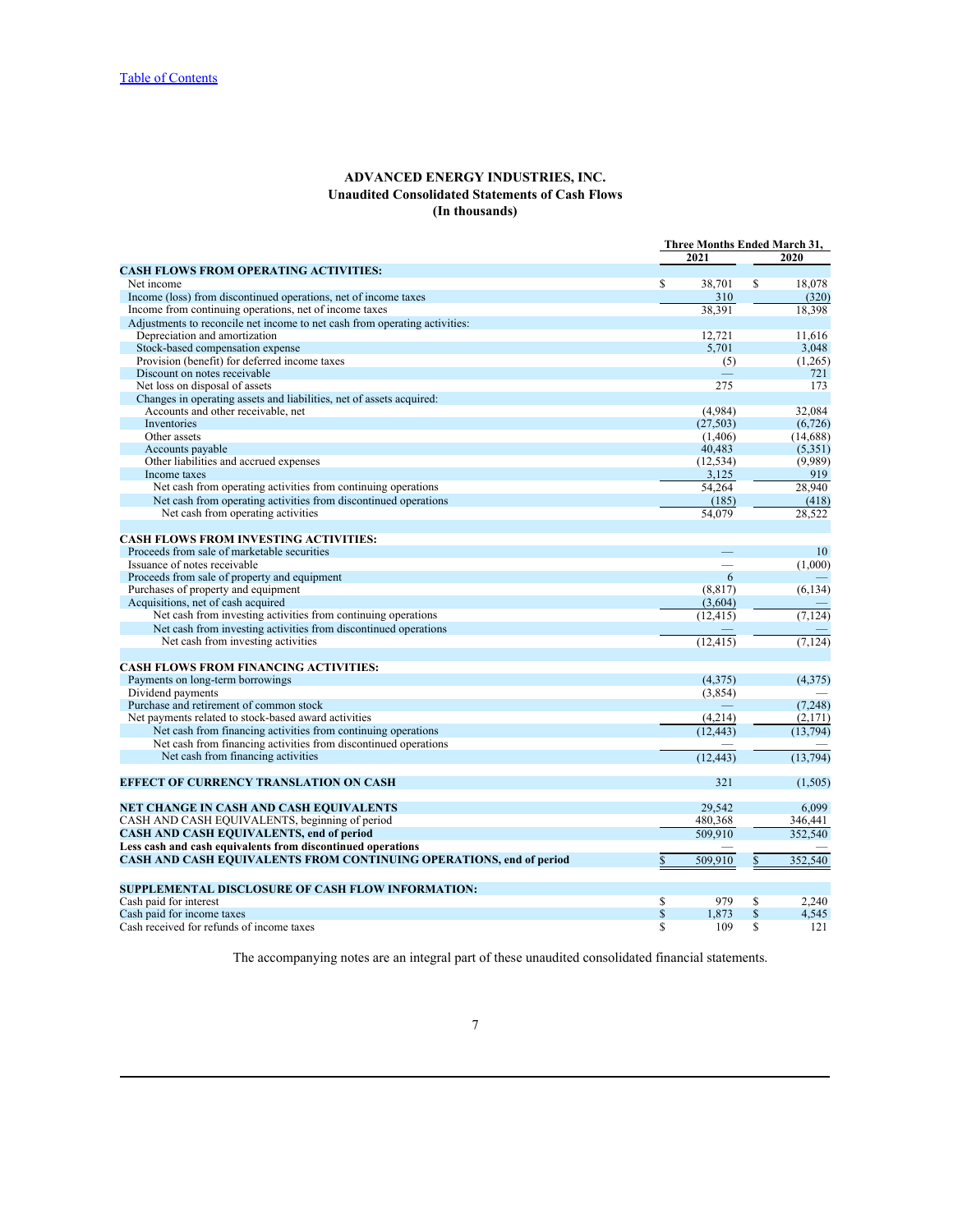# <span id="page-7-0"></span>**NOTE 1. DESCRIPTION OF BUSINESS AND BASIS OF PRESENTATION**

Advanced Energy Industries, Inc., a Delaware corporation, and its wholly-owned subsidiaries ("we," "us," "our," "Advanced Energy," or the "Company") design, manufacture, sell, and support precision power products that transform, refine, and modify the raw electrical power from the utility and convert it into various types of highly-controllable usable power that is predictable, repeatable, and customizable. Our power solutions enable innovation in complex semiconductor and thin film plasma processes such as dry etch, strip, chemical and physical deposition, high and low voltage applications such as process control, analytical instrumentation, medical equipment, and in temperature-critical thermal applications such as material and chemical processing.

We also supply related instrumentation products for advanced temperature measurement and control, electrostatic instrumentation products for test and measurement applications, and gas sensing and monitoring solutions for several industrial markets. Our network of service support centers facilitates local repair and field service in key regions, provides upgrades and refurbishment services, and sells used equipment to businesses that use our products.

In September 2019, we acquired the Artesyn Embedded Power business ("Artesyn"), which added new power products and technologies used in networking and computing, data center including hyperscale, and industrial and medical applications. As of December 31, 2015, we discontinued our engineering, production, and sales of our inverter product line. As such, all inverter product revenues, costs, assets, and liabilities are reported in Discontinued Operations for all periods presented herein, and we currently report as a single unit. Ongoing inverter repair and service operations are reported as part of our continuing operations.

In the opinion of management, the accompanying unaudited consolidated financial statements contain all adjustments, consisting of normal, recurring adjustments, necessary to present fairly the financial position of the Company as of March 31, 2021, and the results of our operations and cash flows for the three months ended March 31, 2021 and 2020.

The unaudited consolidated financial statements included herein have been prepared pursuant to the rules and regulations of the Securities and Exchange Commission ("SEC"). Certain information and footnote disclosures normally included in financial statements prepared in accordance with accounting principles generally accepted in the United States of America ("U.S. GAAP") have been omitted pursuant to such rules and regulations. These unaudited consolidated financial statements should be read in conjunction with the audited consolidated financial statements and notes thereto contained in our Annual Report on Form 10-K for the year ended December 31, 2020 and other financial information filed with the SEC.

#### **Use of Estimates in the Preparation of the Consolidated Financial Statements**

The preparation of our consolidated financial statements in conformity with U.S. GAAP requires us to make estimates, assumptions, and judgments that affect the reported amounts of assets and liabilities, the disclosure of contingent liabilities at the date of the financial statements and the reported amounts of revenue and expenses during the reporting period. The significant estimates, assumptions, and judgments include, but are not limited to:

- allowances for expected credit loss; expected credit loss;
- 
- 
- 
- 
- 
- 
- excess and obsolete inventory;  $\bullet$  depreciation and amortization;
- warranty reserves; exercisely a metallic exponent of a sets and potential impairment;
- pension obligations;  $\bullet$  deferred revenue;
- right-of-use assets and related operating lease liabilities;  $\bullet$  stock options, performance based stock, and restricted • allowances for expected credit loss;<br>
• excess and obsolete inventory;<br>
• warranty reserves;<br>
• recoverability of assets and potential impairment;<br>
• right-of-use assets and related operating lease liabilities;<br>
• s stock grants; and
	- taxes and other provisions;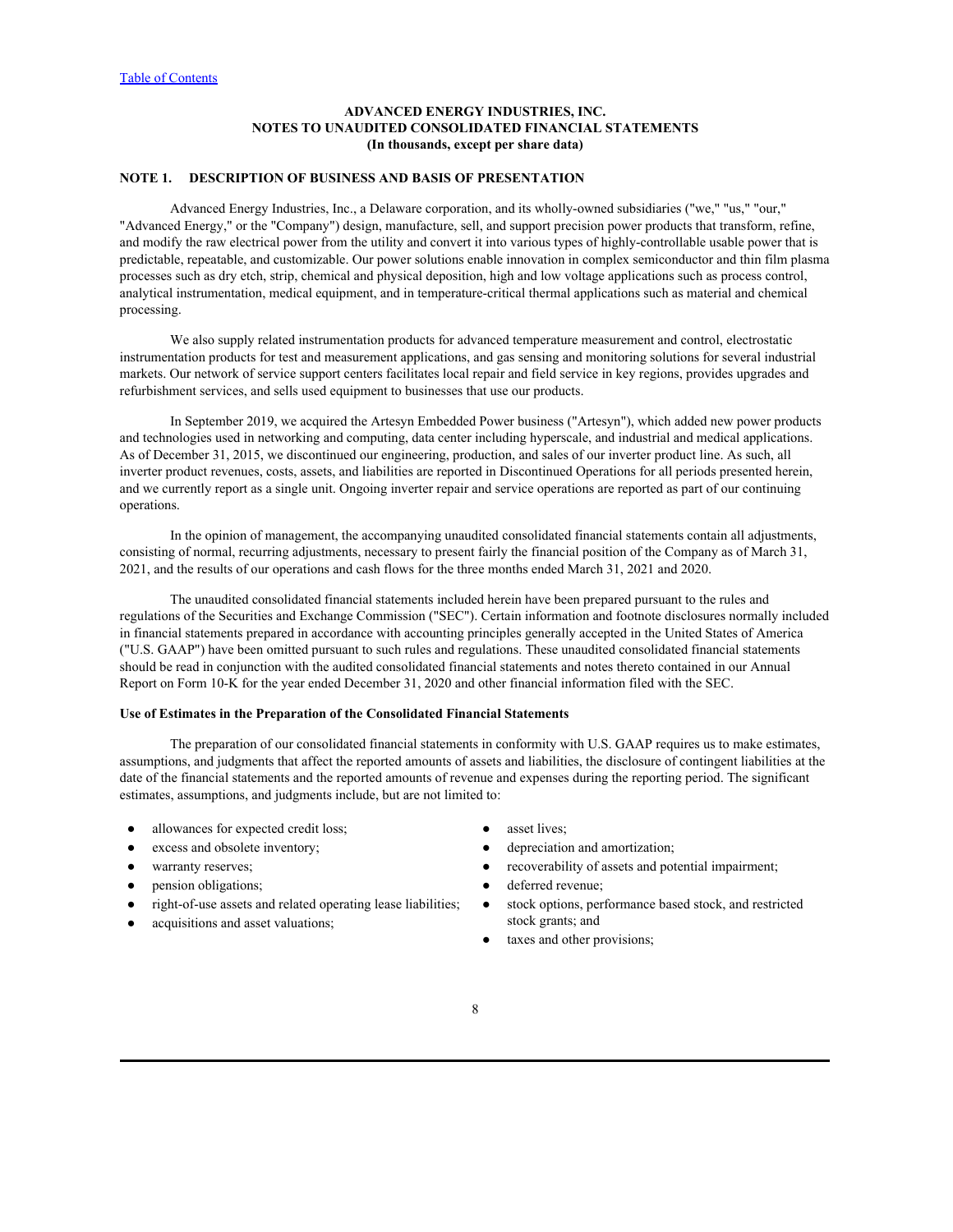We believe our significant estimates, assumptions, and judgments are reasonable based on the information available at the time they are made. Actual results may differ from these estimates, making it possible that a change in these estimates could occur in the near term.

#### **Critical Accounting Policies**

Our accounting policies are described in Note 1 to our audited consolidated financial statements in our Annual Report on Form 10-K for the year ended December 31, 2020.

#### *New Accounting Standards*

From time to time, the Financial Accounting Standards Board ("FASB") or other standards setting bodies issue new accounting pronouncements. Updates to the FASB Accounting Standards Codification ("ASC") are communicated through issuance of an Accounting Standards Update ("ASU"). Unless otherwise discussed, we believe that the impact of recently issued guidance, whether adopted or to be adopted in the future, will not have a material impact on the consolidated financial statements upon adoption.

#### *New Accounting Standards Adopted*

In August 2018, the FASB issued ASU 2018-14, *"Compensation—Retirement Benefits—Defined Benefit Plans—General (Subtopic 715-20)"* ("ASU 2018-14"). ASU 2018-14 eliminates requirements for certain disclosures and requires additional disclosures under defined benefit pension plans and other post-retirement plans. ASU 2018-14 was effective for us on January 1, 2021. The impact of adoption was not material to our consolidated financial statements.

### *New Accounting Standards Issued But Not Yet Adopted*

In March 2020, the FASB issued ASU 2020-04, *"Reference Rate Reform (Topic 848): Facilitation of the Effects of Reference Rate Reform on Financial Reporting"* ("ASU 2020-04"). ASU 2020-04 provides optional expedients and exceptions for applying GAAP to contract modifications and hedging relationships, subject to meeting certain criteria, that reference LIBOR or another rate that is expected to be discontinued. ASU 2020-04 will be in effect through December 31, 2022. We are currently assessing the potential impact of ASU 2020-04 on our consolidated financial statements.

### **NOTE 2. ACQUISITIONS**

### *Intangible Assets Acquired*

In January 2021, we acquired certain intangible assets related to the manufacturing of fiber optic sensing equipment for \$3.6 million in cash and an additional \$2.9 million expected to be paid within one year of the closing date. These intangible assets have an estimated useful life of five years. See *Note 12. Intangible Assets* for details.

### *Versatile Power, Inc.*

On December 31, 2020, we acquired 100% of the issued and outstanding shares of Versatile Power, Inc., which is based in Campbell, California. This acquisition added radio frequency ("RF") and programmable power supplies for medical and industrial applications to our product portfolio and further expands our presence in the medical market by adding proven technologies, deep customer relationships, expertise in medical design, and a medical-certified manufacturing center.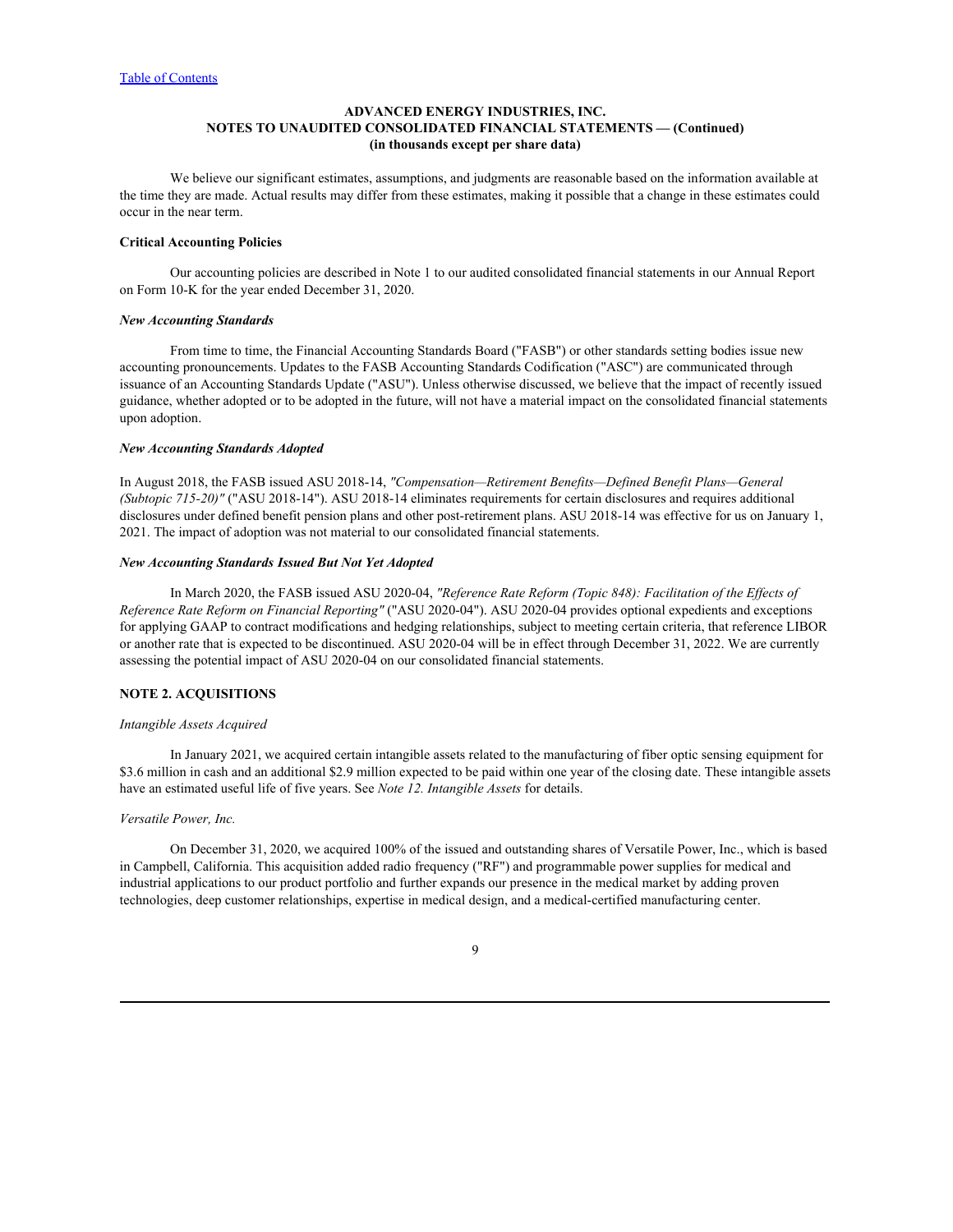The components of the fair value of the total consideration transferred were as follows:

| Cash paid for acquisition                     | 4,594 |
|-----------------------------------------------|-------|
| Holdback                                      | 950   |
| Contingent consideration                      | 1,500 |
| Total fair value of consideration transferred | 7,044 |
| Less cash acquired                            | (245) |
| Total purchase price                          | 6,799 |
|                                               |       |

We are still evaluating the fair value for the assets acquired and liabilities assumed. Accordingly, the purchase price allocation presented below is preliminary.

|                                         | Preliminary<br><b>Fair Value</b> |
|-----------------------------------------|----------------------------------|
|                                         | March 31, 2021                   |
| Current assets and liabilities, net     | 1,013                            |
| Property and equipment                  | 35                               |
| Operating lease right-of-use assets     | 463                              |
| Intangible assets                       | 4,000                            |
| Goodwill                                | 1,751                            |
| Total assets acquired                   | 7,262                            |
| Operating lease liability               | 463                              |
| Total liabilities assumed               | 463                              |
| Total fair value of net assets acquired | 6,799                            |
|                                         |                                  |

### **NOTE 3. REVENUE**

#### **Revenue Recognition**

We recognize revenue when we have satisfied our performance obligations which typically occurs when control of the products or services has been transferred to our customers. The transaction price is based upon the standalone selling price. In most transactions, we have no obligations to our customers after the date products are shipped, other than pursuant to warranty obligations. Shipping and handling fees billed to customers, if any, are recognized as revenue. The related shipping and handling costs are recognized in cost of sales. Support services include warranty and non-warranty repair services, upgrades, and refurbishments on the products we sell. Repairs that are covered under our standard warranty do not generate revenue.

#### **Nature of goods and services**

### *Products*

Advanced Energy provides highly engineered, mission-critical, precision power conversion, measurement, and control solutions to our global customers. We design, manufacture, sell and support precision power products that transform electrical power into various usable forms. Our power conversion products refine, modify, and control the raw electrical power from a utility and convert it into power that is predictable, repeatable, and customizable. Our products enable thin film manufacturing processes such as plasma enhanced chemical and physical deposition and etch for various semiconductor and industrial products, industrial thermal applications for material and chemical processes, and specialty power for critical industrial technology applications. We also supply thermal instrumentation products for advanced temperature measurement and control in these markets. As a result of the Artesyn acquisition, we now sell precision power conversion products into the Telecom and Networking, Data Center Computing (including hyperscale), and Industrial and Medical markets.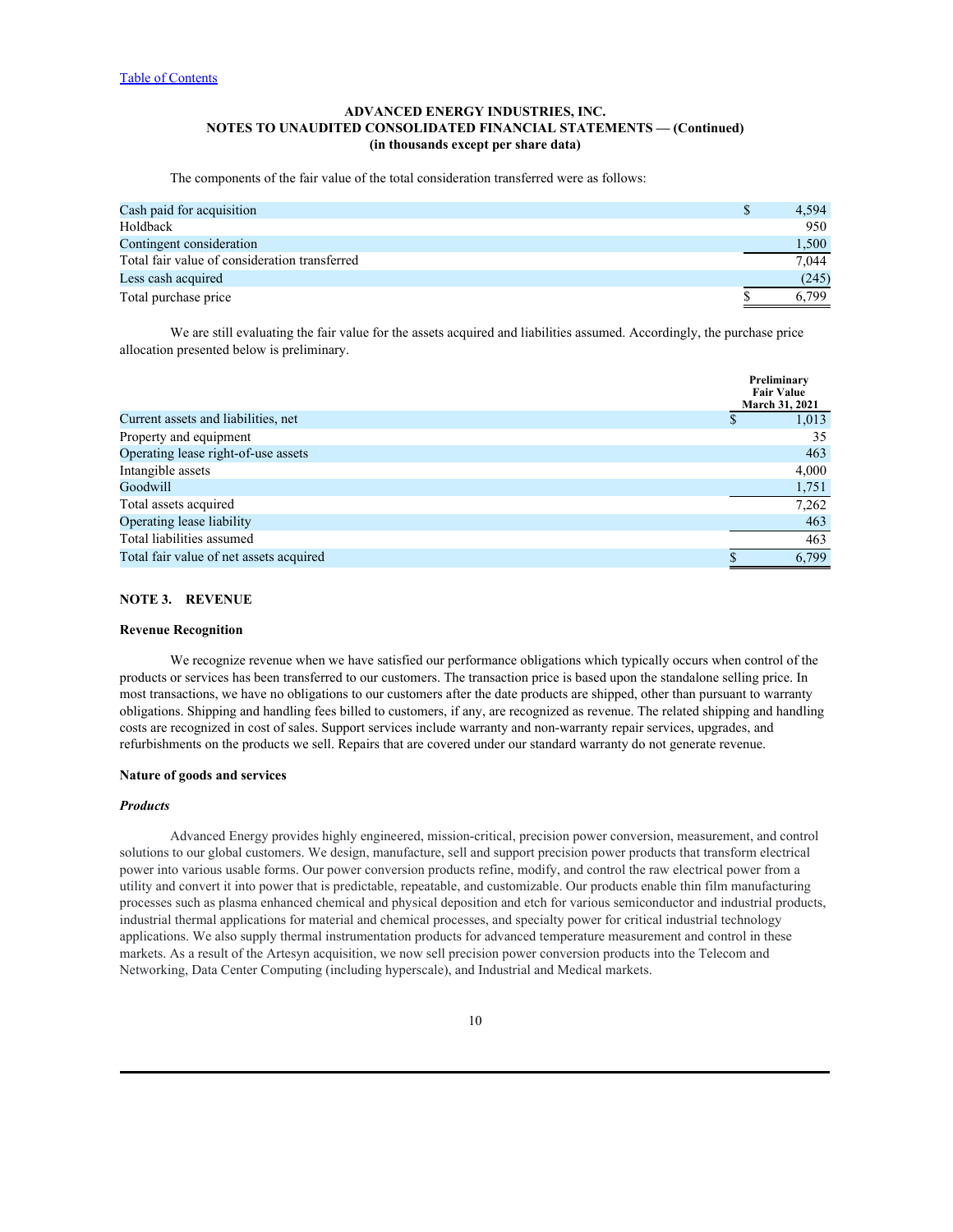Our products are designed to enable new process technologies, improve productivity, and lower the cost of ownership for our customers. We also provide repair and maintenance services for all our products. We principally serve original equipment manufacturers ("OEM") and end customers in the semiconductor, flat panel display, high voltage, solar panel, Telecom and Networking, Data Center Computing, Industrial and Medical markets. Our advanced power products are used in diverse markets, applications, and processes including the manufacture of capital equipment for semiconductor device manufacturing, thin film applications for thin film renewables and architectural glass, and for other thin film applications including flat panel displays, and industrial coatings. Our embedded power products are used in a wide range of applications, such as 5G, data center (including hyperscale) and other industrial and medical applications.

#### *Services*

Our services group offers warranty and after-market repair services in the regions in which we operate, providing us with preventive maintenance opportunities. Our customers continue to pursue low cost of ownership of their capital equipment and are increasingly sensitive to the costs of system downtime. They expect that suppliers offer comprehensive local repair service and customer support. To meet these market requirements, we maintain a worldwide support organization in ten countries, including the United States ("U.S."), the People's Republic of China ("PRC"), Japan, Korea, Taiwan, Germany, Ireland, Singapore, Israel, and Great Britain. Support services include warranty and non-warranty repair services, upgrades, and refurbishments on the products we sell.

As part of our ongoing service business, we satisfy our service obligations under preventative maintenance contracts and extended warranties which had previously been offered on our discontinued inverter products. Any up-front fees received for extended warranties or maintenance plans are deferred. Revenue under these arrangements is recognized ratably over the underlying terms as we do not have historical information which would allow us to project the estimated service usage pattern at this time.

The following table summarizes deferred revenue, which relates to extended warranties and service contracts. We expect to recognize this revenue ratably through the year 2031.

|                  | March 31,<br>$\sim$ $\sim$ $\sim$ $\sim$<br>2021 | December 31,<br>.<br>2020     |
|------------------|--------------------------------------------------|-------------------------------|
| Deferred revenue | 3,340                                            | $\mathcal{L}$ $(71)$<br>8,671 |

#### **Disaggregation of Revenue**

The following tables present additional information regarding our revenue:

|                         |                              | Three Months Ended March 31, |             |  |
|-------------------------|------------------------------|------------------------------|-------------|--|
|                         | 2021                         |                              | <b>2020</b> |  |
| Semiconductor Equipment | 180,716                      |                              | 133,625     |  |
| Industrial and Medical  | 78,415                       |                              | 61,979      |  |
| Data Center Computing   | 59,154                       |                              | 86,183      |  |
| Telecom and Networking  | 33,335                       |                              | 33,669      |  |
| Total                   | 351,620                      |                              | 315,456     |  |
|                         |                              |                              |             |  |
|                         | Three Months Ended March 31. |                              |             |  |

|          | 2021    | 2020    |
|----------|---------|---------|
| Product  | 318,879 | 289,361 |
| Services | 32,741  | 26,095  |
| Total    | 351,620 | 315,456 |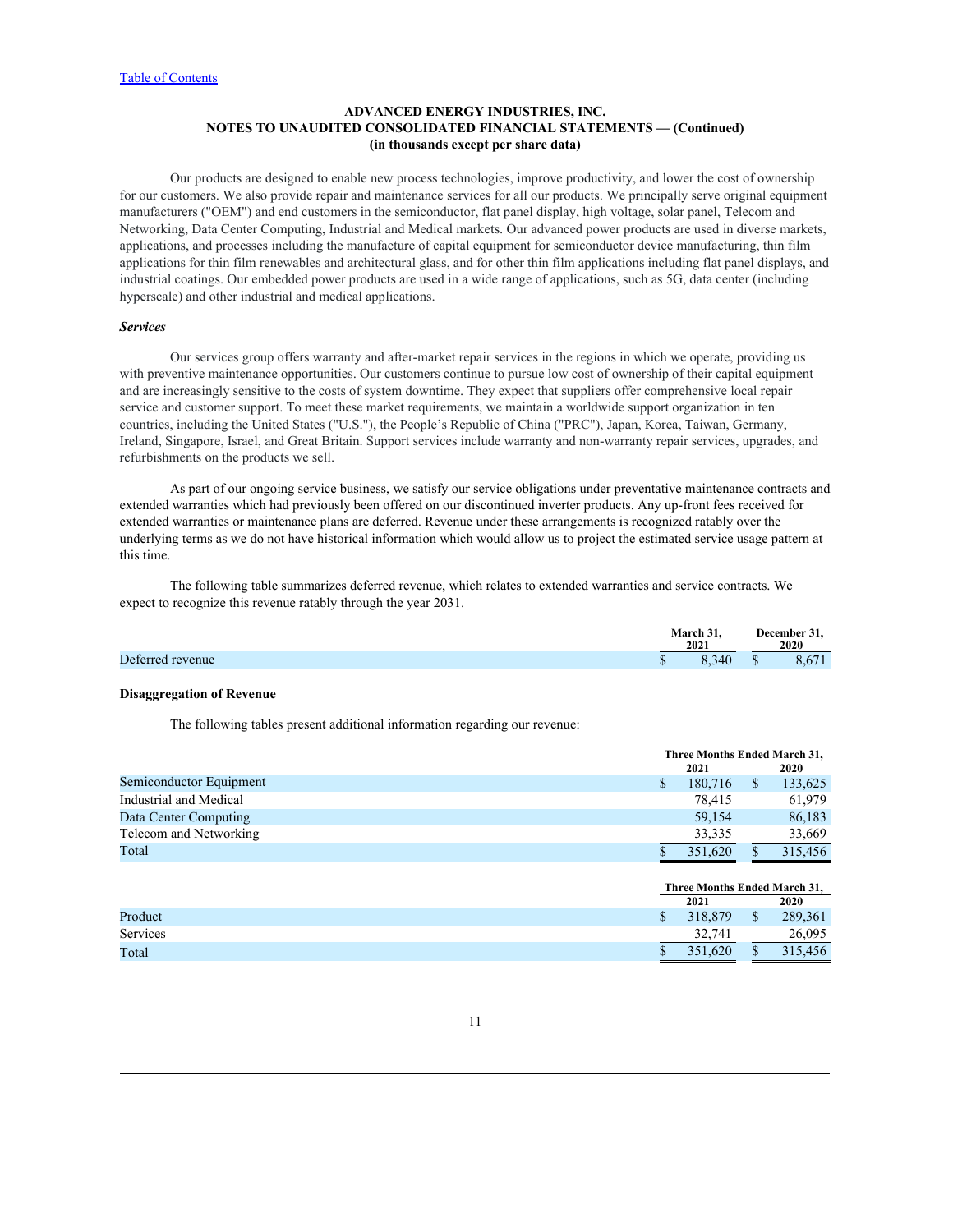|                                                              |                              | Three Months Ended March 31, |             |  |  |  |
|--------------------------------------------------------------|------------------------------|------------------------------|-------------|--|--|--|
|                                                              | 2021                         |                              | <b>2020</b> |  |  |  |
| <b>United States</b>                                         | 131,598                      |                              | 116,697     |  |  |  |
| North America (excluding United States)                      | 26,247                       |                              | 47,634      |  |  |  |
| Asia                                                         | 149,591                      |                              | 110,975     |  |  |  |
| Europe                                                       | 40,422                       |                              | 39,136      |  |  |  |
| Other                                                        | 3,762                        |                              | 1,014       |  |  |  |
| Total                                                        | 351,620                      |                              | 315,456     |  |  |  |
|                                                              | Three Months Ended March 31, |                              |             |  |  |  |
|                                                              | 2021                         |                              | <b>2020</b> |  |  |  |
| Product and service revenue recognized at point in time      | 351,393                      |                              | 315,281     |  |  |  |
| Extended warranty and service contracts recognized over time | 227                          |                              | 175         |  |  |  |
| Total                                                        | 351,620                      |                              | 315,456     |  |  |  |
|                                                              |                              |                              |             |  |  |  |

# **NOTE 4. INCOME TAXES**

The following table summarizes tax expense and the effective tax rate for our income from continuing operations:

|                                                        |      | Three Months Ended March 31, |      |          |  |  |  |
|--------------------------------------------------------|------|------------------------------|------|----------|--|--|--|
|                                                        | 2021 |                              | 2020 |          |  |  |  |
| Income from continuing operations, before income taxes |      | 43,675                       |      | 22,298   |  |  |  |
| Provision for income taxes                             |      | 5,284                        |      | ,900     |  |  |  |
| Effective tax rate                                     |      | $12.1 \%$                    |      | $17.5\%$ |  |  |  |

The Company's effective tax rates differ from the U.S. federal statutory rate of 21% for the three months ended March 31, 2021 and 2020, respectively, primarily due to the benefit of earnings in foreign jurisdictions which are subject to lower tax rates, partially offset by net U.S. tax on foreign operations and withholding taxes. The effective tax rate for the first three months of 2021 was lower than the same period in 2020 primarily due to the mix of discrete events between the two periods.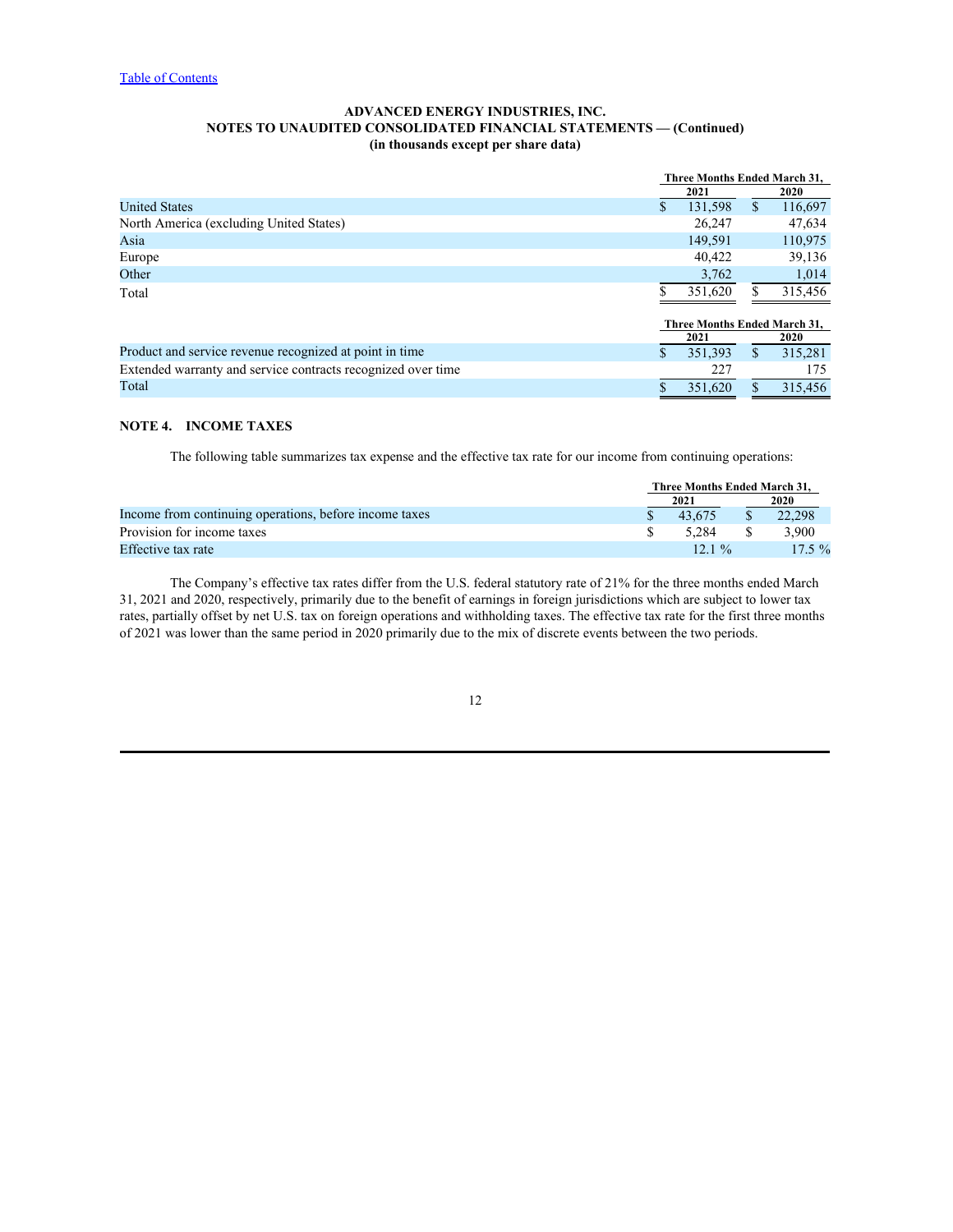# **NOTE 5. EARNINGS PER SHARE**

Basic earnings per share ("EPS") is computed by dividing income available to common stockholders by the weightedaverage number of common shares outstanding during the period. The computation of our diluted EPS is similar to the computation of our basic EPS except that the denominator is increased to include the number of additional common shares that would have been outstanding (using the if-converted and treasury stock methods), if our outstanding stock options and restricted stock units had been converted to common shares, and if such assumed conversion is dilutive.

The following is a reconciliation of the weighted-average shares outstanding used in the calculation of basic and diluted earnings per share:

|                                                                                                                                                                                                                                          |                               | Three Months Ended March 31, |               |               |
|------------------------------------------------------------------------------------------------------------------------------------------------------------------------------------------------------------------------------------------|-------------------------------|------------------------------|---------------|---------------|
|                                                                                                                                                                                                                                          |                               | 2021                         |               | 2020          |
| Income from continuing operations                                                                                                                                                                                                        |                               | 38,391                       | $\mathbb{S}$  | 18,398        |
| Income from continuing operations attributable to noncontrolling interest                                                                                                                                                                |                               | 33                           |               | 15            |
| Income from continuing operations attributable to Advanced Energy Industries, Inc.                                                                                                                                                       |                               | 38,358                       | $\mathbb{S}$  | 18,383        |
| Basic weighted-average common shares outstanding                                                                                                                                                                                         |                               | 38,328                       |               | 38,358        |
| Assumed exercise of dilutive stock options and restricted stock units                                                                                                                                                                    |                               | 255                          |               | 212           |
| Diluted weighted-average common shares outstanding                                                                                                                                                                                       |                               | 38,583                       |               | 38,570        |
| Continuing operations:                                                                                                                                                                                                                   |                               |                              |               |               |
| Basic earnings per share                                                                                                                                                                                                                 |                               | 1.00                         | <sup>\$</sup> | 0.48          |
| Diluted earnings per share                                                                                                                                                                                                               | $\mathcal{S}$                 | 0.99                         | $\mathbb{S}$  | 0.48          |
| Restricted stock units                                                                                                                                                                                                                   |                               | 2021<br>$\overline{31}$      |               | 2020          |
| <b>Share Repurchase</b>                                                                                                                                                                                                                  |                               |                              |               |               |
| To execute the repurchase of shares of our common stock, the Company periodically enters into stock repurchase<br>agreements. The following table summarizes these repurchases:                                                          |                               |                              |               |               |
|                                                                                                                                                                                                                                          |                               | Three Months Ended March 31, |               |               |
| (in thousands, except per share amounts)<br>Amount paid to repurchase shares                                                                                                                                                             |                               | 2021                         |               | 2020<br>7,248 |
| Number of shares repurchased                                                                                                                                                                                                             |                               |                              |               | 170           |
|                                                                                                                                                                                                                                          |                               |                              |               |               |
| Average repurchase price per share<br>Remaining authorized by Board of Directors for future repurchases as of period end                                                                                                                 | <sup>S</sup><br>$\mathcal{S}$ | 38,369                       | -S<br>-S      | 42.59         |
|                                                                                                                                                                                                                                          |                               |                              |               | 42,751        |
| There were no shares repurchased from related parties. All shares repurchased were recognized as a reduction to<br>Additional paid-in capital. Repurchased shares were retired and assumed the status of authorized and unissued shares. |                               |                              |               |               |
|                                                                                                                                                                                                                                          |                               |                              |               |               |
| 13                                                                                                                                                                                                                                       |                               |                              |               |               |
|                                                                                                                                                                                                                                          |                               |                              |               |               |
|                                                                                                                                                                                                                                          |                               |                              |               |               |
|                                                                                                                                                                                                                                          |                               |                              |               |               |

### **Share Repurchase**

|                                                                                    | <b>Three Months Ended March 31.</b> |                                |  |             |
|------------------------------------------------------------------------------------|-------------------------------------|--------------------------------|--|-------------|
| (in thousands, except per share amounts)                                           |                                     | 2021                           |  | <b>2020</b> |
| Amount paid to repurchase shares                                                   |                                     | $\overbrace{\hspace{25mm}}^{}$ |  | 7,248       |
| Number of shares repurchased                                                       |                                     |                                |  | 170         |
| Average repurchase price per share                                                 |                                     | $\overbrace{\hspace{25mm}}^{}$ |  | 42.59       |
| Remaining authorized by Board of Directors for future repurchases as of period end |                                     | 38.369                         |  | 42,751      |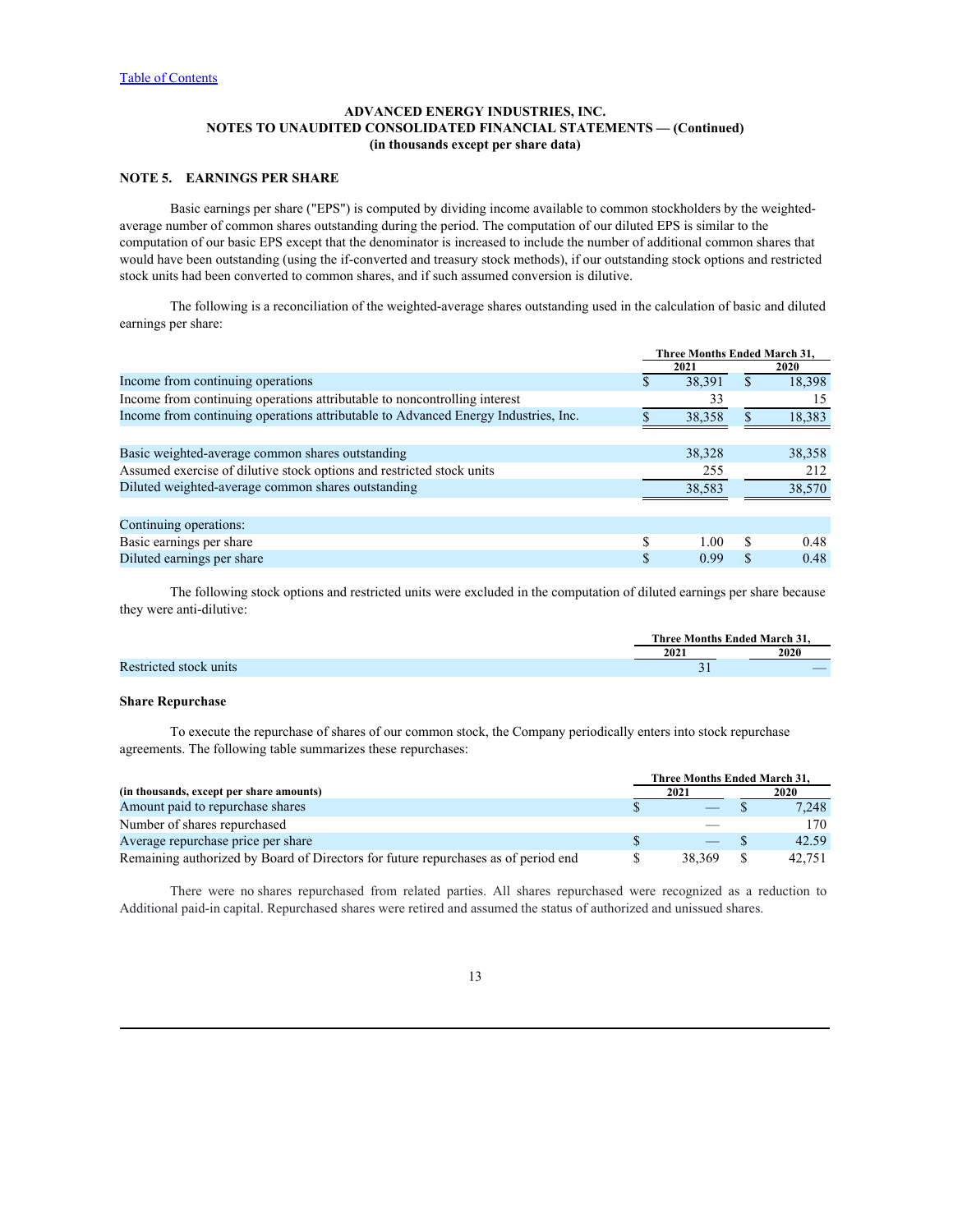# **NOTE 6. FAIR VALUE MEASUREMENTS**

The following tables present information about the Company's assets and liabilities measured at fair value on a recurring basis.

|                                                    |                                     |                          |                 | March 31, 2021           |                            |
|----------------------------------------------------|-------------------------------------|--------------------------|-----------------|--------------------------|----------------------------|
| <b>Description</b>                                 | <b>Balance Sheet Classification</b> | <b>Level 1</b>           | <b>Level 2</b>  | <b>Level 3</b>           | Total<br><b>Fair Value</b> |
| Assets:                                            |                                     |                          |                 |                          |                            |
| Certificates of deposit                            | Marketable securities               | $\overline{\phantom{m}}$ | $$2,854$ \, $$$ |                          | 2,854                      |
| Foreign currency forward contracts                 | Other current assets                |                          |                 |                          |                            |
| Total assets measured at fair value on a recurring |                                     |                          |                 |                          |                            |
| basis                                              |                                     |                          | $$2,875$ \, $$$ | $\overline{\phantom{m}}$ | \$2,875                    |
|                                                    |                                     |                          |                 |                          |                            |
| Liabilities:                                       |                                     |                          |                 |                          |                            |
| Contingent consideration                           | Other current liabilities           |                          |                 | \$2,125                  | 2,125<br>Ъ.                |
| Contingent consideration                           | Other long-term liabilities         |                          |                 | 2,911                    | 2,911                      |
| Interest rate swaps                                | Other long-term liabilities         |                          | 169             |                          | 169                        |
| Total liabilities measured at fair value on a      |                                     |                          |                 |                          |                            |
| recurring basis                                    |                                     | $\hspace{0.05cm}$        | 169.            | \$ 5,036                 | 5,205                      |

|                                                    |                                     |                          |                                | <b>December 31, 2020</b> |                            |
|----------------------------------------------------|-------------------------------------|--------------------------|--------------------------------|--------------------------|----------------------------|
| Description                                        | <b>Balance Sheet Classification</b> | <b>Level 1</b>           | <b>Level 2</b>                 | Level 3                  | Total<br><b>Fair Value</b> |
| Assets:                                            |                                     |                          |                                |                          |                            |
| Certificates of deposit                            | Marketable securities               |                          | \$ 2,654                       |                          | 2,654                      |
| Total assets measured at fair value on a recurring |                                     |                          |                                |                          |                            |
| basis                                              |                                     |                          |                                | $\overline{\phantom{m}}$ | \$2,654                    |
|                                                    |                                     |                          |                                |                          |                            |
| Liabilities:                                       |                                     |                          |                                |                          |                            |
| Contingent consideration                           | Other current liabilities           |                          |                                | \$2,009                  | 2,009                      |
| Contingent consideration                           | Other long-term liabilities         |                          | $\overbrace{\hspace{25mm}}^{}$ | 2,940                    | 2,940                      |
| Interest rate swaps                                | Other long-term liabilities         |                          | 2,811                          |                          | 2,811                      |
| Total liabilities measured at fair value on a      |                                     |                          |                                |                          |                            |
| recurring basis                                    |                                     | $\overline{\phantom{0}}$ |                                | $$2,811$ $$4,949$        | 7,760                      |

The fair value of foreign currency forward contracts is based on the movement in the forward rates of foreign currency cash flows in which the hedging instrument is denominated. We determine the fair value of interest rate swaps by estimating the net present value of the expected cash flows based on market rates and associated yield curves, adjusted for non-performance credit risk, as applicable. See *Note 7. Derivative Financial Instruments* for additional information. The fair value of contingent consideration is determined by estimating the net present value of the expected cash flows based on the probability of expected payment.

For all periods presented, there were no transfers into or out of Level3.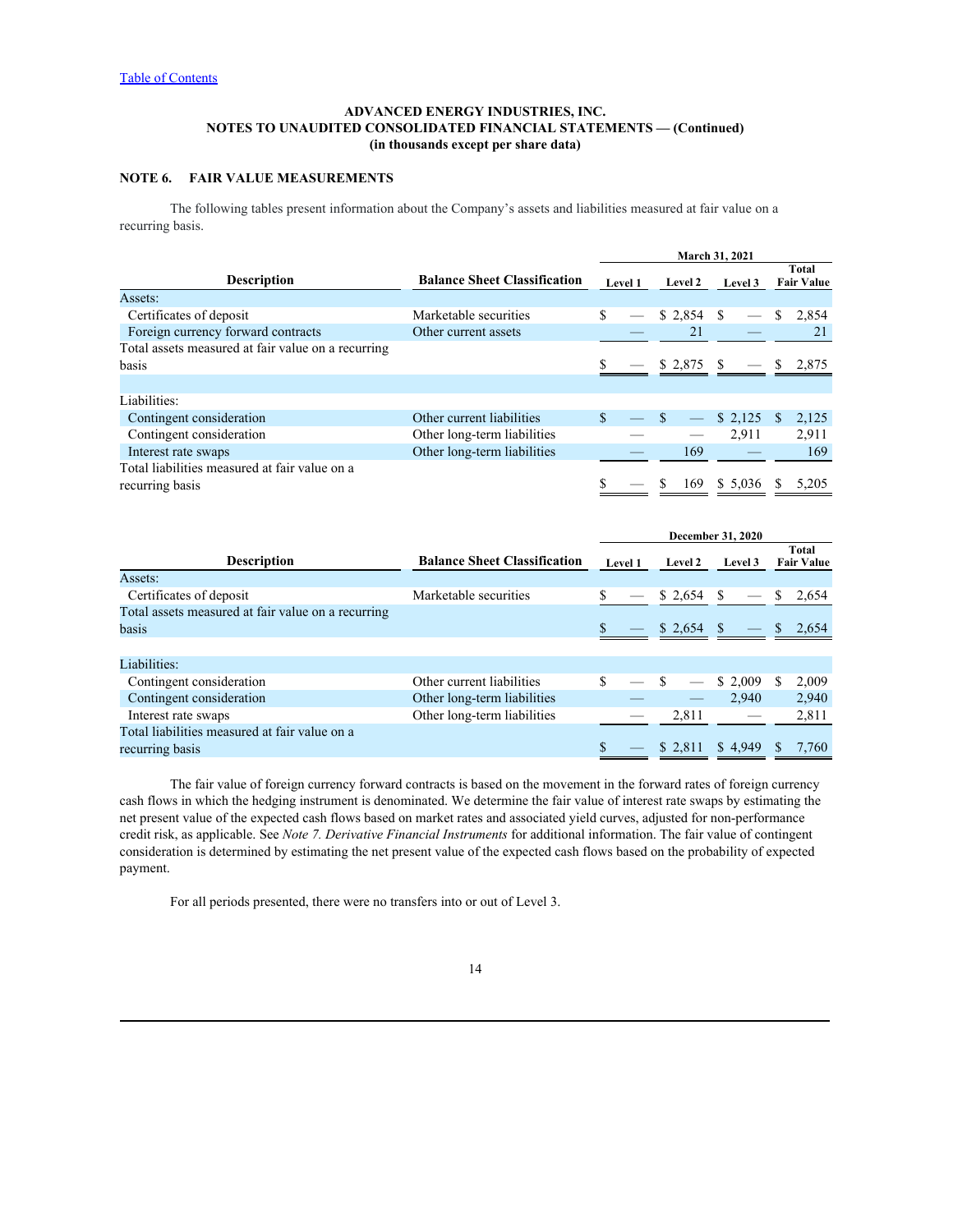# **NOTE 7. DERIVATIVE FINANCIAL INSTRUMENTS**

We are impacted by changes in foreign currency exchange rates. We may manage these risks through the use of derivative financial instruments, primarily forward contracts with banks. These forward contracts manage the exchange rate risk associated with assets and liabilities denominated in nonfunctional currencies. These derivative instruments are typically executed for one-month periods and not designated as hedges; however, they do economically offset the fluctuations of our assets and liabilities due to foreign exchange rate changes.

The following table summarizes the notional amount of outstanding foreign currency forward contracts:

Gains and losses related to foreign currency exchange contracts were offset by corresponding gains and losses on the revaluation of the underlying assets and liabilities. Both are included as a component of Other income (expense), net in our Unaudited Consolidated Statements of Operations.

In April 2020, the Company executed interest rate swap contracts with independent financial institutions to partially reduce the variability of cash flows in LIBOR indexed debt interest payments on our Term Loan Facility (under the Company's existing Credit Agreement dated as of September 10, 2019). These transactions are accounted for as cash flow hedging instruments.

The interest rate swap contracts fixed 85% of the outstanding principal balance on our term loan to a total interest rate of 1.271%. This is comprised of 0.521% average fixed rate per annum in exchange for a variable interest rate based on one-month USD-LIBOR-BBA plus the credit spread in the Company's existing Credit Agreement, which is 75 basis points at current leverage ratios.

The following table summarizes the notional amount of qualified hedging instruments:

|                              | $\sim$ $\sim$<br>.<br><b>March 3</b> | December 31,                                                   |
|------------------------------|--------------------------------------|----------------------------------------------------------------|
|                              | 2021                                 | 2020                                                           |
| Interest rate swap contracts | 268.844<br>. .                       | 219<br>272<br>$\sim$ $\sim$ $\sim$ $\sim$ $\sim$ $\sim$ $\sim$ |

At March 31, 2021, Accumulated other comprehensive loss on the Unaudited Consolidated Balance Sheets includes \$0.1 million, net of tax, related to changes in fair value on the interest rate swap contracts.

See *Note 6. Fair Value Measurements* for information regarding fair value of derivative instruments.

As a result of the use of derivative financial instruments, the Company is exposed to the risk that counterparties to derivative contracts may fail to meet their contractual obligations. The Company manages counterparty credit risk in derivative contracts by reviewing counterparty creditworthiness on a regular basis and limiting exposure to any single counterparty.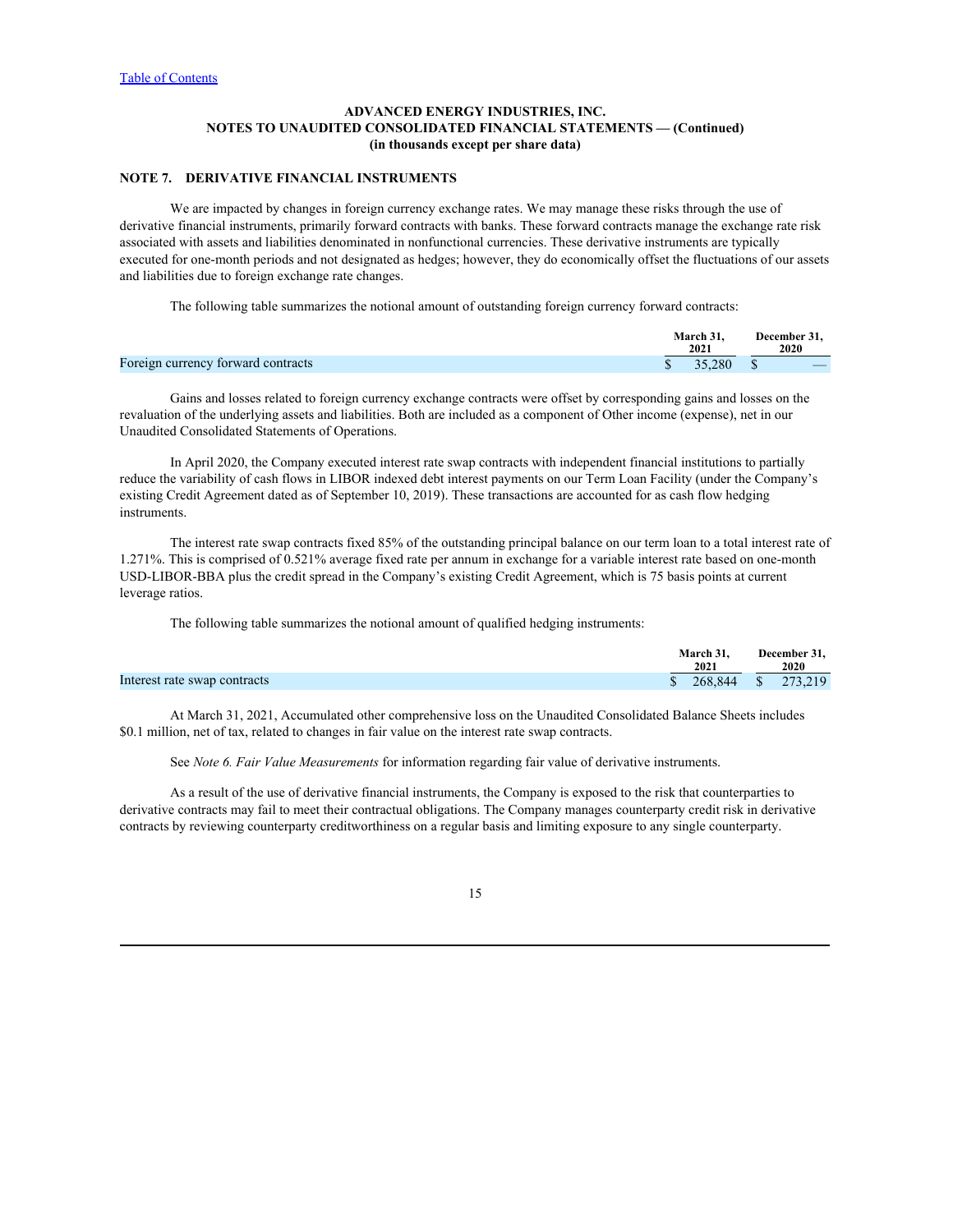# **NOTE 8. ACCOUNTS AND OTHER RECEIVABLE, NET**

Accounts and other receivable are recorded at net realizable value. Components of accounts and other receivable, net of reserves, were as follows:

|                        | March 31, |         | December 31, |             |  |
|------------------------|-----------|---------|--------------|-------------|--|
|                        |           | 2021    |              | <b>2020</b> |  |
| Amounts billed, net    |           | 209,956 |              | 213,560     |  |
| Unbilled receivables   |           | 26.960  |              | 21,618      |  |
| Total receivables, net |           | 236,916 |              | 235,178     |  |

Amounts billed, net consist of amounts that have been invoiced to our customers in accordance with terms and conditions and are shown net of an allowance for credit losses. These receivables are all short-term in nature and do not include any financing components.

Unbilled receivables consist of amounts where we have satisfied our contractual obligations related to inventory stocking contracts with customers. Such amounts typically become billable to the customer upon their consumption of the inventory managed under the stocking contracts. We anticipate that substantially all unbilled receivables will be invoiced and collected over the next twelve months. These contracts do not include any financing components.

The following table summarizes the changes in expected credit losses:

| December 31, 2020                          | 7,602 |
|--------------------------------------------|-------|
| Additions                                  |       |
| Deductions - write-offs, net of recoveries | (487) |
| Foreign currency translation               | (16)  |
| March 31, 2021                             | 7,099 |

# **NOTE 9. INVENTORIES**

Our inventories are valued at the lower of cost or net realizable value and computed on a first-in, first-out ("FIFO") basis. Components of inventories were as follows:

|                              | March 31,<br>2021 |         | December 31,<br>2020 |         |  |
|------------------------------|-------------------|---------|----------------------|---------|--|
| Parts and raw materials<br>Ψ |                   | 164,316 |                      | 141,337 |  |
| Work in process              |                   | 18,900  |                      | 13,702  |  |
| Finished goods               |                   | 64,351  |                      | 66,307  |  |
| Total                        |                   | 247,567 |                      | 221,346 |  |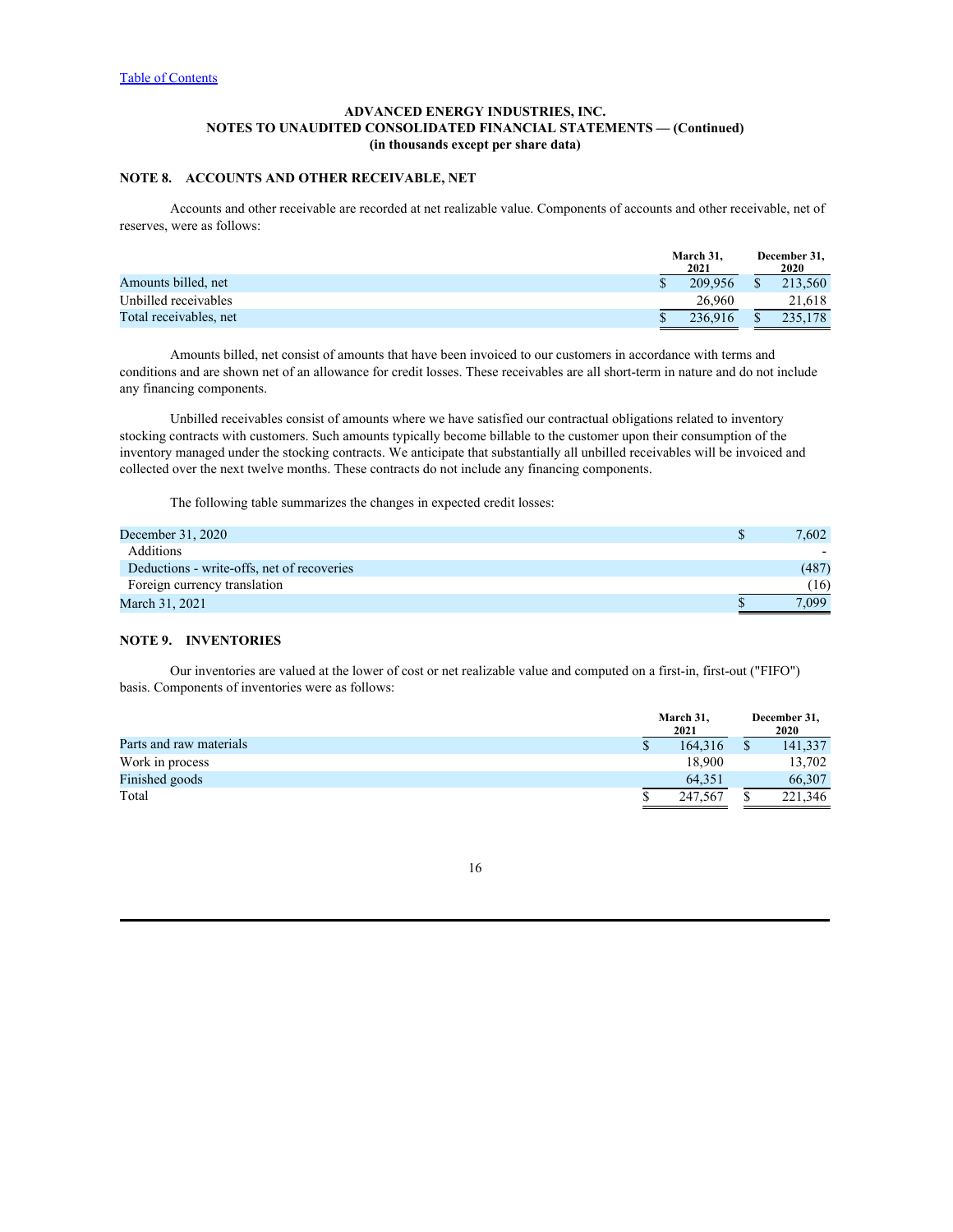# **NOTE 10. PROPERTY AND EQUIPMENT, NET**

Property and equipment, net is comprised of the following:

|                                      | March 31,<br>2021 | December 31,<br><b>2020</b> |
|--------------------------------------|-------------------|-----------------------------|
| Buildings and land                   | 2,187             | 1,776                       |
| Machinery and equipment              | 115,496           | 115,404                     |
| Computer and communication equipment | 27,472            | 26,623                      |
| Furniture and fixtures               | 4,384             | 4,352                       |
| Vehicles                             | 261               | 262                         |
| Leasehold improvements               | 42,331            | 42,984                      |
| Construction in process              | 5,747             | 3,693                       |
|                                      | 197,878           | 195,094                     |
| Less: Accumulated depreciation       | (85,036)          | (80, 363)                   |
| Property and equipment, net          | 112.842           | 114,731                     |

The following table summarizes depreciation expense. All depreciation expense is recorded in income from continuing operations:

|                           |     | l'hree Months            | <b>Tnded March 31.</b> |      |  |
|---------------------------|-----|--------------------------|------------------------|------|--|
|                           | 202 |                          |                        | 2020 |  |
| Depreciation<br>n expense |     | $\overline{a}$<br>$\sim$ |                        | .610 |  |

# **NOTE 11. GOODWILL**

The following table summarizes the changes in goodwill:

| December 31, 2020                                           | 209,983 |
|-------------------------------------------------------------|---------|
| Measurement period adjustments to purchase price allocation |         |
| Foreign currency translation                                | (1,991) |
| March 31, 2021                                              | 207,994 |

# **NOTE 12. INTANGIBLE ASSETS**

Intangible assets consisted of the following:

| <b>Gross Carrying</b> |         |        |           |                                                      |         |  |  |  |  |  |  | <b>Net Carrying</b> |  |
|-----------------------|---------|--------|-----------|------------------------------------------------------|---------|--|--|--|--|--|--|---------------------|--|
|                       |         |        |           |                                                      | Amount  |  |  |  |  |  |  |                     |  |
|                       | 90,669  |        | (27, 386) |                                                      | 63,283  |  |  |  |  |  |  |                     |  |
|                       | 113,426 |        | (28, 264) |                                                      | 85,162  |  |  |  |  |  |  |                     |  |
|                       | 26.991  |        | (6,047)   |                                                      | 20,944  |  |  |  |  |  |  |                     |  |
|                       | 231,086 |        | (61, 697) |                                                      | 169,389 |  |  |  |  |  |  |                     |  |
|                       |         | Amount |           | <b>March 31, 2021</b><br>Accumulated<br>Amortization |         |  |  |  |  |  |  |                     |  |

|                        |                                 |         | December 31, 2020           |                               |         |  |  |  |
|------------------------|---------------------------------|---------|-----------------------------|-------------------------------|---------|--|--|--|
|                        | <b>Gross Carrying</b><br>Amount |         | Accumulated<br>Amortization | <b>Net Carrying</b><br>Amount |         |  |  |  |
| Technology             |                                 | 85,075  | (24,999)                    |                               | 60,076  |  |  |  |
| Customer relationships |                                 | 114,171 | (26, 880)                   |                               | 87,291  |  |  |  |
| Trademarks and other   |                                 | 27,021  | (5, 449)                    |                               | 21,572  |  |  |  |
| Total                  |                                 | 226,267 | (57, 328)                   |                               | 168,939 |  |  |  |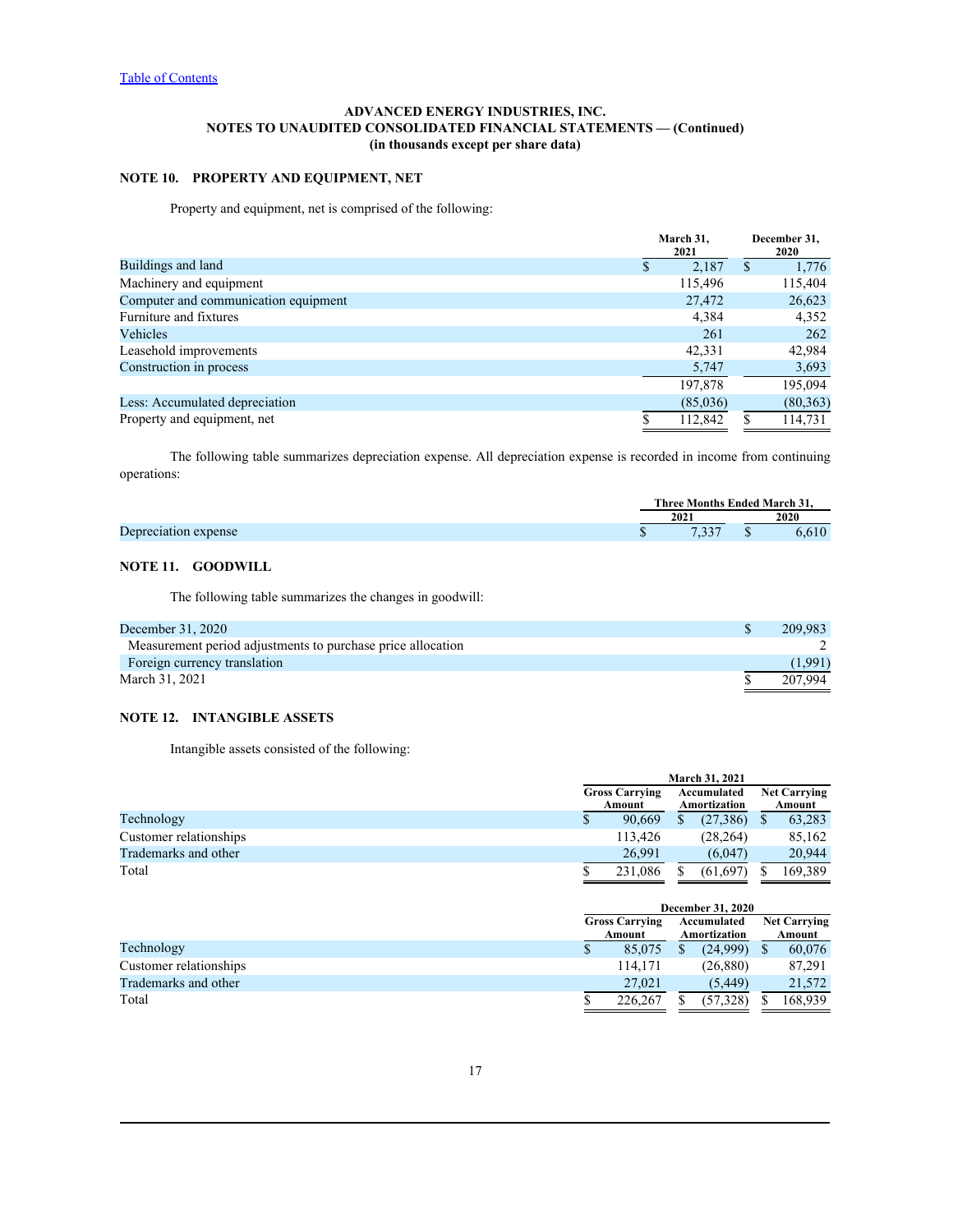Amortization expense related to intangible assets is as follows:

|                      |     | <b>Tnded March 31.</b><br>$\sim$<br>Three Months                |  |       |  |  |
|----------------------|-----|-----------------------------------------------------------------|--|-------|--|--|
|                      | 202 |                                                                 |  | 2020  |  |  |
| Amortization expense |     | $\sim$ 0.0 $\mu$<br>$\sim$ . $\sim$ .<br><b>Service Service</b> |  | 5.006 |  |  |

Estimated amortization expense related to intangibles is as follows:

| Year Ending December 31, |         |
|--------------------------|---------|
| 2021 (remaining)         | 16,263  |
| 2022                     | 21,430  |
| 2023                     | 21,411  |
| 2024                     | 18,526  |
| 2025                     | 14,039  |
| Thereafter               | 77,720  |
| Total                    | 169,389 |
|                          |         |

# **NOTE 13. RESTRUCTURING COSTS**

During 2018, we committed to a restructuring plan to optimize our manufacturing footprint and to improve our operating efficiencies and synergies related to our recent acquisitions. For the three months ended March 31, 2021, we incurred severance costs primarily related to the transition and exit of our facility in Shenzhen, PRC and actions associated with synergies related to the Artesyn acquisition. The table below summarizes the restructuring charges:

|                                         | 2021 | <b>Three Months</b><br><b>Ended March 31,</b> |  | <b>Three Months</b><br><b>Ended March 31,</b><br><b>2020</b> |  |  |
|-----------------------------------------|------|-----------------------------------------------|--|--------------------------------------------------------------|--|--|
| Severance and related charges           |      | 404                                           |  | 152                                                          |  |  |
| Facility relocation and closure charges |      | 634                                           |  | 504                                                          |  |  |
| Total restructuring charges             |      | 1,038                                         |  | 656                                                          |  |  |
|                                         |      |                                               |  | <b>Cumulative Cost</b><br>Through<br>March 31,<br>2021       |  |  |
| Severance and related charges           |      |                                               |  | 17,317                                                       |  |  |
| Facility relocation and closure charges |      |                                               |  | 6,164                                                        |  |  |
| Total restructuring charges             |      |                                               |  | 23,481                                                       |  |  |

Our restructuring liabilities are included in Other accrued expenses in our Unaudited Consolidated Balance Sheets. Changes in our restructuring liabilities were as follows:

|                                 |                   | Cost            |                  |                  |                   |
|---------------------------------|-------------------|-----------------|------------------|------------------|-------------------|
|                                 |                   | <b>Incurred</b> | <b>Cost Paid</b> | <b>Effect</b> of |                   |
|                                 | <b>Balance at</b> | and             | or               | Changes in       | <b>Balance</b> at |
|                                 | December 31,      | Charged to      | <b>Otherwise</b> | Exchange         | March 31,         |
|                                 | 2020              | Expense         | Settled          | Rates            | 2021              |
| Total restructuring liabilities | 0.641             | 1,038           | (512)            | $-$              | 11,167            |
|                                 |                   |                 |                  |                  |                   |

The accrued restructuring liabilities related primarily to severance and related charges.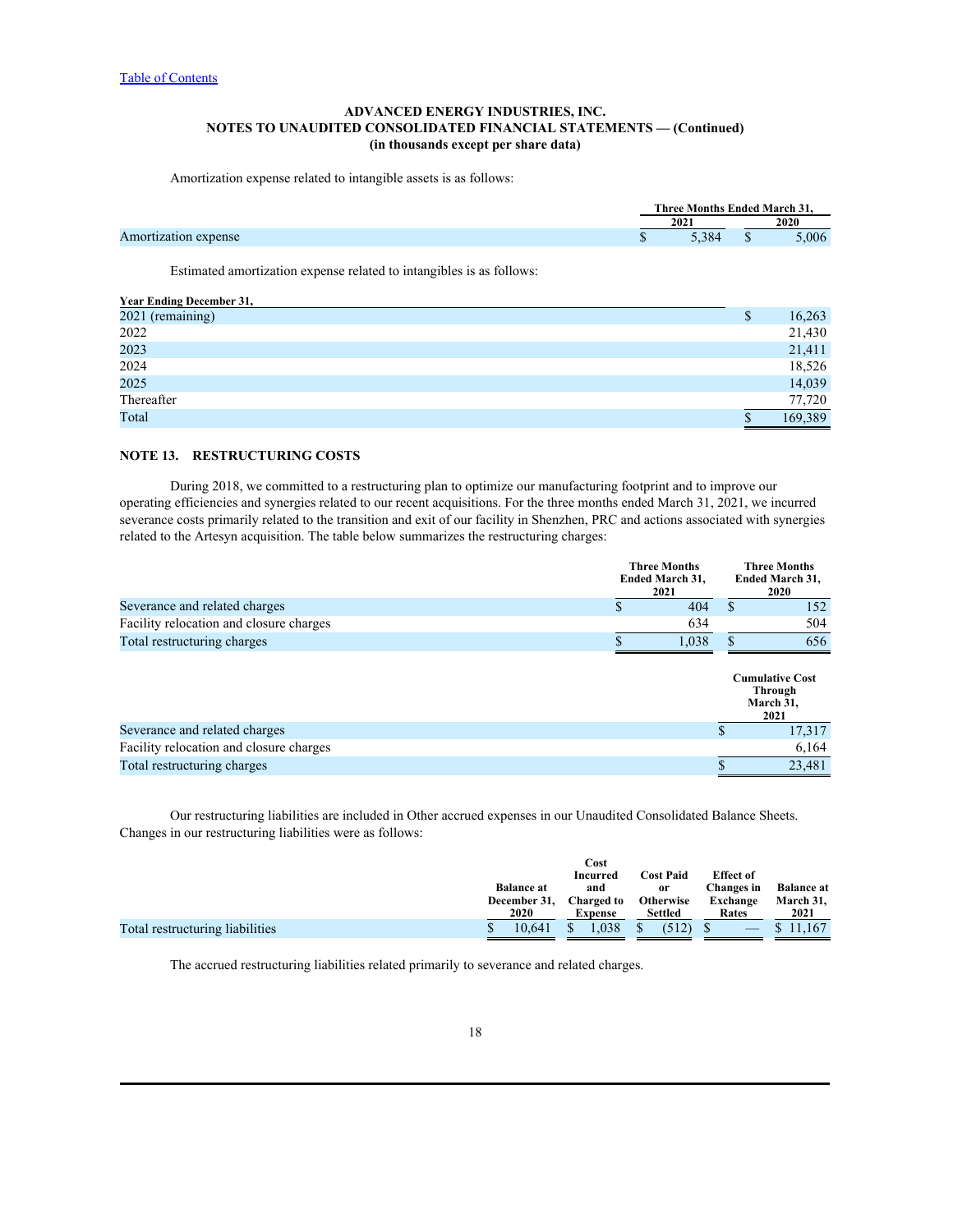# **NOTE 14. WARRANTIES**

Provisions of our sales agreements include customary product warranties, generally ranging from 12 months to 24 months after shipment. The estimated cost of our warranty obligation is recorded when revenue is recognized and is based upon our historical experience by product and configuration.

Our estimated warranty obligation is included in Other accrued expenses in our Unaudited Consolidated Balance Sheets. Changes in our product warranty obligation were as follows:

|  | 2021  |         |                              |  |  |  |
|--|-------|---------|------------------------------|--|--|--|
|  |       |         | <b>2020</b>                  |  |  |  |
|  | 4,780 |         | 6,413                        |  |  |  |
|  | 780   |         | 758                          |  |  |  |
|  |       |         | (856)                        |  |  |  |
|  |       |         |                              |  |  |  |
|  | 4,504 |         | 6,315                        |  |  |  |
|  |       | (1,051) | Three Months Ended March 31, |  |  |  |

# **NOTE 15. LEASES**

The Company leases manufacturing and office space under non-cancelable operating leases. Some of these leases contain provisions for landlord funded leasehold improvements which are recorded as a reduction to right-of-use ("ROU") assets and the related operating lease liabilities. For leases containing an option to renew, we regularly evaluate the renewal options and when they are reasonably certain of exercise, we include the renewal period in our lease terms, along with the ROU assets and operating lease liabilities. In many cases, we have lease terms that are less than one year and therefore, we have elected the practical expedient to exclude these short-term leases from our ROU assets and operating lease liabilities. New leases are negotiated and executed to meet business objectives on an on-going basis.

Our leases do not provide an implicit rate. Accordingly, we use our incremental borrowing rate based on the information available at the lease commencement date in determining the present value of the lease payments. We have a centrally managed treasury function; therefore, we apply a portfolio approach for determining the incremental borrowing rate applicable to the lease term.

Components of operating lease cost were as follows:

| Three Months Ended March 31. |       |      |       |  |  |  |  |  |
|------------------------------|-------|------|-------|--|--|--|--|--|
|                              |       |      | 2020  |  |  |  |  |  |
|                              | 5,921 |      | 4,834 |  |  |  |  |  |
|                              | 842   |      | 1,308 |  |  |  |  |  |
|                              | 6,763 |      | 6,142 |  |  |  |  |  |
|                              |       | 2021 |       |  |  |  |  |  |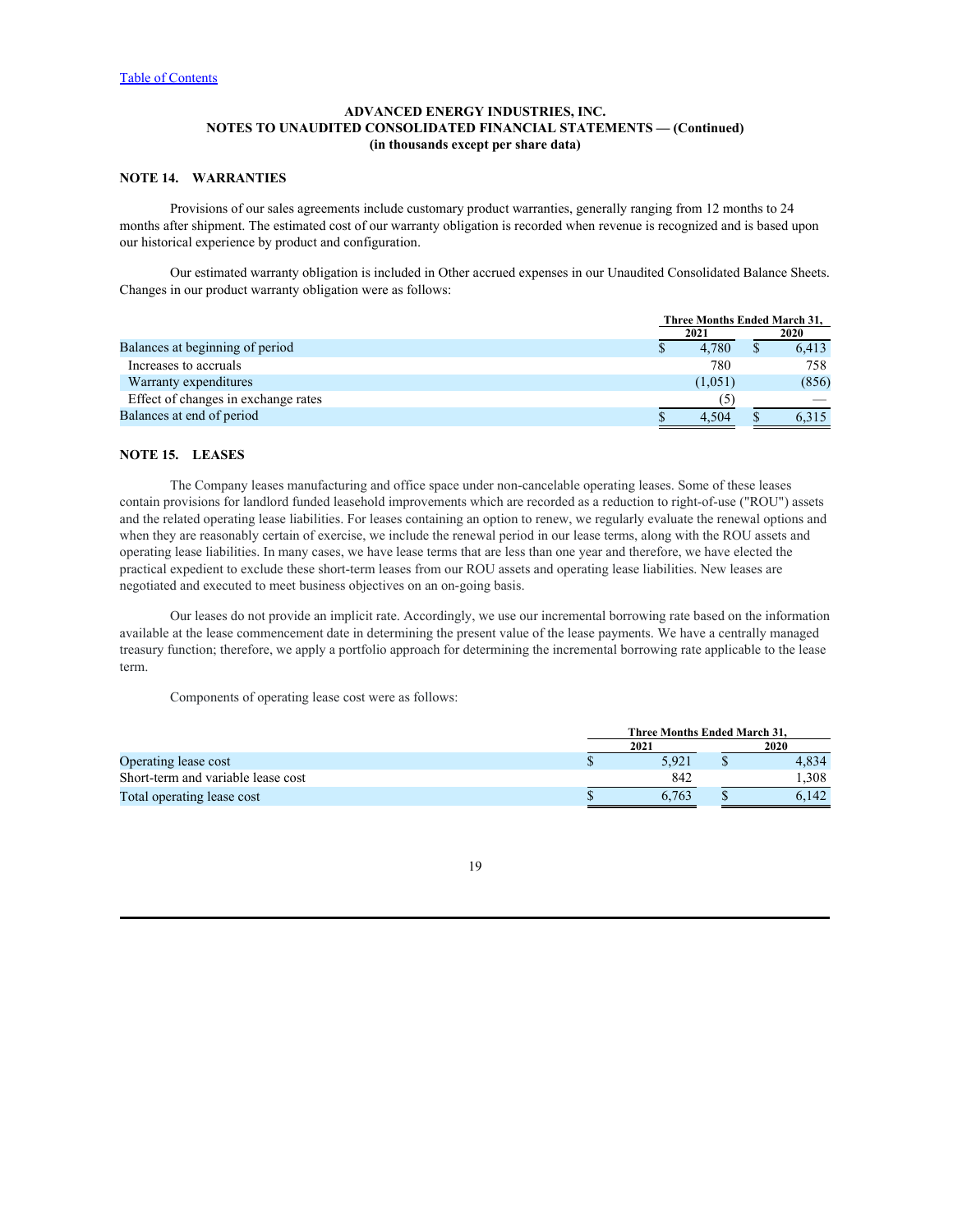Maturities of our operating lease liabilities at March 31, 2021 are as follows:

| <b>Year Ending December 31,</b>    |           |
|------------------------------------|-----------|
| 2021 (remaining)                   | 15,482    |
| 2022                               | 16,723    |
| 2023                               | 13,503    |
| 2024                               | 12,120    |
| 2025                               | 10,664    |
| Thereafter                         | 74,413    |
| Total lease payments               | 142,905   |
| Less: Interest                     | (33, 375) |
| Present value of lease liabilities | 109,530   |

Other information related to leases, including supplemental cash flow information, consists of:

|                                                                          |  |         |  | Three Months Ended March 31, |  |  |  |  |
|--------------------------------------------------------------------------|--|---------|--|------------------------------|--|--|--|--|
|                                                                          |  | 2021    |  | 2020                         |  |  |  |  |
| Weighted average remaining lease term (in years)                         |  | 10.6    |  |                              |  |  |  |  |
| Weighted average discount rate                                           |  | 4.6 $%$ |  | 4.3 $%$                      |  |  |  |  |
| Cash paid for operating leases                                           |  | 5,958   |  | 5,574                        |  |  |  |  |
| Right-of-use assets obtained in exchange for operating lease liabilities |  | 2.192   |  | 22.208                       |  |  |  |  |

### **NOTE 16. STOCK-BASED COMPENSATION**

On May 4, 2017, the stockholders approved the Company's 2017 Omnibus Incentive Plan ("the 2017 Plan"), and all shares that were then available for issuance under the 2008 Omnibus Incentive Plan are now available for issuance under the 2017 Plan. The 2017 Plan and 2008 Plan provide for the grant of stock options, stock appreciation rights, restricted stock, stock units (including deferred stock units), unrestricted stock, and dividend equivalent rights. Any of the awards issued may be issued as performance-based awards to align stock compensation awards to the attainment of annual or long-term performance goals. As of March 31, 2021, there were 2.0 million shares available for grant under the 2017 Plan.

Restricted stock units ("RSU's") are generally granted with a grant date fair value equal to the market price of our stock on the date of grant and with generally a three or four-year vesting schedule or performance-based vesting as determined at the time of grant.

Stock option awards are generally granted with an exercise price equal to the market price of our stock on the date of grant and with either a three or four-year vesting schedule or performance-based vesting as determined at the time of grant. Stock option awards generally have a term of 10 years.

We recognize stock-based compensation expense based on the fair value of the awards issued and the functional area of the employee receiving the award. Stock-based compensation was as follows:

|                                  | Months Ended March 31.<br>- Three |           |
|----------------------------------|-----------------------------------|-----------|
|                                  | 2021                              | 2020      |
| Stock-based compensation expense | 5.701                             | 0.40<br>. |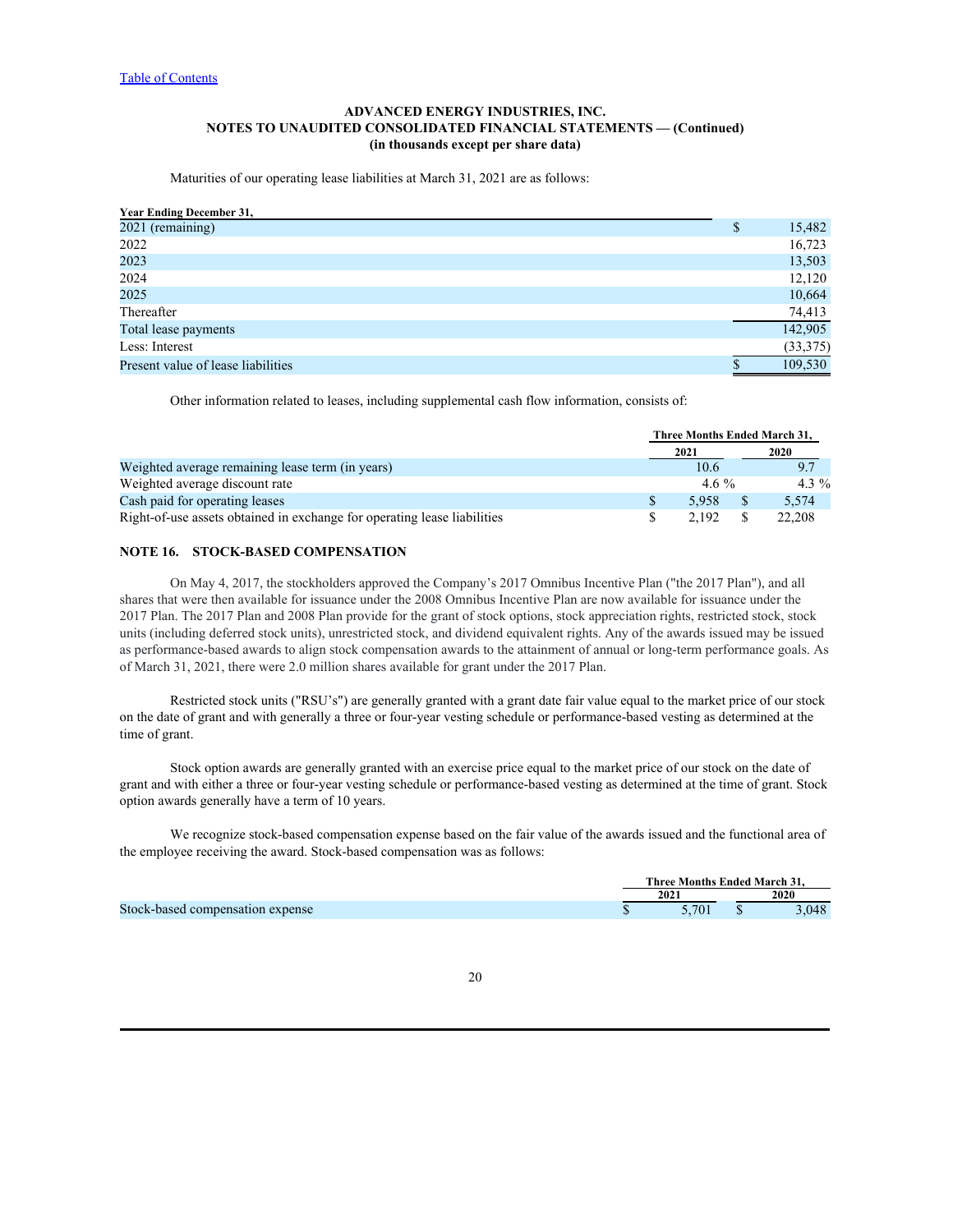Changes in our RSUs were as follows:

|                                         | Three Months Ended March 31, 2021 |   |                                                                |
|-----------------------------------------|-----------------------------------|---|----------------------------------------------------------------|
|                                         | Number of<br><b>RSUs</b>          |   | Weighted-<br>Average<br><b>Grant Date</b><br><b>Fair Value</b> |
| RSUs outstanding at beginning of period | 608                               |   | 58.15                                                          |
| RSUs granted                            | 227                               |   | 93.93                                                          |
| RSUs vested                             | (125)                             | D | 58.18                                                          |
| RSUs forfeited                          | (110)                             | D | 65.70                                                          |
| RSUs outstanding at end of period       | 600                               |   | 70.37                                                          |

Changes in our stock options were as follows:

|                                            |                                 | Three Months Ended March 31, 2021 |                                    |  |  |  |
|--------------------------------------------|---------------------------------|-----------------------------------|------------------------------------|--|--|--|
|                                            |                                 |                                   | Weighted-                          |  |  |  |
|                                            |                                 |                                   | Average                            |  |  |  |
|                                            | Number of<br><b>Options</b>     |                                   | <b>Exercise Price</b><br>per Share |  |  |  |
|                                            |                                 |                                   |                                    |  |  |  |
| Options outstanding at beginning of period | 147                             |                                   | 23.63                              |  |  |  |
| Options exercised                          | (13)                            |                                   | 20.52                              |  |  |  |
| Options expired                            | $\hspace{0.1mm}-\hspace{0.1mm}$ |                                   |                                    |  |  |  |
| Options outstanding at end of period       | 134                             |                                   | 23.92                              |  |  |  |
|                                            |                                 |                                   |                                    |  |  |  |

# **NOTE 17. COMMITMENTS AND CONTINGENCIES**

We are involved in disputes and legal actions arising in the normal course of our business. While we currently believe that the amount of any ultimate loss would not be material to our financial position, the outcome of these actions is inherently difficult to predict. In the event of an adverse outcome, the ultimate loss could have a material adverse effect on our financial position or reported results of operations. An unfavorable decision in patent litigation also could require material changes in production processes and products or result in our inability to ship products or components found to have violated third-party patent rights. We accrue loss contingencies in connection with our commitments and contingencies, including litigation, when it is probable that a loss has occurred, and the amount of the loss can be reasonably estimated. The Company is not currently party to any legal action that the Company believes would reasonably have a material adverse impact on its business, financial condition, results of operations or cash flows.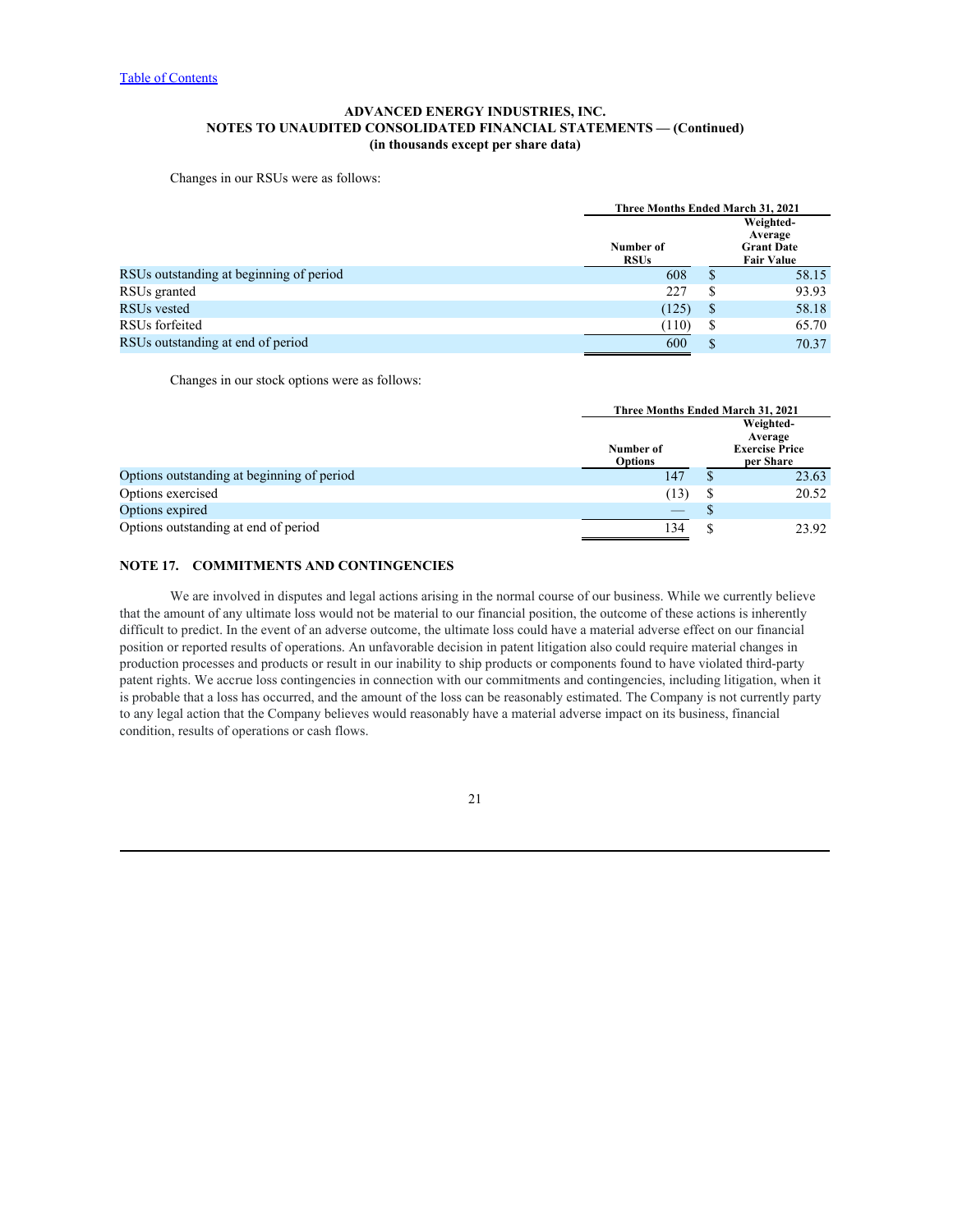# **NOTE 18. SIGNIFICANT CUSTOMER INFORMATION**

The following table summarizes sales, and percentages of sales, by customers that individually accounted for 10% or more of our sales:

|                         | Three Months Ended March 31, |        |           |                |           |
|-------------------------|------------------------------|--------|-----------|----------------|-----------|
|                         |                              | 2021   |           | 2020           |           |
| Applied Materials, Inc. |                              | 67.788 | 19.3 %    | 50,981         | $16.2 \%$ |
| Lam Research            |                              |        | $\cdot$ % | 32.996<br>ریدر | 10.5 %    |

The following table summarizes the accounts receivable balances, and percentages of the total accounts receivable, for customers that individually accounted for 10% or more of accounts receivable:

|                         | March 31, |                                    | December 31, |                       |
|-------------------------|-----------|------------------------------------|--------------|-----------------------|
|                         | 2021      |                                    | 2020         |                       |
| Applied Materials, Inc. | 40,357    | $17.0 \%$ \$                       | 33,402       | 1/1.20L<br>$14.2\,70$ |
| Nidec Motor Corporation |           | $* 0/$<br>$\overline{\phantom{a}}$ | 24,344       | 10.4 %                |

\* Customer's balance was less than 10% of total.

Our sales to Applied Materials, Inc. and Lam Research include precision power products used in semiconductor processing and solar and flat panel display. Our sales to Nidec Motor Corporation are primarily embedded power products used in industrial motor drives. No other customer accounted for 10% or more of our sales or accounts receivable balances during these periods.

## **NOTE 19. CREDIT FACILITY**

In September 2019, in connection with the Artesyn Acquisition Agreement, the Company entered into a credit agreement ("Credit Agreement") that provided aggregate financing of \$500.0 million, consisting of a \$350.0 million senior unsecured term loan facility (the "Term Loan Facility") and a \$150.0 million senior unsecured revolving facility the ("Revolving Facility" and together with the Term Loan Facility, the "Credit Facility"). Both the Term Loan Facility and Revolving Facility mature on September 10, 2024.

The following table summarizes borrowings under our Credit Facility and the associated interest rate.

|                                                        |         | <b>March 31, 2021</b> |                           |  |  |
|--------------------------------------------------------|---------|-----------------------|---------------------------|--|--|
|                                                        | Balance | <b>Interest Rate</b>  | <b>Unused Line</b><br>Fee |  |  |
| Term Loan Facility subject to a fixed interest rate    | 268,844 | 1.271%                |                           |  |  |
| Term Loan Facility subject to a variable interest rate | 50,531  | 0.910%                |                           |  |  |
| Revolving Facility subject to a variable rate          |         | 0.910%                | 0.10%                     |  |  |
| Total borrowings under the Credit Agreement            | 319,375 |                       |                           |  |  |

For more information on the interest rate swap that fixes the interest rate for a portion of our Term Loan Facility, see *Note 7. Derivative Financial Instruments*. The Term Loan Facility and Revolving Facility bear interest, at the option of the Company, at a rate based on a reserve adjusted "Eurodollar Rate" or "Base Rate," as defined in the Credit Agreement, plus an applicable margin.

For all periods presented, we were in compliance with the Credit Agreement covenants and had \$150.0 million available to withdraw on the Revolving Facility.

We classify the Credit Facility in Level 2 of the fair value hierarchy. The fair value of outstanding debt approximates the carrying value of \$317.8 million as of March 31, 2021.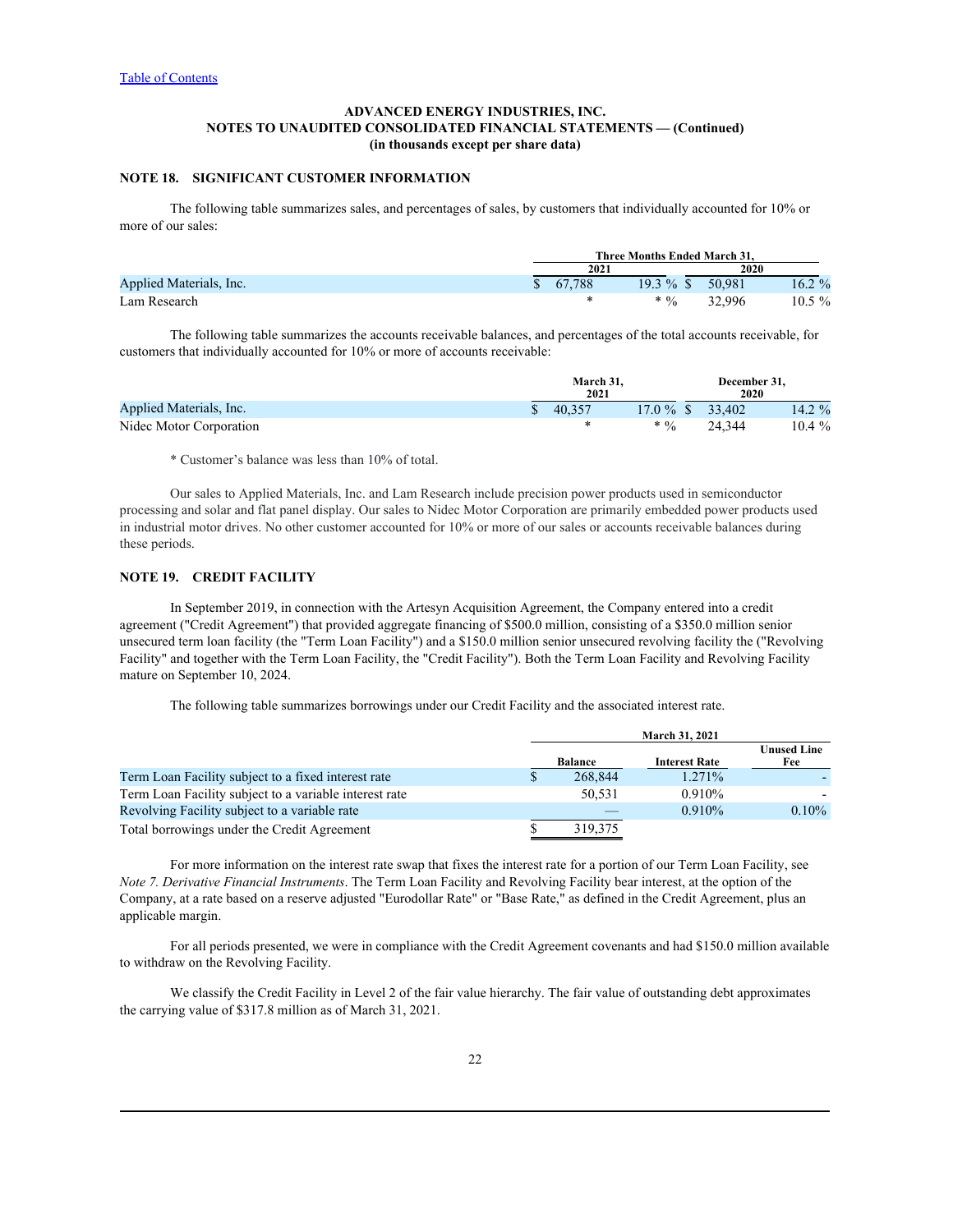The debt obligation on our Unaudited Consolidated Balance Sheets consists of the following:

|          |      | 2020     |
|----------|------|----------|
| 319,375  |      | 323,750  |
| (1,578)  |      | (1,704)  |
| 317,797  |      | 322,046  |
| (17,500) |      | (17,500) |
| 300,297  |      | 304,546  |
|          | 2021 |          |

Contractual maturities of the Company's debt obligations, excluding amortization of debt issuance costs, as of March 31, 2021 are as follows:

| <b>Year Ending December 31,</b> |         |
|---------------------------------|---------|
| 2021 (remaining)                | 13,125  |
| 2022                            | 17,500  |
| 2023                            | 17,500  |
| 2024                            | 271,250 |
| Total                           | 319,375 |

Interest expense and unused line of credit fees were recorded in Other income (expense), net in our Unaudited Consolidated Statements of Operations as follows:

|                                      |      | Three Months Ended March 31, |       |
|--------------------------------------|------|------------------------------|-------|
|                                      | 2021 |                              | 2020  |
| Interest expense                     |      | 985                          | 2,099 |
| Amortization of debt issuance costs  |      | 126                          | د د   |
| Unused line of credit fees and other |      |                              | 38.   |
| Total interest expense               |      | .148                         | 2,270 |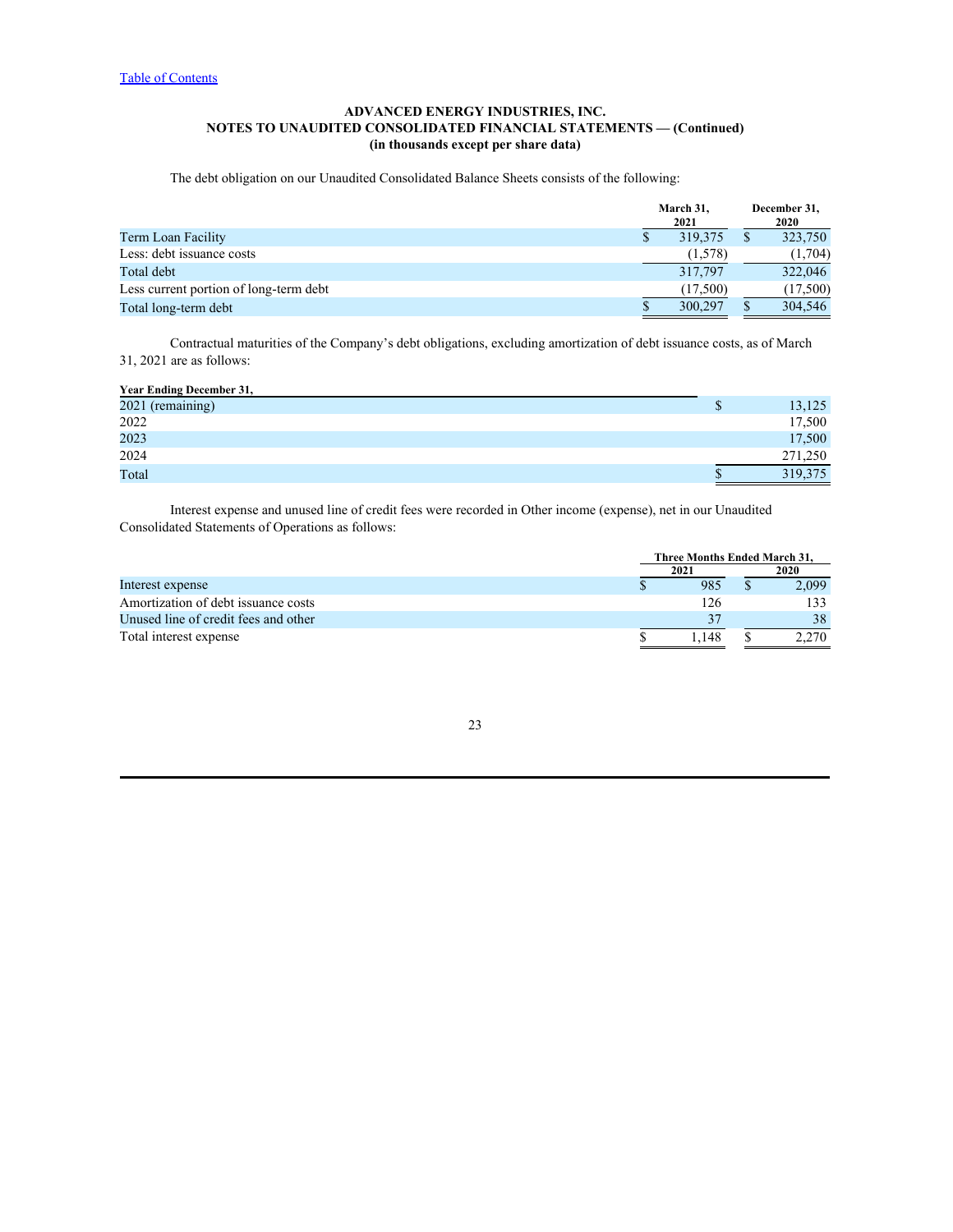### <span id="page-23-0"></span>**ITEM 2. MANAGEMENT'S DISCUSSION AND ANALYSIS OF FINANCIAL CONDITION AND RESULTS OF OPERATIONS**

This management discussion and analysis should be read in conjunction with our Annual Report on Form 10-K for the year ended December 31, 2020, which was filed with the SEC on February 24, 2021.

### **Special Note on Forward-Looking Statements**

The following discussion contains, in addition to historical information, forward-looking statements within the meaning of Section 27A of the Securities Act of 1933, as amended, and Section 21E of the Securities Exchange Act of 1934, as amended. Statements in this report that are not historical information are forward-looking statements. For example, statements relating to our beliefs, expectations and plans are forward-looking statements, as are statements that certain actions, conditions or circumstances will continue. The inclusion of words such as "anticipate," "expect," "estimate," "can," "may," "might," "continue," "enables," "plan," "intend," "should," "could," "would," "likely," "potential," or "believe," as well as statements that events or circumstances "will" occur or continue, indicate forward-looking statements. Forward-looking statements involve risks and uncertainties, which are difficult to predict and many of which are beyond our control. Therefore, actual results could differ materially and adversely from those expressed in any forward-looking statements. Neither we nor any other person assumes responsibility for the accuracy and completeness of such forward-looking statements and readers are cautioned not to place undue reliance on forward-looking statements.

For additional information regarding factors that may affect our actual financial condition, results of operations and accuracy of our forward-looking statements, see the information under the caption "Risk Factors" in Part II, Item 1A of this Quarterly Report on Form 10-Q and, in Part I, Item 1A in our Annual Report on Form 10-K for the year ended December 31, 2020. We undertake no obligation to revise or update any forward-looking statements for any reason.

### *BUSINESS AND MARKET OVERVIEW*

Advanced Energy provides highly engineered, mission-critical, precision power conversion, measurement, and control solutions to our global customers. We design, manufacture, sell and support precision power products that transform, refine, and modify the raw electrical power from the utility and convert it into various types of highly-controllable, usable power that is predictable, repeatable, and customizable. Our power solutions enable innovation in complex semiconductor and thin film plasma processes such as dry etch, strip, chemical and physical deposition, high and low voltage applications such as process control, data center computing, networking, telecommunication, analytical instrumentation, medical equipment, industrial technology and temperature-critical thermal applications such as material and chemical processing. We also supply related instrumentation products for advanced temperature measurement and control, electrostatic instrumentation products for test and measurement applications, and gas sensing and monitoring solutions for multiple industrial markets. Our network of global service support centers provides a recurring revenue opportunity as we offer repair services, conversions, upgrades, refurbishments, and used equipment to companies using our products.

Our products are primarily sold into the Semiconductor Equipment, Industrial and Medical, Data Center Computing, and Telecom and Networking markets. Our recently launched PowerInsight software product uses data analytics and advanced algorithms to provide our customers with actionable information, such as predictive failure, preventive maintenance, and process performance. Advanced Energy is organized on a global, functional basis and operates in a single segment structure for power electronics conversion products. We sell our products into four markets or applications and provide revenue data by market to enable tracking of market trends.

During the first three months of 2020 we saw the spread of COVID-19 which grew into a global pandemic. Our focus on providing a healthy and safe working environment for our employees led to intermittent shutdowns of our manufacturing facilities to implement new health and safety protocols and additional investments to comply with government guidelines. During the first and second quarter of 2020, there were periods when some of our manufacturing facilities were not operating or were operating at reduced capacity due to government mandates to restrict travel, maintain social distancing and implement health and safety procedures. Additionally, ongoing restrictions related to COVID and disruptions in an already challenged global supply chain limited the availability of materials, parts and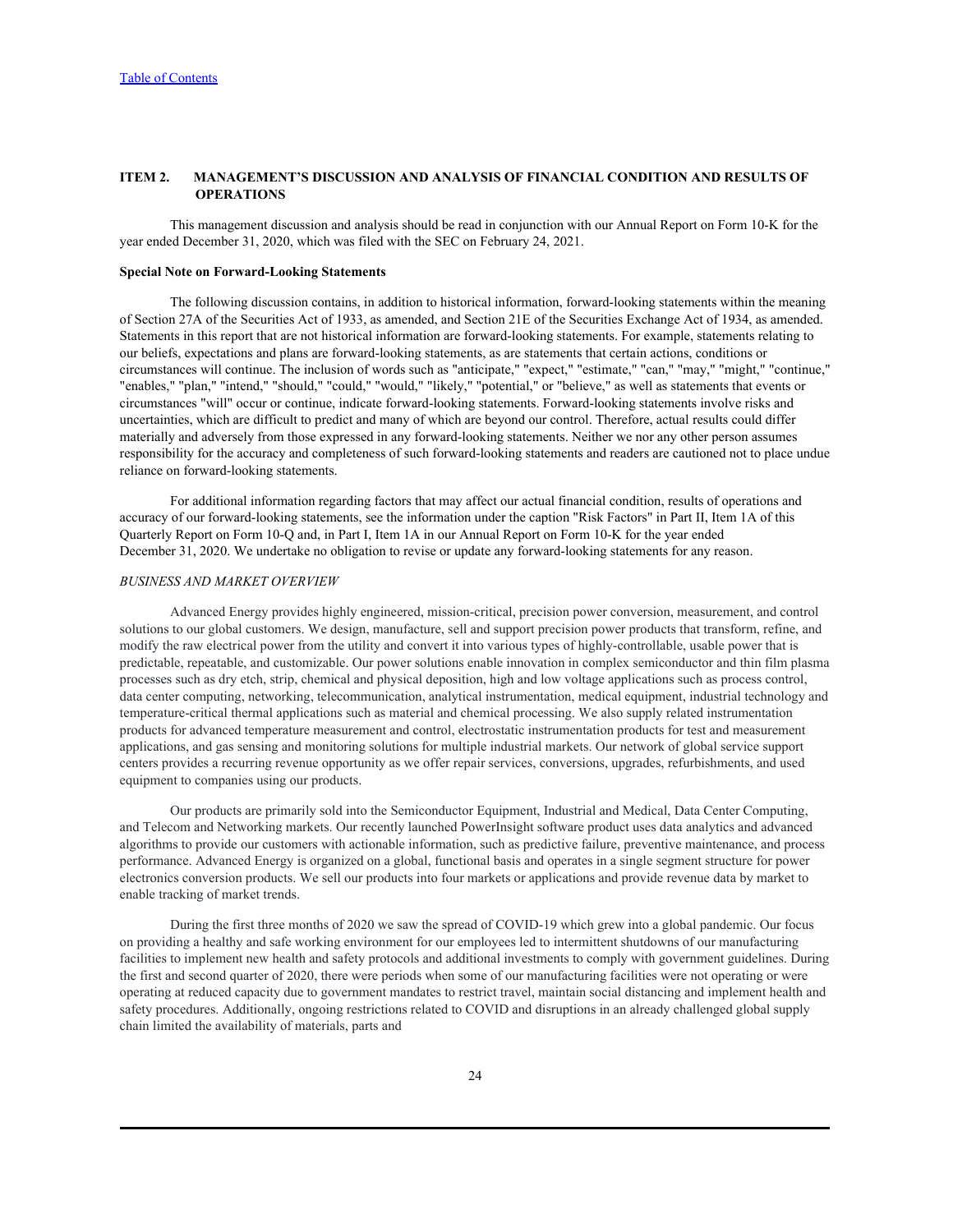subcomponents needed for production during the first three months of 2021, which impacted our ability to ship product to meet customer demand.

During the first quarter of 2021, customer demand was mixed across our served markets. Demand remained strong for products serving Semiconductor and Industrial and Medical applications, while demand from Data Center Computing and Telecom and Networking applications remained below the peak levels seen in prior quarters. Although our manufacturing facilities operated at or near full capacity during the quarter, the limited availability of parts and components affected our ability to produce quantities sufficient to meet demand, especially in Industrial and Medical and Data Center Computing applications.

Although COVID-19 has impacted our revenues and manufacturing efficiency over the past year, COVID-19 has not materially impacted our liquidity, our ability to access capital, our ability to comply with our debt covenants or the fair value of our assets. Additionally, we believe the accommodations we have made to our work environment, including employees utilizing work-from-home arrangements where necessary, will not impact our ability to maintain effective internal controls over financial reporting.

Looking forward, we expect in the short term, that our ability to procure component parts to meet our customers' needs will be challenged by a tightening global supply chain caused in part by the pandemic-driven rise in consumer demand for tech goods, increased demand for automotive and other products using electronic components, logistics-related disruptions in shipping, and capacity limitations at some suppliers due to COVID-19 and other factors.

These supply chain constraints have led to longer lead times in procuring materials and subcomponents and, in some cases, higher costs, which may continue to have an adverse effect on our future operations and our financial results (including, but not limited to, revenue, gross profit, net profit, and cash generation). For additional discussion on the potential impacts of COVID-19 to the future operations of our business, please see the information under the caption "Risk Factors" in Part II, in Item 1A of this Quarterly Report on Form 10-Q and Part I, Item 1A in our Annual Report on Form 10-K for the year ended December 31, 2020.

#### *Recent Acquisitions*

On December 31, 2020, we acquired 100% of the issued and outstanding shares of Versatile Power, Inc., which is based in Campbell, California. This acquisition added radio frequency ("RF") and programmable power supplies for medical and industrial applications to our product portfolio and further expands our presence in the medical market by adding proven technologies, deep customer relationships, expertise in medical design, and a medical-certified manufacturing center. For additional information, see *Note 2. Acquisitions* in Part I, Item 1 "Unaudited Consolidated Financial Statements."

In January 2021, we acquired certain intangible assets related to the manufacturing of fiber optic sensing equipment for \$3.6 million in cash and \$2.9 million in future consideration upon the completion of transition activities. For additional information, see *Note 12. Intangible Assets* in in Part I, Item 1 "Unaudited Consolidated Financial Statements."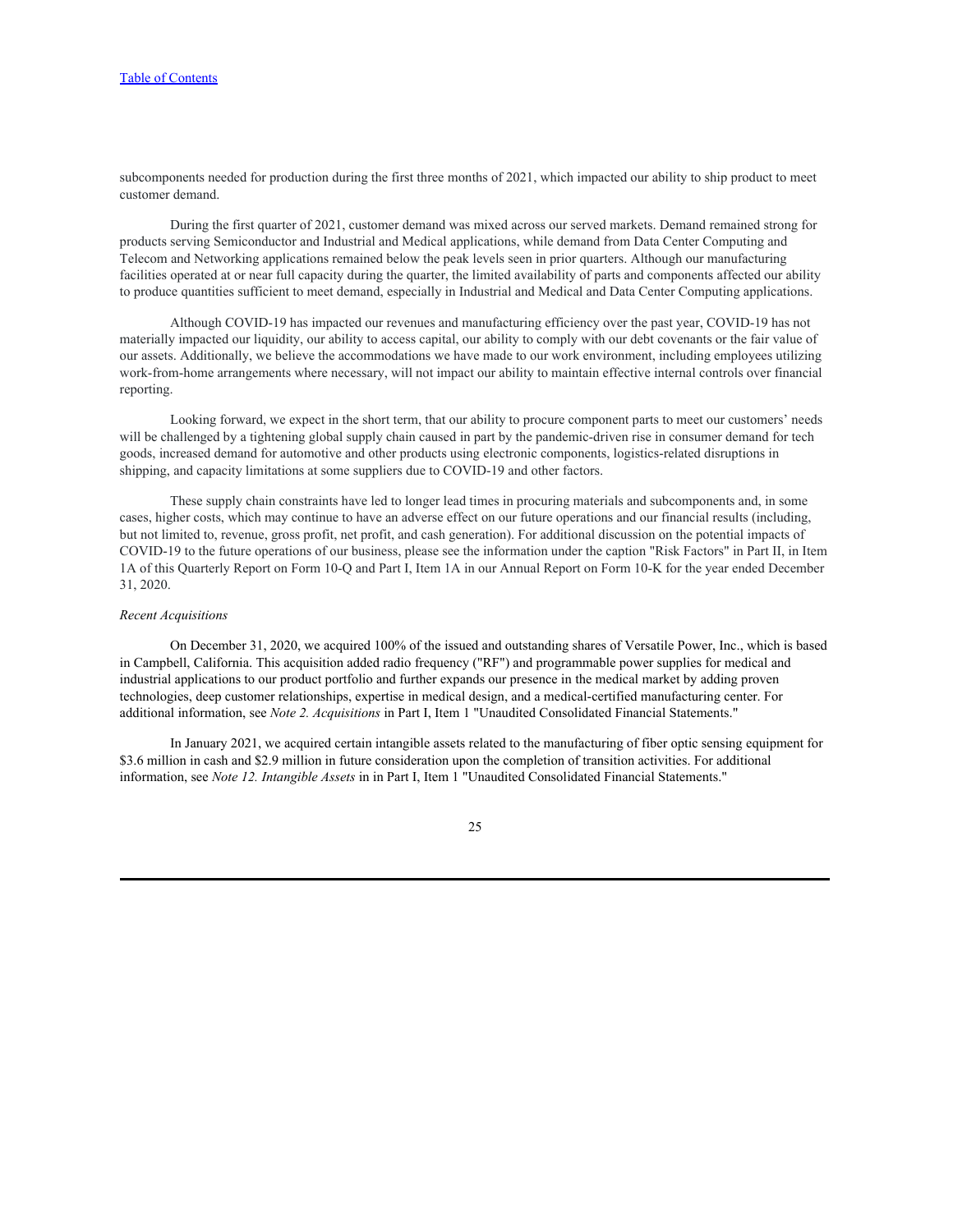### *Semiconductor Equipment Market*

Growth in the Semiconductor Equipment market is driven by growing integrated circuits content across many industries, increased demand for processing and storage in advanced applications such as artificial intelligence or autonomous vehicles, the rapid adoption of advanced mobile connectivity solutions such as 5G and enhancing existing and enabling new wireless applications. To address the long-term growing demand for semiconductor devices, the industry continues to invest in production capacities for advanced logic devices at the 7nm technology node and beyond, the latest memory devices including 3D-NAND, DRAM, and new emerging memories such as MRAM, and back-end test and advanced wafer-level packaging. The industry's transition to advanced technology nodes in logic and DRAM and to increased layers in 3D memory devices is requiring an increased number of etch and deposition process tools and higher content of our advanced power solutions per tool. As etching and deposition processes become more challenging due to increasing aspect ratios in advanced 3D devices, more advanced radio frequency ("RF") and direct current ("DC") technologies are needed. We are meeting these challenges by providing a broader range of more complex RF and DC power solutions. Beyond etch and deposition processes, the growing complexity at the advanced nodes also drive a higher number of other processes across the fab, including inspection, metrology, thermal, ion implantation, and semiconductor test, where Advanced Energy is actively participating as a critical technology provider. In addition, our global support services group offers comprehensive local repair service, upgrade, and retrofit offerings to extend the useable life of our customers' capital equipment for additional technology generations. The acquisition of Artesyn in September 2019 expanded Advanced Energy's reach within the Semiconductor Equipment market by adding a broad range of low voltage applications as well as back-end test and assembly equipment makers.

In the first half of 2019, the semiconductor industry went through a period of weakening equipment investment as a result of slowing growth in end market demand for semiconductor devices, ongoing digestion of equipment capacity, and consumption of existing inventory. Demand for semiconductor equipment has continued to grow through the first quarter of 2021 driven by foundry logic and certain memory investments and has surpassed prior peak levels. In addition, increased demand for semiconductor devices for a wide range of applications as global economies begin to recover is expected to drive investment throughout the remainder of 2021. However, due to the limited visibility and uncertainty arising from COVID-19 and its impact on the global economy and supply chain, geopolitical uncertainty, overall levels of current investment by our customers, and the cyclical nature of the market it is difficult to determine the extent or duration to which the increased demand for semiconductor equipment will continue.

### *Industrial and Medical Markets*

Customers in the Industrial and Medical market incorporate our advanced power, embedded power, and measurement products into a wide variety of equipment used in applications such as advanced material fabrication, medical devices, analytical instrumentation, test and measurement equipment, robotics, motor drives and connected light-emitting diodes.

OEM customers design equipment utilizing our process power technologies in a variety of industrial applications including glass coating, glass manufacturing, flat panel displays, photovoltaics solar cell manufacturing, and similar thin film manufacturing, including data storage and decorative, hard and optical coatings. These applications employ similar technologies to those used in the Semiconductor Equipment market to deposit films on non-semiconductor substrates. Our strategy around these applications is to leverage our thin film deposition technologies into an expanded set of new materials and applications in adjacent markets.

Advanced Energy serves the Industrial and Medical market with mission-critical power components that deliver high reliability, precise, low noise or differentiated power to the equipment they serve. Examples of products sold into the Industrial and Medical market includes high voltage products for analytical instrumentation, medical equipment, low voltage power supplies used in applications for medical devices, test and measurement, medical lasers, scientific instrumentation and industrial equipment, and power control modules and thermal instrumentation products for material fabrication, processing, and treatment. Our gas monitoring products serve multiple applications in the energy market, air quality monitoring and automobile emission monitoring and testing. Our strategy in the Industrial and Medical market is to grow and expand our addressable market both organically through our global distribution channels and through acquisitions of products and technologies that are complimentary and adjacent to our core power conversion applications.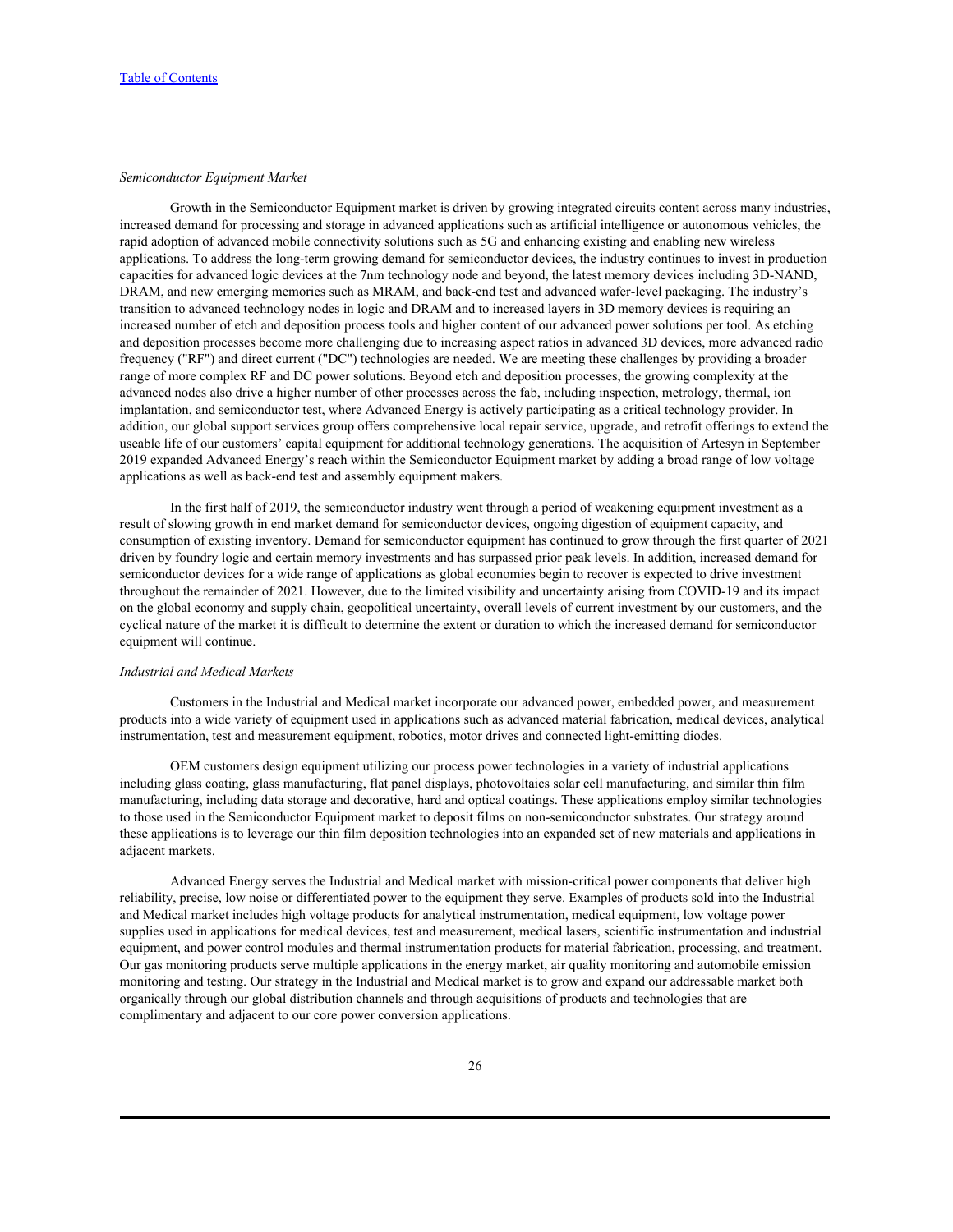Revenue for Industrial and Medical products improved in the second half of 2020 after lower revenues in the first half of 2020 primarily due to recessionary macroeconomic conditions, and production and supply chain delays related to COVID-19 that pushed shipments into the third and fourth quarter of 2020. Additionally, we saw modest improvement in industrial markets as global economic growth resumed and our customers were able to increase capacity after governmental restrictions were relaxed during the second half of 2020. Demand for medical products during 2020 was driven by critical care applications, offset by lower investment related to discretionary procedures. More recently, critical applications have saturated while other demand is only beginning to improve. In the first quarter of 2021, overall customer demand remained near the elevated levels from the fourth quarter of 2020, but supply chain constraints limited the Company's ability to ship product at the level of customer demand. We expect this condition to extend into the second quarter of 2021.

### *Data Center Computing Markets*

Following the acquisition of Artesyn in September 2019, Advanced Energy entered the Data Center Computing market with industry-leading products and low-voltage power conversion technologies. We sell to many data center server and storage manufacturers, as well as cloud service providers and their partners. Driven by the growing adoption of cloud computing, market demand for server and storage equipment has shifted from enterprise on-premise computing to the data center. Nevertheless, with a growing presence at both cloud service providers and industry-leading data center server and storage vendors, we believe Advanced Energy is well positioned to continue to capitalize on the ongoing shift towards cloud computing. In late 2019 and through 2020, demand for our embedded power products in the Data Center Computing market increased significantly driven by share gains and a capacity ramp at hyperscale customers. In addition, we believe as a consequence of COVID-19, hyperscale demand has risen in the near term given the increased need for cloud and network applications in the current environment. Demand for hyperscale products declined sequentially during the latter half of 2020, as a result of market digestion at our existing customers following a ramp of investment earlier in the year. This digestion period continued into the first quarter of 2021 but is expected to improve as we move through the remainder of 2021.

### *Telecom and Networking Markets*

The acquisition of Artesyn in September 2019 provided Advanced Energy with a portfolio of products and technologies that are used across the Telecom and Networking market. Our customers include many leading vendors of wireless infrastructure equipment, telecommunication equipment and computer networking. The wireless telecom market continues to evolve with more advanced mobile standards. 5G wireless technology promises to drive substantial growth opportunities for the telecom industry as it enables new advanced applications such as autonomous vehicles and virtual/augmented reality. Telecom service providers have started to invest in 5G, and this trend is expected to drive demand of our products into the Telecom and Networking market. In datacom, demand is driven by networking investments by telecom service providers and enterprises upgrading of their network, as well as cloud data center networking investments for increased bandwidth. Demand in late 2019 and the first half of 2020 was lower as geopolitical issues and consolidation of wireless telecom providers drove slower global investment in cellular and network infrastructure. Revenue increased sequentially in the third and fourth quarters primarily as a result of modest improvement in market conditions and improved manufacturing capacity amid COVID-19. In the first quarter of 2021, revenue declined as a result of both declining investment in legacy LTE infrastructure and our internal decision to optimize our portfolio toward higher margin applications.

#### **Results of Continuing Operations**

The analysis presented below is organized to provide the information we believe will be helpful for understanding our historical performance and relevant trends going forward. This discussion should be read in conjunction with our "Unaudited Consolidated Financial Statements" in Part I, Item 1 of this report, including the notes thereto. Also included in the following analysis are measures that are not in accordance with U.S. GAAP. A reconciliation of the non-GAAP measures to U.S. GAAP is provided below.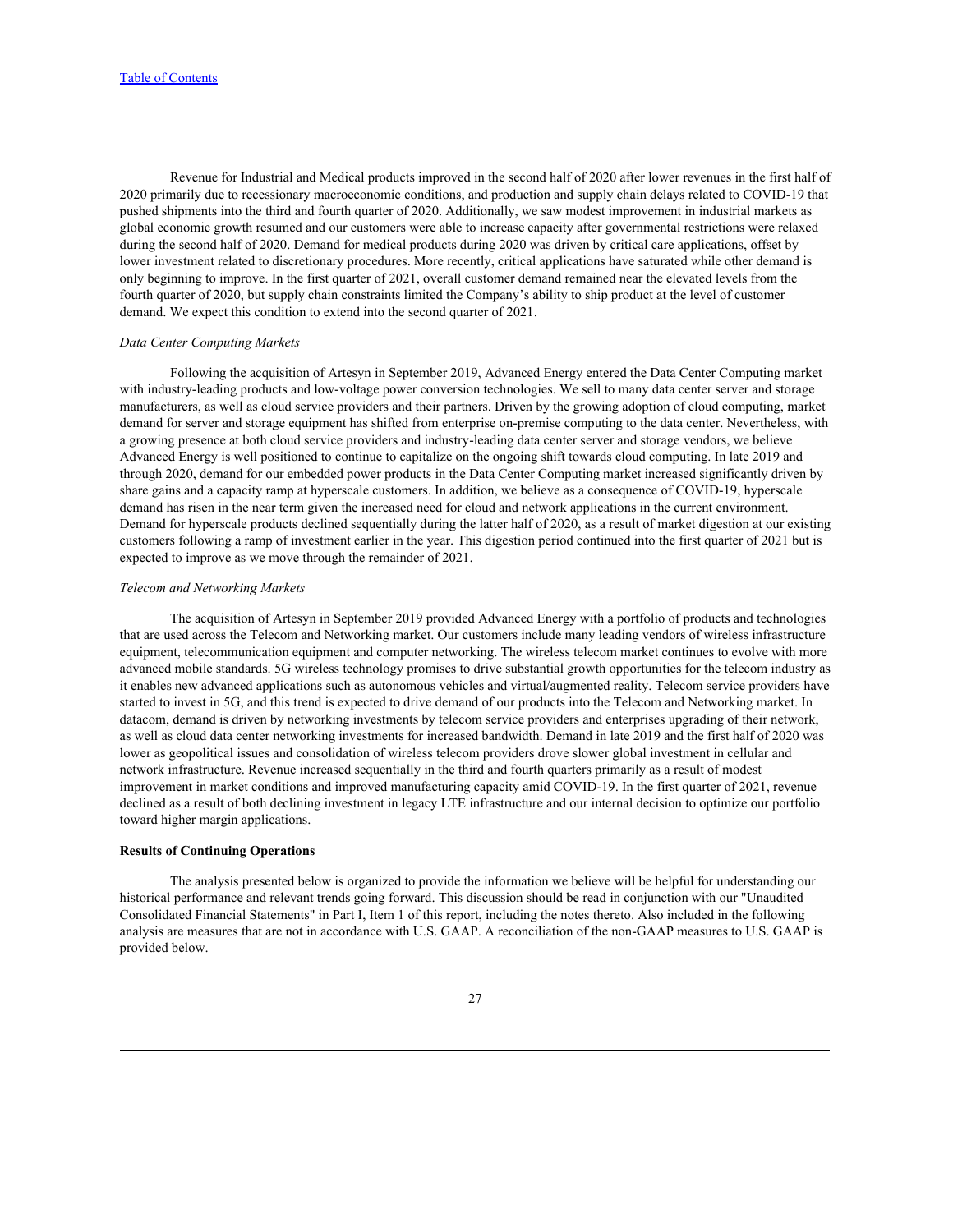The following tables set forth certain data, and the percentage of sales each item reflects, derived from our Unaudited Consolidated Statements of Operations (in thousands):

|                                                        | Three Months Ended March 31, |         |
|--------------------------------------------------------|------------------------------|---------|
|                                                        | 2021                         | 2020    |
| <b>Sales</b>                                           | 351,620                      | 315,456 |
| Gross profit                                           | 137,503                      | 112,231 |
| Operating expenses                                     | 93,321                       | 86,423  |
| Operating income from continuing operations            | 44,182                       | 25,808  |
| Other income (expense), net                            | (507)                        | (3,510) |
| Income from continuing operations before income taxes  | 43.675                       | 22.298  |
| Provision for income taxes                             | 5,284                        | 3,900   |
| Income from continuing operations, net of income taxes | 38,391                       | 18,398  |

|                                                        | <b>Three Months Ended March 31,</b> |            |
|--------------------------------------------------------|-------------------------------------|------------|
|                                                        | 2021                                | 2020       |
| <b>Sales</b>                                           | $100.0 \%$                          | $100.0 \%$ |
| Gross profit                                           | 39.1                                | 35.6       |
| Operating expenses                                     | 26.5                                | 27.4       |
| Operating income from continuing operations            | 12.6                                |            |
| Other income (expense), net                            | (0.1)                               | (1.1)      |
| Income from continuing operations before income taxes  | 12.4                                |            |
| Provision for income taxes                             |                                     |            |
| Income from continuing operations, net of income taxes | $10.9\%$                            | 5.8 $\%$   |
|                                                        |                                     |            |

# *SALES, NET*

The following tables summarize net sales and percentages of net sales, by market (in thousands):

|                         | Three Months Ended March 31, |  |         | <b>Change 2021 v. 2020</b> |           |           |  |
|-------------------------|------------------------------|--|---------|----------------------------|-----------|-----------|--|
|                         | 2021                         |  | 2020    |                            | Dollar    | Percent   |  |
| Semiconductor Equipment | 180,716                      |  | 133,625 |                            | 47,091    | $35.2 \%$ |  |
| Industrial and Medical  | 78,415                       |  | 61,979  |                            | 16,436    | 26.5      |  |
| Data Center Computing   | 59,154                       |  | 86,183  |                            | (27, 029) | (31.4)    |  |
| Telecom and Networking  | 33,335                       |  | 33,669  |                            | (334)     | (1.0)     |  |
| Total                   | 351,620                      |  | 315.456 |                            | 36,164    | $11.5\%$  |  |

|                         | Three Months Ended March 31, |             |
|-------------------------|------------------------------|-------------|
|                         | 2021                         | <b>2020</b> |
| Semiconductor Equipment | 51.4 %                       | 42.4 $%$    |
| Industrial and Medical  | 22.3                         | 19.6        |
| Data Center Computing   | 16.8                         | 27.3        |
| Telecom and Networking  |                              | 10.7        |
| Total                   | $100.0 \%$                   | $100.0 \%$  |

### *Total Sales*

Sales increased \$36.2 million, or 11.5%, to \$351.6 million for the three months ended March 31, 2021 as compared to the same period in 2020 primarily due to increased demand in the Semiconductor Equipment and Industrial and Medical markets offset by lower sales from Data Center Computing products due to market digestion after a year of strong investment.

Sales in the Semiconductor Equipment market increased \$47.1 million, or 35.2%, for the three months ended March 31, 2021 as compared to the same period in 2020 when semiconductor equipment volume was recovering from the cyclical downturn in 2019. The increase in sales during 2021 is primarily due to an overall increase in demand for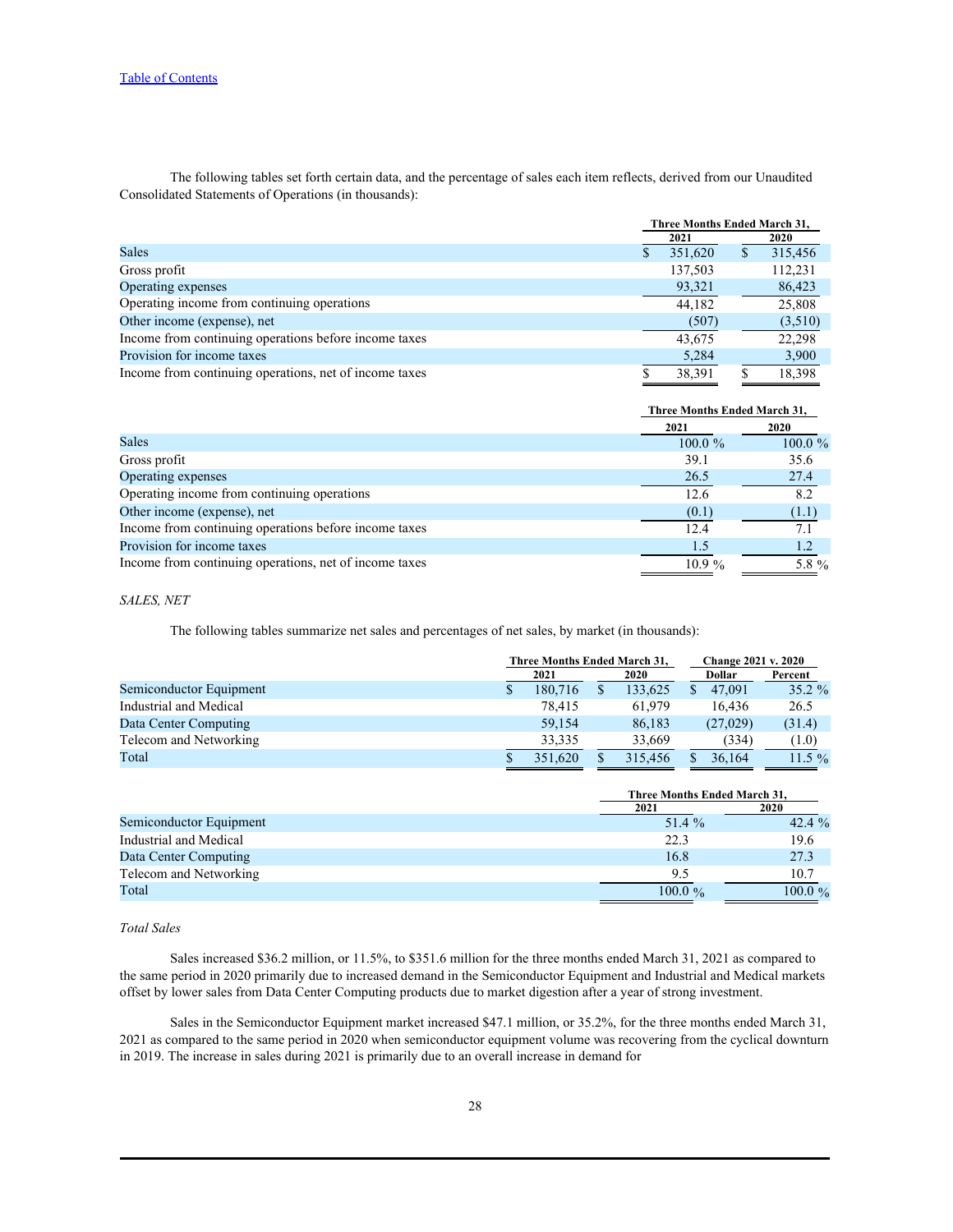semiconductor equipment used in deposition and etch applications, increasing power content in semiconductor manufacturing tools, and market share gains in RF match and remote plasma sources.

Sales in the Industrial and Medical market increased \$16.4 million, or 26.5%, for the three months ended March 31, 2021 as compared to the same period in 2020. Our customers in this market are primarily global and regional original equipment and device manufacturers. The increase in sales was primarily due to improving macroeconomic conditions and the continued recovery from the COVID-19 pandemic within general industrial markets.

Sales in the Data Center Computing market decreased (\$27.0) million, or (31.4)%, for the three months ended March 31, 2021 as compared to the same period in 2020. The decrease in Data Center Computing market sales is primarily due to digestion of products at our primary customers, compared to a strong ramp of revenue as a result of market share gains a year ago.

Sales in the Telecom and Networking market decreased (\$0.3) million, or (1.0)%, for the three months ended March 31, 2021 as compared to the same period in 2020. The flat sales were due to in part to our decision to optimize our product portfolio towards higher margin applications and to the pace of 5G investment by network operators outside of China. Over time, we expect that 5G infrastructure investments and upgrades to enterprise networks should drive growth in this market.

#### *Backlog*

Our backlog was \$405.7 million at March 31, 2021 as compared to \$290.7 million at December 31, 2020, reflecting strong demand for our products as our markets and macro economies recover. In addition, many customers have placed demand into future quarters to accommodate the constraints in the supply chain for certain components.

#### *GROSS PROFIT*

For the three months ended March 31, 2021, gross profit increased \$25.3 million to \$137.5 million, or 39.1% of sales. For the three months ended March 31, 2020, gross profit was \$112.2 million, or 35.6% of sales, and included \$5.2 million in additional costs related to the increase in fair market value of Artesyn acquired inventory. The remaining increase in gross profit as a percent of revenue is largely related the sales mix and increased volume, partially offset by higher freight costs and productivity inefficiencies as we transition our Shenzhen, PRC manufacturing into Penang, Malaysia.

#### *OPERATING EXPENSES*

Operating expenses increased \$6.9 million to \$93.3 million, or 26.5% of sales, for the three months ended March 31, 2021 from \$86.4 million, or 27.4% of sales, for the same period in 2020. The increase in operating expenses is primarily due to increased investment in research and development, IT infrastructure and common tools, and stock compensation costs, partially offset by decreased compensation principally associated with synergy activities.

The following tables summarize our operating expenses (in thousands) and as a percentage of sales for the periods indicated:

| 2021 |                                              | 2020   |                              |  |
|------|----------------------------------------------|--------|------------------------------|--|
|      | $11.4\%$                                     | 34,770 | $11.0 \%$                    |  |
|      | 13.3                                         | 45,991 | 14.6                         |  |
|      | L.)                                          | 5,006  | 1.6                          |  |
|      | 0.3                                          | 656    | 0.2                          |  |
|      | $26.5\%$                                     | 86,423 | 27.4%                        |  |
|      | 40,168<br>46,731<br>5,384<br>1.038<br>93,321 |        | Three Months Ended March 31, |  |

### *Research and Development*

We perform research and development ("R&D") of products to develop new or emerging applications, technological advances to provide higher performance, lower cost, or other attributes that we may expect to advance our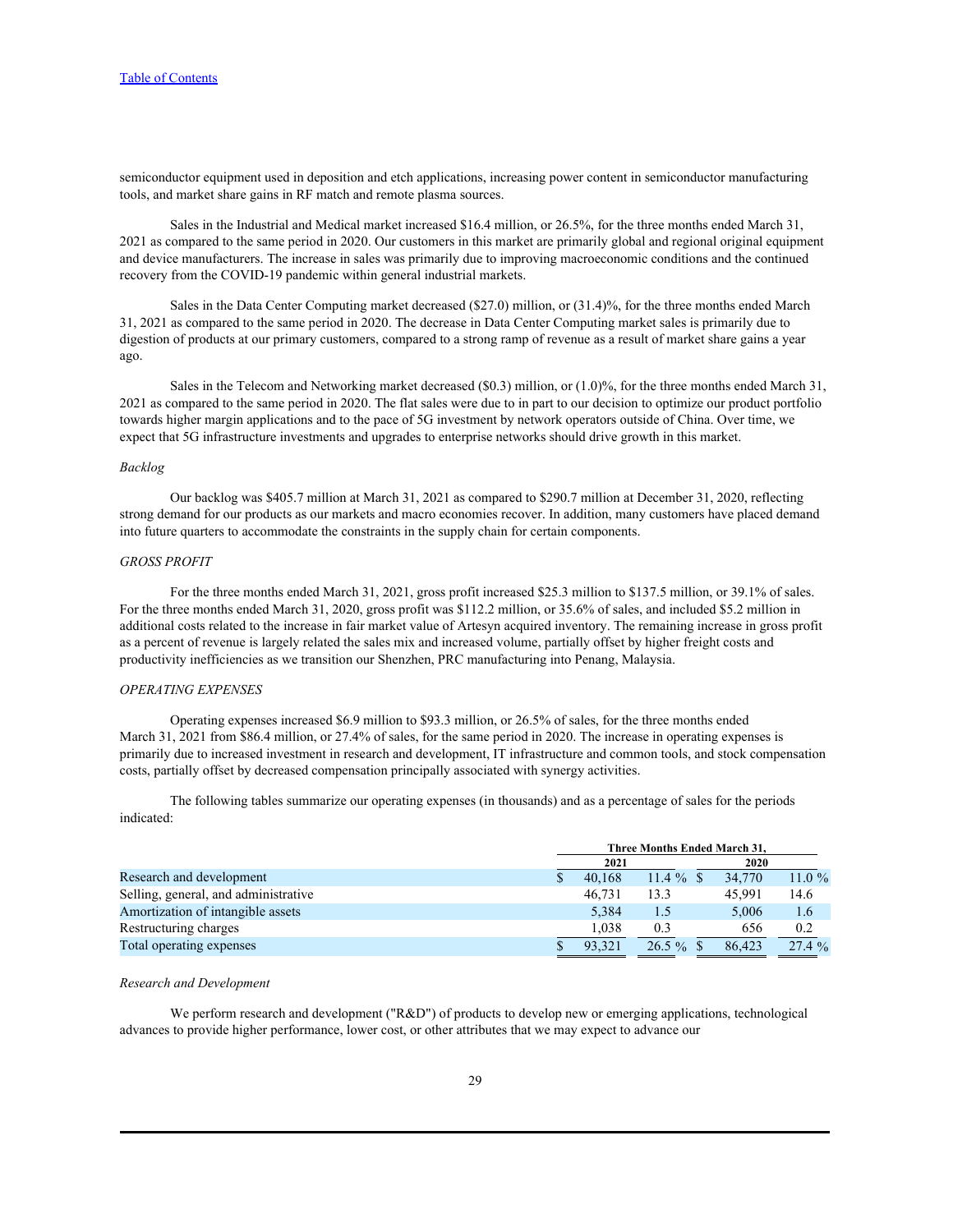customers' products. We believe that continued development of technological applications, as well as enhancements to existing products and related software to support customer requirements, are critical for us to compete in the markets we serve. Accordingly, we devote significant personnel and financial resources to the development of new products and the enhancement of existing products, and we expect these investments to continue.

Research and development expenses increased \$5.4 million for the three months ended March 31, 2021 compared to the same period in 2020. The increase in research and development expense is related to increased headcount and associated costs, outside technical services, and material costs as we invested in new programs to maintain and increase our technological leadership and provide solutions to our customers' evolving needs.

#### *Selling, General and Administrative*

Our selling expenses support domestic and international sales and marketing activities that include personnel, trade shows, advertising, third-party sales representative commissions, and other selling and marketing activities. Our general and administrative expenses support our worldwide corporate, legal, tax, financial, governance, administrative, information systems, and human resource functions in addition to our general management, including acquisition-related activities.

Selling, general and administrative ("SG&A") expenses increased \$0.7 million for the three months ended March 31, 2021 compared to the same period in 2020. The increase in SG&A costs were related to increased stock compensation due primarily to timing of expense in the first quarter from the accelerated recognition of compensation related to our change in CEO, partially offset by decreased compensation costs principally associated with synergy activities.

#### *Amortization of Intangibles*

Amortization expense increased \$0.4 million to \$5.4 million during the three months ended March 31, 2021 compared to the same period in 2020. The increase during the three months ended March 31, 2021 is primarily driven by incremental amortization of new intangible assets. Refer to *Note 12. Intangible Assets.*

#### *Restructuring*

Restructuring charges relate to previously announced management plans to optimize our manufacturing footprint to lower cost regions, improvements in operating efficiencies, and synergies related to acquisitions. For the three months ended March 31, 2021, restructuring charges primarily related to severance costs for the transition and exit of our facility in Shenzhen, PRC. Refer to *Note 13. Restructuring Costs.*

#### *OTHER INCOME (EXPENSE), NET*

Other income (expense), net consists primarily of interest income and expense, foreign exchange gains and losses, gains and losses on sales of fixed assets, and other miscellaneous items. For the three months ended March 31, 2021, other income (expense), net was (\$0.5) million compared to other income (expense), net of (\$3.5) million for the same period in 2020. The change between periods is primarily due to decreased interest expense related to our September 2019 term note resulting from our interest rate swap agreement executed in April 2020 and scheduled principal reductions, reduced interest income resulting from lower interest rates, and recorded discount from a facility draw by Bold Renewables Holdings, LLC in the prior period.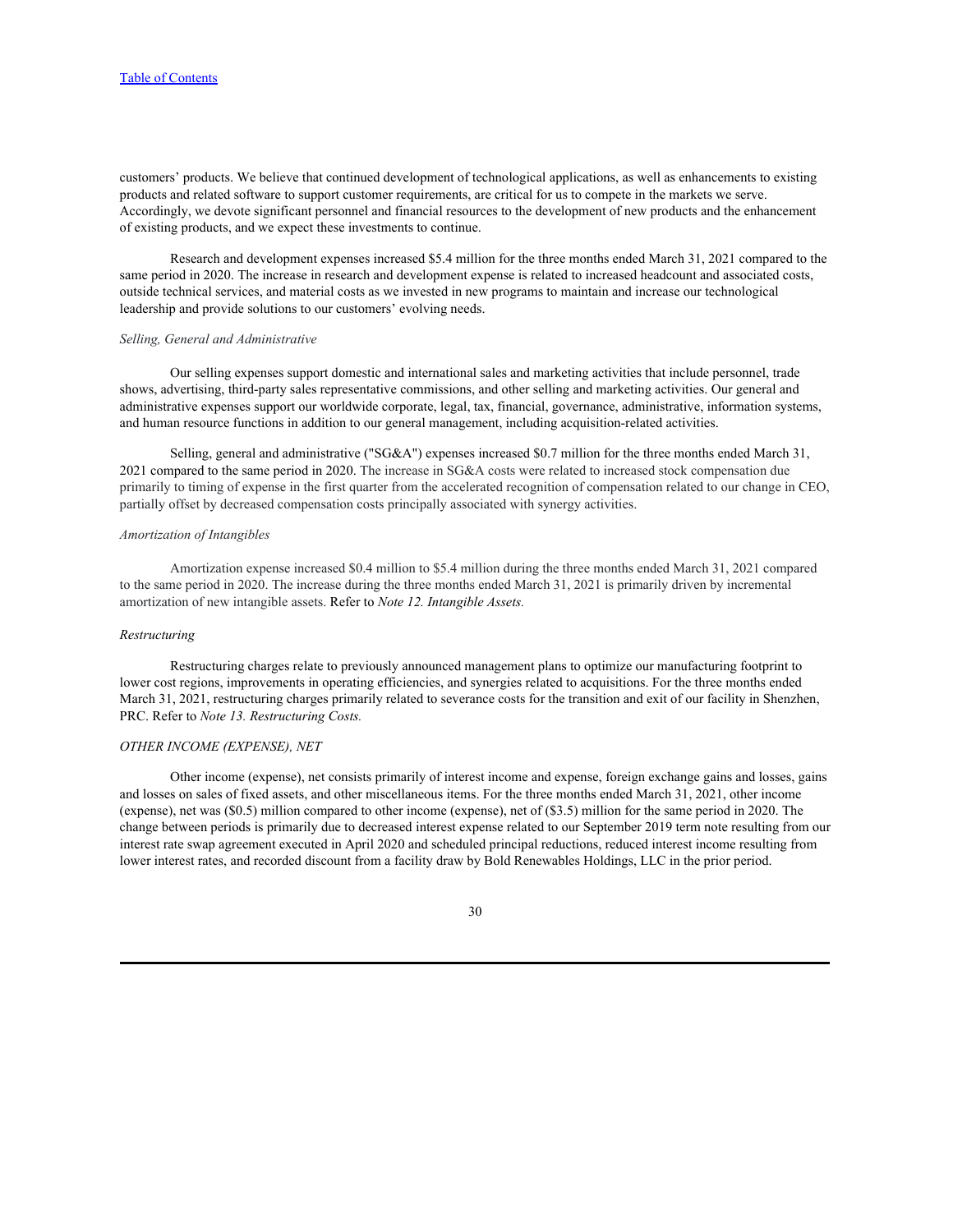### *PROVISION FOR INCOME TAXES*

Our effective tax rates differ from the U.S. federal statutory rate of 21% for the three months ended March 31, 2021 and 2020, respectively, primarily due to the benefit of earnings in foreign jurisdictions which are subject to lower tax rates, partially offset by net U.S. tax on foreign operations and withholding taxes. The effective tax rate for the first three months of 2021 was lower than the same period in 2020 primarily due to the mix of discrete events between the two periods.

Our future effective income tax rate depends on various factors, such as changes in tax laws, regulations, accounting principles, or interpretations thereof, and the geographic composition of our pre-tax income. We carefully monitor these factors and adjust our effective income tax rate accordingly.

# **Non-GAAP Results**

Management uses non-GAAP operating income and non-GAAP EPS to evaluate business performance without the impacts of certain non-cash charges and other charges which are not part of our usual operations. We use these non-GAAP measures to assess performance against business objectives, make business decisions, including developing budgets and forecasting future periods. In addition, management's incentive plans include these non-GAAP measures as criteria for achievements. These non-GAAP measures are not in accordance with U.S. GAAP and may differ from non-GAAP methods of accounting and reporting used by other companies. However, we believe these non-GAAP measures provide additional information that enables readers to evaluate our business from the perspective of management. The presentation of this additional information should not be considered a substitute for results prepared in accordance with U.S. GAAP.

The non-GAAP results presented below exclude the impact of non-cash related charges, such as stock-based compensation and amortization of intangible assets. In addition, they exclude discontinued operations and other non-recurring items such as acquisition-related costs and restructuring expenses, as they are not indicative of future performance. The tax effect of our non-GAAP adjustments represents the anticipated annual tax rate applied to each non-GAAP adjustment after consideration of their respective book and tax treatments and effect of adoption of the Tax Cuts and Jobs Act.

|                                                                                                                                                                                                                                    |  |  | Reconciliation of Non-GAAP measure - operating expenses and operating income from continuing |  |
|------------------------------------------------------------------------------------------------------------------------------------------------------------------------------------------------------------------------------------|--|--|----------------------------------------------------------------------------------------------|--|
| $\mathcal{L}$ . The contract of the state of the contract of the state of the state of the state of the state of the state of the state of the state of the state of the state of the state of the state of the state of the state |  |  |                                                                                              |  |

| Reconciliation of Non-GAAP measure - operating expenses and operating income from continuing |                              |     |          |
|----------------------------------------------------------------------------------------------|------------------------------|-----|----------|
| operations, excluding certain items (in thousands)                                           | Three Months Ended March 31, |     |          |
| Gross profit from continuing operations, as reported                                         | 2021                         |     | 2020     |
|                                                                                              | 137,503                      |     | 112,231  |
| Adjustments to gross profit:                                                                 |                              |     |          |
| Stock-based compensation                                                                     | 350                          |     | 222      |
| Facility expansion, relocation costs and other                                               | 1,838                        |     | 1,543    |
| Acquisition-related costs                                                                    |                              |     | 5,141    |
| Non-GAAP gross profit                                                                        | 139,699                      |     | 119,137  |
| Non-GAAP gross margin                                                                        | 39.7%                        |     | 37.8%    |
|                                                                                              |                              |     |          |
| Operating expenses from continuing operations, as reported                                   | 93,321                       | -SS | 86,423   |
| Adjustments:                                                                                 |                              |     |          |
| Amortization of intangible assets                                                            | (5,384)                      |     | (5,006)  |
| Stock-based compensation                                                                     | (5,351)                      |     | (2,826)  |
| Acquisition-related costs                                                                    | (2,028)                      |     | (2, 836) |
| Facility expansion, relocation costs and other                                               | (51)                         |     | (385)    |
| Restructuring charges                                                                        | (1,038)                      |     | (656)    |
| Non-GAAP operating expenses                                                                  | 79,469                       |     | 74,714   |
| Non-GAAP operating income                                                                    | 60,230                       |     | 44,423   |
| Non-GAAP operating margin                                                                    | 17.1%                        |     | 14.1%    |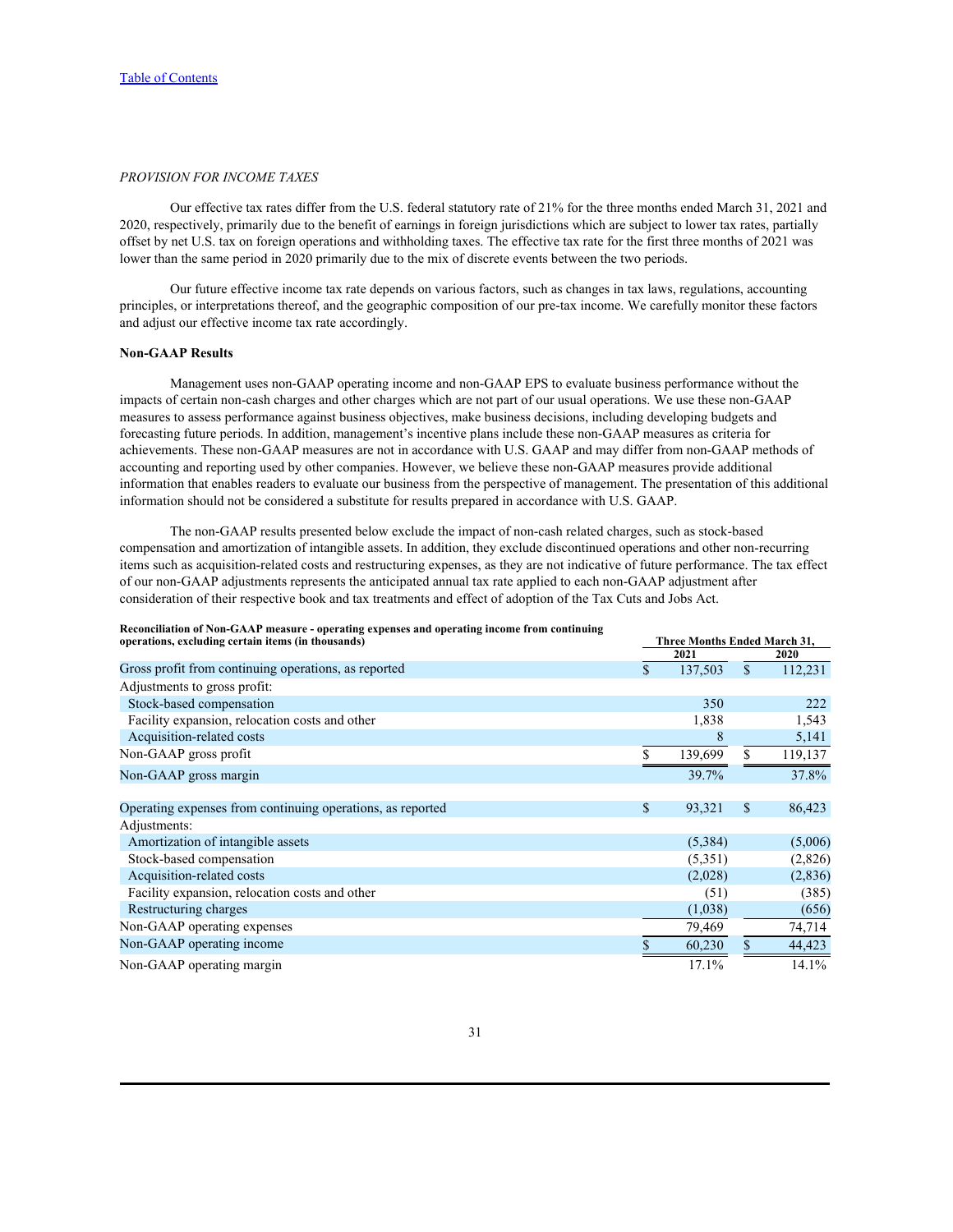| thousands)                                                                            | Three Months Ended March 31, |         |             |
|---------------------------------------------------------------------------------------|------------------------------|---------|-------------|
|                                                                                       |                              | 2021    | <b>2020</b> |
| Income from continuing operations, less non-controlling interest, net of income taxes |                              | 38,358  | 18,383      |
| Adjustments:                                                                          |                              |         |             |
| Amortization of intangible assets                                                     |                              | 5,384   | 5,006       |
| Acquisition-related costs                                                             |                              | 2,036   | 7,977       |
| Facility expansion, relocation costs and other                                        |                              | 1,889   | 1,928       |
| Restructuring charges                                                                 |                              | 1,038   | 656         |
| Unrealized foreign currency (gain) loss                                               |                              | (2,202) |             |
| Acquisition-related and other costs included in Other income (expense), net           |                              | 87      |             |
| Tax effect of non-GAAP adjustments                                                    |                              | (1,284) | (1,370)     |
| Non-GAAP income, net of income taxes, excluding stock-based compensation              |                              | 45,306  | 32,580      |
| Stock-based compensation, net of taxes                                                |                              | 4,362   | 2,363       |
| Non-GAAP income, net of income taxes                                                  |                              | 49,668  | 34,943      |
| Non-GAAP diluted earnings per share                                                   |                              | 1.29    | 0.91        |

**Reconciliation of Non-GAAP measure - income from continuing operations, excluding certain items (in**

#### **Impact of Inflation**

In recent years, inflation has not had a significant impact on our operations. However, we continuously monitor operating price increases, particularly in connection with the supply of component parts used in our manufacturing process. To the extent permitted by competition, we pass increased costs on to our customers by increasing sales prices over time. From time to time, we may also reduce prices to customers to decrease sales prices due to reductions in the cost structure of our products from cost improvement initiatives and decreases in component part prices**.**

#### **Liquidity and Capital Resources**

### *LIQUIDITY*

We believe that adequate liquidity and cash generation is important to the execution of our strategic initiatives. Our ability to fund our operations, acquisitions, capital expenditures, and product development efforts may depend on our ability to generate cash from operating activities which is subject to future operating performance, as well as general economic, financial, competitive, legislative, regulatory, and other conditions, some of which may be beyond our control. Our primary sources of liquidity are our available cash, investments, and cash generated from current operations.

At March 31, 2021, we had \$512.8 million in cash, cash equivalents, and marketable securities. We believe that our current cash levels and our cash flows from future operations will be adequate to meet anticipated working capital needs, anticipated levels of capital expenditures, and contractual obligations for the next twelve months.

#### *Credit Facility*

In connection with the Artesyn acquisition in 2019, the Company entered into a credit agreement (the "Credit Agreement") that provided aggregate financing of \$500.0 million, consisting of a \$350.0 million senior unsecured term loan facility (the "Term Loan Facility") and a \$150.0 million senior unsecured revolving facility (the "Revolving Facility"). Both the Term Loan Facility and the Revolving Facility mature on September 10, 2024. At March 31, 2021, we had \$150.0 million in available funding under the Revolving Facility. The Term Loan Facility requires quarterly repayments of \$4.4 million, plus accrued interest, with the remaining balance due in September 2024. For more information on the Credit Facility, see *Note 19. Credit Facility* and *Note 7. Derivative Financial Instruments* in Part I, Item 1 "Unaudited Consolidated Financial Statements."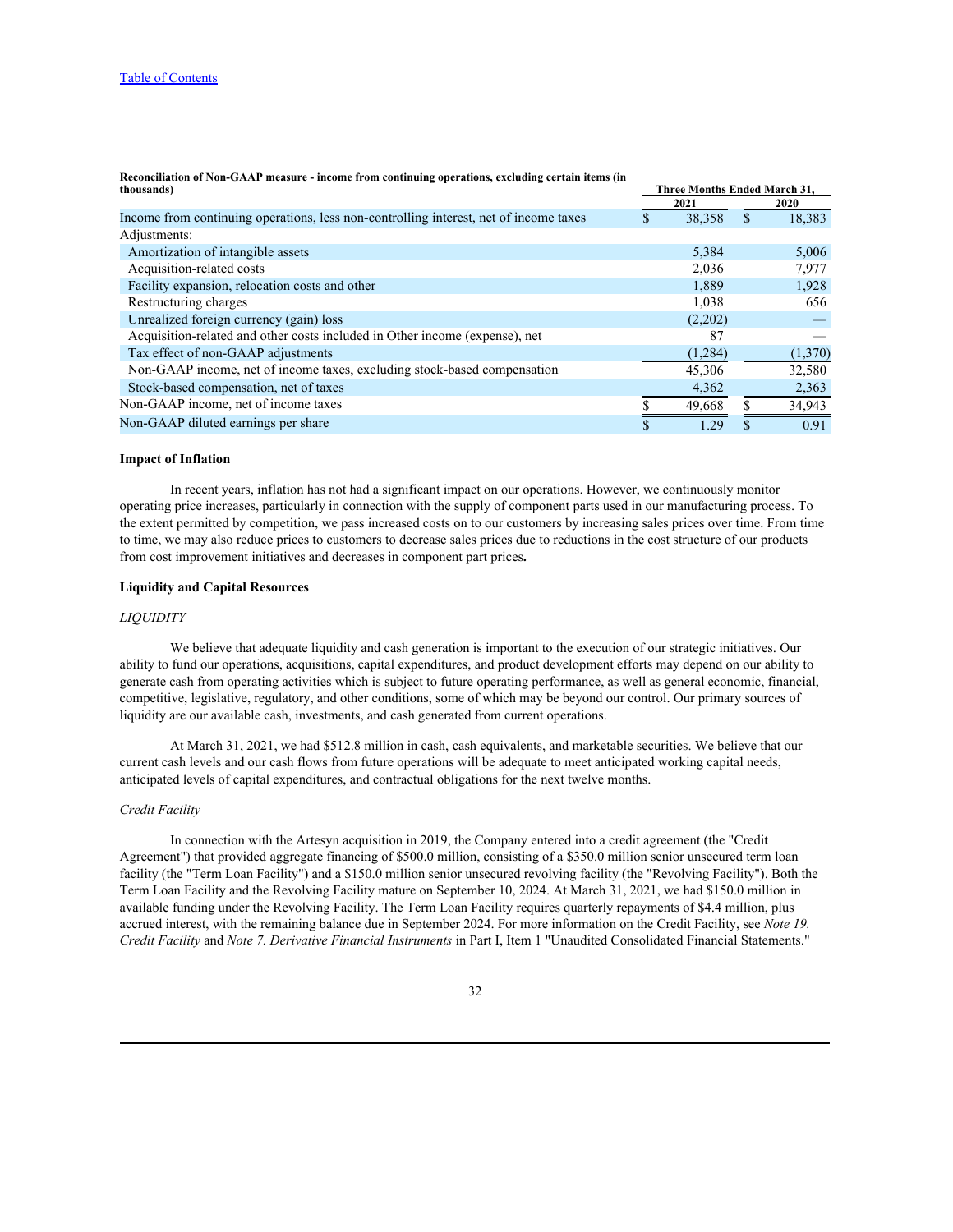### *Stock Repurchase*

To execute the repurchase of shares of common stock, the Company periodically enters into stock repurchase agreements. The following table summarizes these repurchases:

|                                                                                    |      |                                | Three Months Ended March 31. |        |  |
|------------------------------------------------------------------------------------|------|--------------------------------|------------------------------|--------|--|
| (in thousands, except per share amounts)                                           | 2021 |                                | 2020                         |        |  |
| Amount paid to repurchase shares                                                   |      |                                |                              | 7,248  |  |
| Number of shares repurchased                                                       |      | __                             |                              | 170    |  |
| Average repurchase price per share                                                 |      | $\overbrace{\hspace{25mm}}^{}$ |                              | 42.59  |  |
| Remaining authorized by Board of Directors for future repurchases as of period end |      | 38.369                         |                              | 42,751 |  |

We believe our current cash levels, available borrowing capacity under the Revolving Facility, as well as expected cash generation from future operations, will be adequate to meet our working capital requirements, debt repayment and capital expenditures, contractual obligations, share repurchase programs, and additional acquisitions on long-term and short-term basis. We may, however, depending upon the number or size of additional acquisitions, seek additional financing from time to time.

### *Dividends*

In December 2020, the Board of Directors ("the Board") of the Company approved a cash dividend program under which we intend to pay a quarterly cash dividend of \$0.10 per share of capital stock. In March 2021, we paid the first quarterly cash dividend since our inception as a public company. Future dividend payments are subject to the Board's approval.

### *CASH FLOWS*

A summary of our cash provided by and used in operating, investing, and financing activities is as follows (in thousands):

|                                                                 | Three Months Ended March 31. |             |
|-----------------------------------------------------------------|------------------------------|-------------|
|                                                                 | 2021                         | <b>2020</b> |
| Net cash from operating activities from continuing operations   | 54.264                       | 28,940      |
| Net cash from operating activities from discontinued operations | (185)                        | (418)       |
| Net cash from operating activities                              | 54,079                       | 28,522      |
| Net cash from investing activities from continuing operations   | (12, 415)                    | (7, 124)    |
| Net cash from financing activities from continuing operations   | (12, 443)                    | (13, 794)   |
| Effect of currency translation on cash                          | 321                          | (1,505)     |
| Increase in cash and cash equivalents                           | 29.542                       | 6,099       |
| Cash and cash equivalents, beginning of period                  | 480,368                      | 346,441     |
| Cash and cash equivalents, end of period                        | 509,910                      | 352,540     |
|                                                                 |                              |             |

### *2021 CASH FLOWS COMPARED TO 2020*

## *Net cash from operating activities*

Net cash from operating activities from continuing operations for the three months ended March 31, 2021 was \$54.3 million, as compared to \$28.9 million for the same period in 2020. The increase of \$25.4 million in net cash flows from operating activities, as compared to the same period in 2020, is due to increased profitability as a result of increased sales.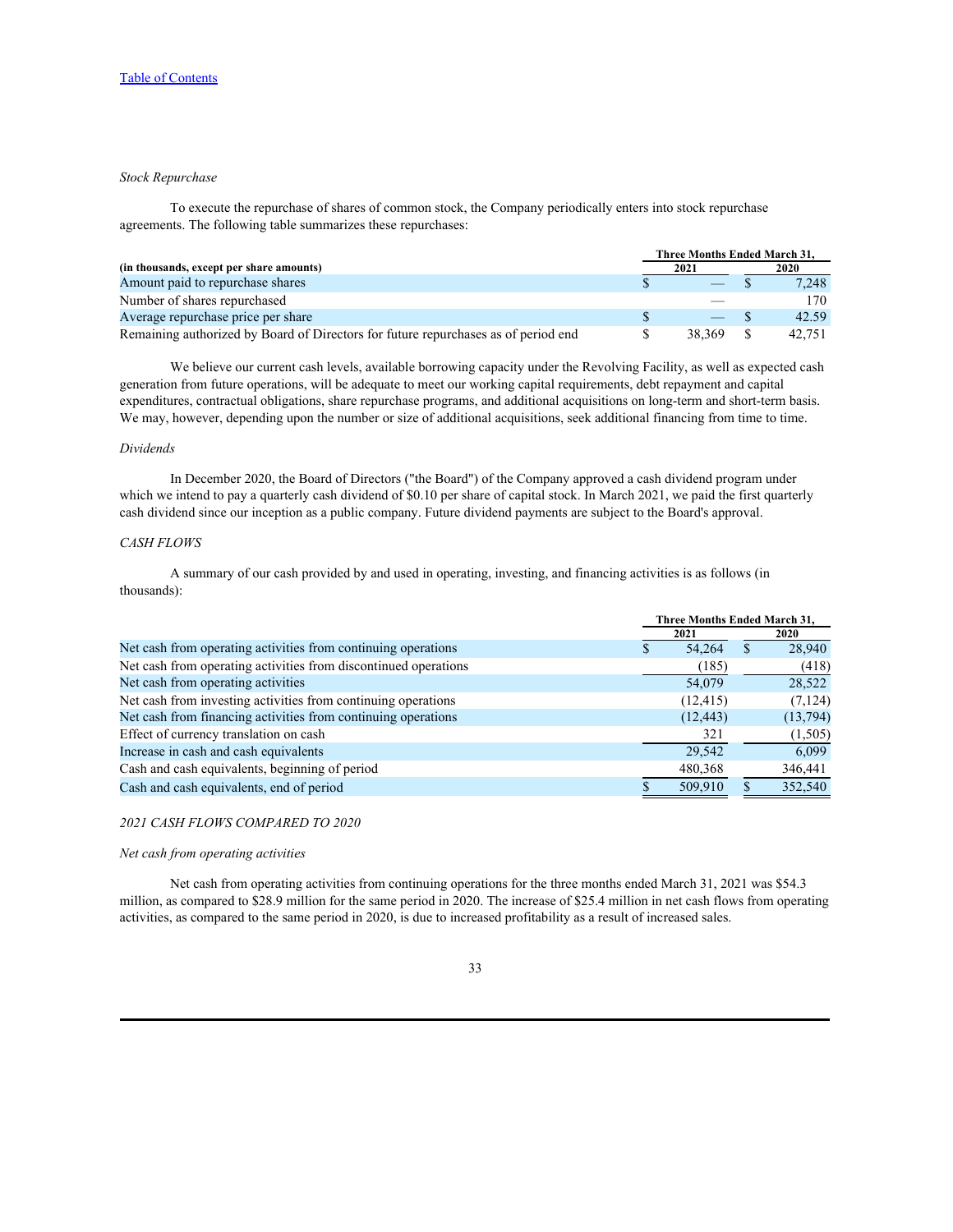### *Net cash from investing activities*

Net cash from investing activities for the three months ended March 31, 2021 was (\$12.4) million and predominantly related to investment in capacity and facilities as we continue to integrate certain locations. In addition, during the three months ended March 31, 2021, we paid (\$3.6) million to acquire intangible assets. Net cash from investing activities for the three months ended March 31, 2020 was (\$7.1) million and primarily related to investment in facilities and capacity.

#### *Net cash from financing activities*

Net cash from financing activities for the three months ended March 31, 2021 was (\$12.4) million and included (\$4.4) million for repayment of long-term debt, (\$4.2) million net payments related to stock-based award activities and (\$3.9) million for the payment of dividends. Net cash from financing activities for the three months ended March 31, 2020 was (\$13.8) million and included (\$7.2) million related to repurchases of our common stock, (\$4.4) million for repayment of long-term debt, and (\$2.2) million net payments related to stock-based award activities.

#### *Effect of currency translation on cash*

During the three months ended March 31, 2021, currency translation had a favorable impact primarily due to a stronger U.S. dollar. See "Foreign Currency Exchange Rate Risk" in Part I, Item 3 of this Form 10-Q for more information**.**

### **Critical Accounting Policies and Estimates**

From investing activities<br>
from investing activities for the three months ended March 31, 2021 was (\$12.4) million and predominantly<br>
Net can from investing exity the financial statements in equalities in the metallities Theseof Contents<br>
Net cash from investing activities for the three months ended March 11, 2021 was (\$1.24) millen and pedicminatly<br>
related to investment in equacity and fasilities as we consisten esting<br>
related to inve Table of Contents.<br>Net cash from investing activities for the three months endo March 31.2021 was (31.4) million and preforminantly<br>related to investment in capacity and finding is one contented bettered there in solition, Net can be four average periodic state methods in our Annual Report on the significal state methods in the state methods in the state methods in the state methods in the state methods in the state and four annual Report o Net cank from investing accireiate<br>
Net cank from investing accireaties for the three months ended March 11, 2021 was (\$12.4) rullion and predicminantly<br>
related bia case form investing accireiaties as we continue to inte estimates, discussed in the "Management's Discussion and Analysis of Financial Condition and Results of Operations" in Part II, Item 7 of our Annual Report on Form 10-K for the year ended December 31, 2020, include estimates for allowances for doubtful accounts, determining useful lives for depreciation and amortization, the valuation of assets and liabilities acquired in business combinations, assessing the need for impairment charges for identifiable intangible assets and goodwill, establishing warranty Net cost from preserves activistic since the three months ended March 31, 202) was (\$12.4) million and preservative<br>related to reventorm in capacity and facilities to see continue to integrate curtains. In addition, durin require significant judgments and assumptions to be used in the preparation of the consolidated financial statements and actual results could differ materially from the amounts reported based on variability in factors affecting these estimates.

### <span id="page-33-0"></span>**ITEM 3. QUANTITATIVE AND QUALITATIVE DISCLOSURES ABOUT MARKET RISK**

## **Market Risk and Risk Management**

In the normal course of business, we have exposures to foreign exchange rate risk related to our foreign operations and foreign currency transactions and interest rate risk from our investments and credit facility.

See the "Risk Factors" set forth in Part I, Item 1A of our Annual Report on Form 10-K and Part II, Item 1A of this Form 10-Q for more information about the market risks to which we are exposed. There have been no material changes in our exposure to market risk from December 31, 2020

#### **Foreign Currency Exchange Rate Risk**

We are impacted by changes in foreign currency exchange rates through sales and purchasing transactions when we sell products and purchase materials in currencies different from the currency in which product and manufacturing costs were incurred.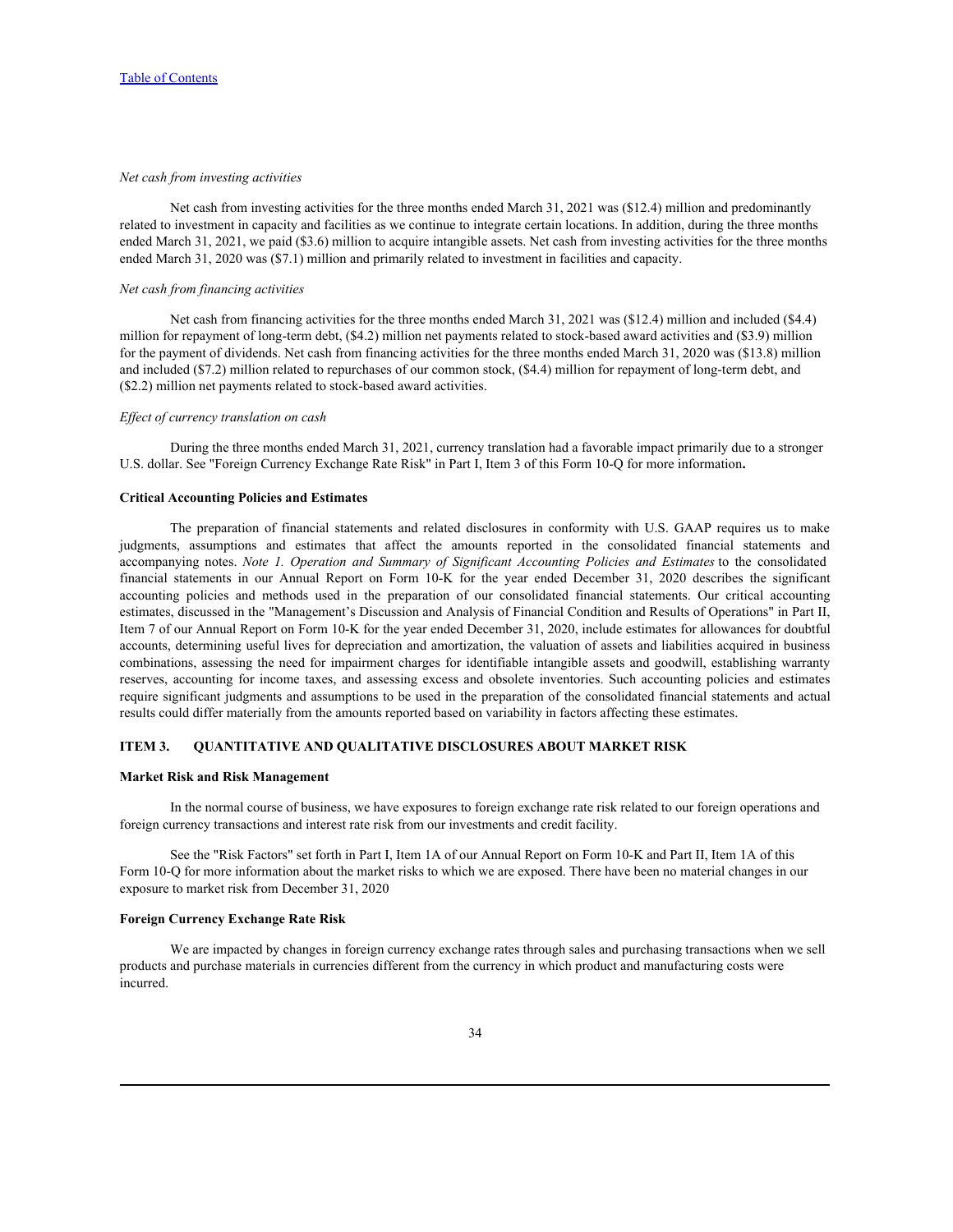Our reported financial results of operations, including the reported value of our assets and liabilities, are also impacted by changes in foreign currency exchange rates. Assets and liabilities of substantially all our subsidiaries outside the U.S. are translated at period end rates of exchange for each reporting period. Operating results and cash flow statements are translated at weighted-average rates of exchange during each reporting period. Although these translation changes have no immediate cash impact, the translation changes may impact future borrowing capacity, and overall value of our net assets.

The functional currencies of our worldwide facilities primarily include the USD, EUR, KRW, TWD, ILS, GBP, and CNY. Our purchasing and sales activities are primarily denominated in the USD, JPY, EUR, and CNY.

Currency exchange rates vary daily and often one currency strengthens against the USD while another currency weakens. Because of the complex interrelationship of the worldwide supply chains and distribution channels, it is difficult to quantify the impact of a change in one or more particular exchange rates.

As currencies fluctuate against each other we are exposed to foreign currency exchange rate risk on sales, purchasing transactions, and labor. Exchange rate fluctuations could require us to increase prices to foreign customers, which could result in lower net sales by us to such customers. Alternatively, if we do not adjust the prices for our products in response to unfavorable currency fluctuations, our results of operations could be adversely impacted. Changes in the relative buying power of our customers may impact sales volumes either positively or negatively.

Acquisitions are a large component of our capital deployment strategy. A significant number of acquisition target opportunities are located outside the U.S. and their value may be denominated in foreign currency. Changes in exchange rates therefore may have a material impact on their valuation in USD and may impact our view of their attractiveness.

The change in key currency rates were as follows:

|                          |            | Three Months Ended March 31. |           |
|--------------------------|------------|------------------------------|-----------|
| From                     | Ŧо         | 2021                         | 2020      |
| Canadian Dollar (CAD)    | <b>USD</b> | $1.2 \%$                     | $(5.8)\%$ |
| Swiss Franc (CHF)        | <b>USD</b> | $(6.4)\%$                    | $3.4\%$   |
| Chinese Yuan (CNY)       | <b>USD</b> | $(0.4)\%$                    | $(5.3)\%$ |
| Danish Krone (DKK)       | <b>USD</b> | $(4.3)\%$                    | $(2.0)\%$ |
| Euro (EUR)               | <b>USD</b> | $(4.4)\%$                    | (1.9)%    |
| Pound Sterling (GBP)     | <b>USD</b> | $0.9\%$                      | $(5.0)\%$ |
| Israeli New Shekel (ILS) | <b>USD</b> | $(3.7)\%$                    | $2.2 \%$  |
| India Rupee (INR)        | <b>USD</b> | $(0.4)\%$                    | $(7.2)\%$ |
| Japanese Yen (JPY)       | <b>USD</b> | $(6.8)\%$                    | $2.5 \%$  |
| South Korean Won (KRW)   | <b>USD</b> | $(3.3)\%$                    | $(6.8)\%$ |
| Philippines Peso (PHP)   | <b>USD</b> | $(1.1)\%$                    | $-$ %     |
| Singapore Dollar (SGD)   | <b>USD</b> | $(1.8)\%$                    | $(4.8)\%$ |
| New Taiwan Dollar (TWD)  | <b>USD</b> | $(1.4)\%$                    | $2.0 \%$  |

From time to time, we may enter into foreign currency exchange rate contracts to hedge against changes in foreign currency exchange rates on assets and liabilities expected to be settled at a future date, including foreign currency, which may be required for a potential foreign acquisition. Market risk arises from the potential adverse effects on the value of derivative instruments that result from a change in foreign currency exchange rates. We may enter into foreign currency forward contracts to manage the exchange rate risk associated with intercompany debt denominated in nonfunctional currencies. We minimize our market risk applicable to foreign currency exchange rate contracts by establishing and monitoring parameters that limit the types and degree of our derivative contract instruments. We enter into derivative contract instruments for risk management purposes only. We do not enter into or issue derivatives for trading or speculative purposes.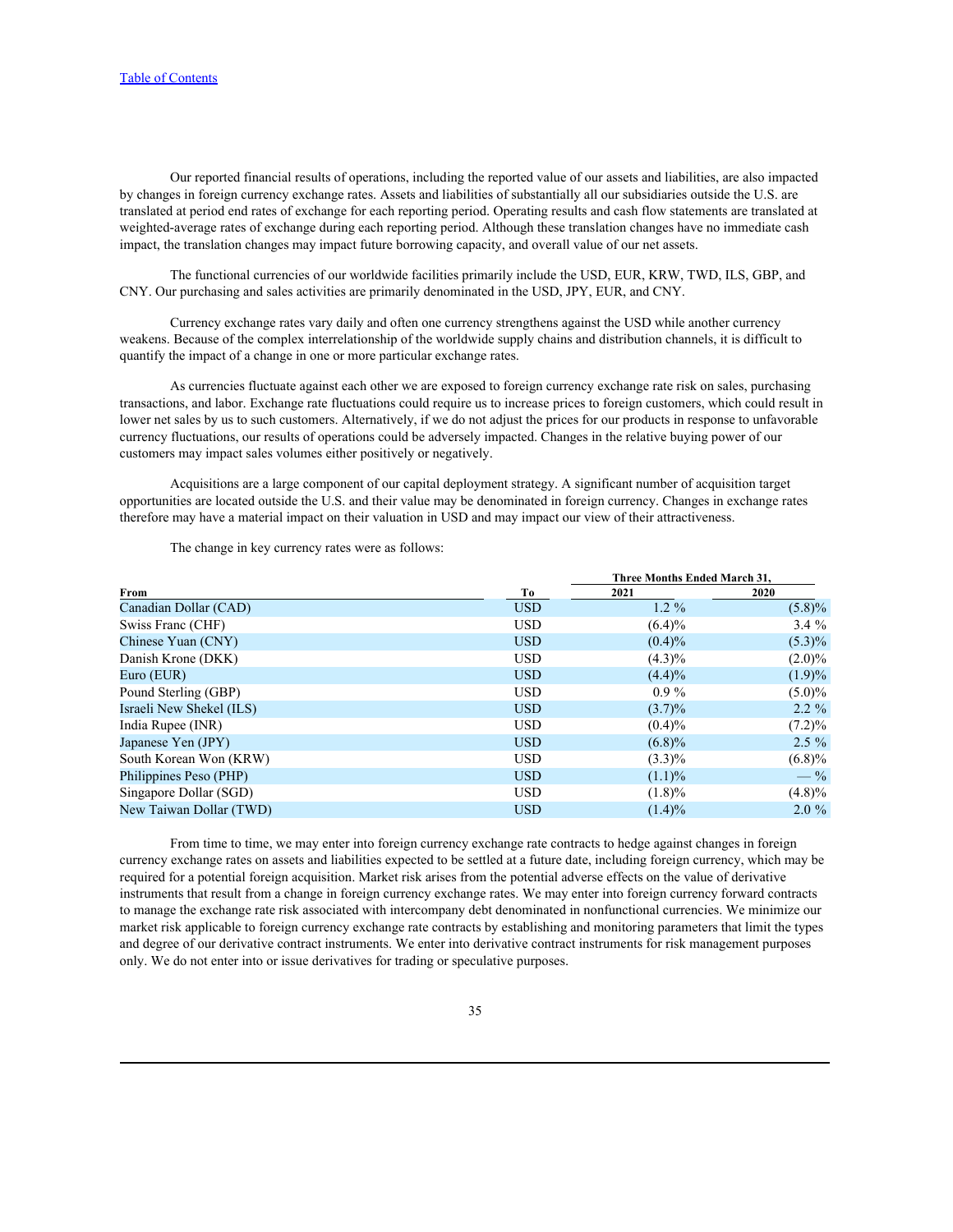### **Interest Rate Risk**

Our market risk exposure relates to changes in interest rates in our investment portfolio. We generally place our investments with high-credit quality issuers. By policy, we are averse to principal loss and seek to protect and preserve our invested funds by limiting default risk, market risk, and reinvestment risk.

As of March 31, 2021, our investments consisted primarily of certificates of deposit with maturity of less than one year. As a measurement of the sensitivity of our portfolio and if our investment portfolio balances remain constant, a hypothetical decrease of 100 basis points (1%) in interest rates would decrease annual pre-tax earnings by a nominal amount.

The following table summarizes borrowings (in thousands) under our Credit Facility and the associated interest rate.

|                                                        |                | <b>March 31, 2021</b> |                         |  |  |
|--------------------------------------------------------|----------------|-----------------------|-------------------------|--|--|
|                                                        | <b>Balance</b> | <b>Interest Rate</b>  | U <b>nused Line Fee</b> |  |  |
| Term Loan Facility subject to a fixed interest rate    | 268.844        | 1.271%                |                         |  |  |
| Term Loan Facility subject to a variable interest rate | 50,531         | 0.910%                |                         |  |  |
| Revolving Facility subject to a variable rate          |                | 0.910%                | $0.10\%$                |  |  |
| Total borrowings under the Credit Agreement            | 319,375        |                       |                         |  |  |

For more information on the Term Loan Facility see *Note 19. Credit Facility* in Part I, Item 1 "Unaudited Consolidated Financial Statements." For more information on the interest rate swap that fixes the interest rate for a portion of our Term Loan Facility, see *Note 7. Derivative Financial Instruments* in Part I, Item 1 "Unaudited Consolidated Financial Statements." The Term Loan Facility and Revolving Facility bear interest, at the option of the Company, at a rate based on a reserve adjusted "Eurodollar Rate" or "Base Rate," as defined in the Credit Agreement, plus an applicable margin.

Our interest payments are impacted by interest rate fluctuations. With respect the portion of our Credit Facility that is subject a variable interest rate, a hypothetical increase of 100 basis points (1%) in interest rates would increase our commitments by an immaterial amount. A change in interest rates does not have an impact upon our future earnings and cash flow for fixed rate debt. However, increases in interest rates could impact our ability to refinance existing maturities and acquire additional debt on favorable terms.

#### <span id="page-35-0"></span>**ITEM 4. CONTROLS AND PROCEDURES**

### **Evaluation of Disclosure Controls and Procedures**

We have established disclosure controls and procedures, which are designed to ensure that information required to be disclosed in reports filed or submitted under the Securities Exchange Act of 1934 ("Act") is recorded, processed, summarized, and reported, within the time periods specified in the Securities and Exchange Commission's rules and forms. These disclosure controls and procedures include, without limitation, controls and procedures designed to ensure that information required to be disclosed in the reports that we file or submit under the Act is accumulated and communicated to management, including our Principal Executive Officer (Stephen D. Kelley, President and Chief Executive Officer) and Principal Financial Officer (Paul Oldham, Chief Financial Officer), as appropriate, to allow timely decisions regarding required disclosures.

As of the end of the period covered by this report, we conducted an evaluation, with the participation of management, including our Chief Executive Officer and Chief Financial Officer, of the effectiveness of the design and operation of the disclosure controls and procedures pursuant to the Exchange Act Rule 13a-15(b). Based upon this evaluation, the Chief Executive Officer and Chief Financial Officer concluded that our disclosure controls and procedures were effective as of March 31, 2021. The conclusions of the Chief Executive Officer and Chief Financial Officer from this evaluation were communicated to the Audit Committee. We intend to continue to review and document our disclosure controls and procedures, including our internal controls and procedures for financial reporting, and may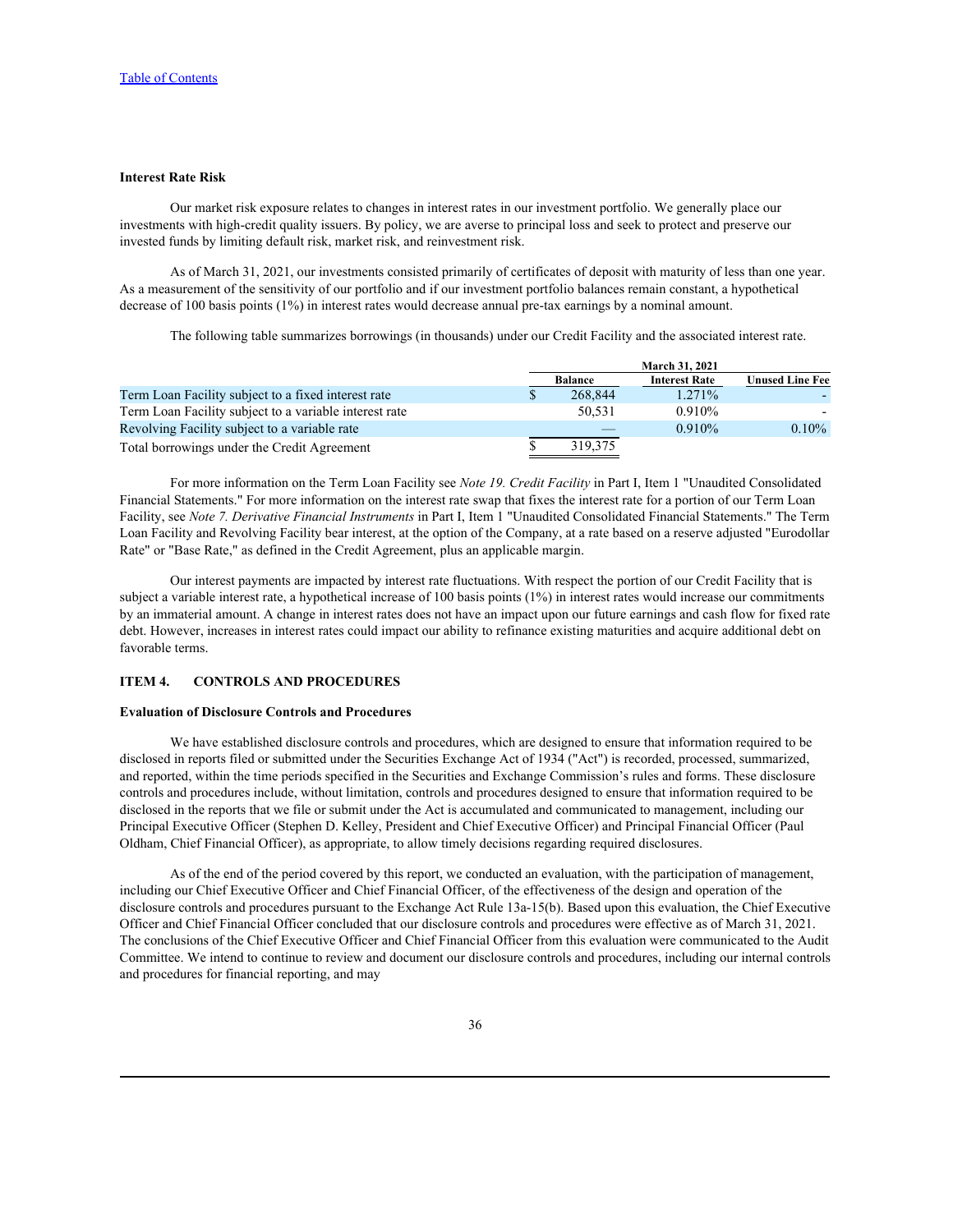from time to time make changes aimed at enhancing their effectiveness and to ensure that our systems evolve with our business.

#### **Changes in Internal Control over Financial Reporting**

There was no change in our internal control over financial reporting that occurred during the quarter covered by this Form 10-Q that has materially affected, or is reasonably likely to materially affect, our internal control over financial reporting.

### <span id="page-36-0"></span>**PART II OTHER INFORMATION**

### <span id="page-36-1"></span>**ITEM 1. LEGAL PROCEEDINGS**

We are involved in disputes and legal actions arising in the normal course of our business. Since December 31, 2020, there have been no material developments in legal proceedings in which we are involved. For a description of previously reported legal proceedings refer to Part I, Item 3, "Legal Proceedings" of our Annual Report on Form 10-K for the year ended December 31, 2020.

#### <span id="page-36-2"></span>**ITEM 1A. RISK FACTORS**

Our business, financial condition, operating results, and cash flows can be impacted by a number of factors, including, but not limited to, those set forth below, any of which could cause our results to be adversely impacted and could result in a decline in the value or loss of an investment in our common stock. Other factors may also exist that we cannot anticipate or that we currently do not consider to be material based on information that is currently available. These risks and uncertainties have the potential to materially affect our business, financial condition, results of operations, cash flows and future results. Such risks and uncertainties may also impact the accuracy of forward-looking statements included in this report and other reports we file with the Securities and Exchange Commission.

#### **COVID-19, natural disasters, and related risks**

# *COVID-19 could further materially adversely affect our business, workforce, supply chain, results of operations, financial condition and/or cash flows.*

The ongoing impact of COVID-19 and related foreign and domestic government actions restricting travel, commerce and gathering has adversely affected our manufacturing locations. COVID-19 has also resulted in economic recessions and high unemployment in many countries which could negatively impact future customer purchases of our products. If COVID-19 continues to spread and restrictions remain in place or are reinstituted, we may continue to see adverse impact on our ability (a) to manufacture, test, service and ship our products, (b) to get required materials and sub-assemblies to build and service our products and (c) to staff labor and management for manufacturing, research and development, supply chain, service, and administrative operations. Further, we may continue to experience adverse impact with our global supply chain partners and transportation service providers which may result in increased costs, material shortages and the inability to fully meet our customers' demand. For example, in the first quarter of 2021 the combination of increased demand for semiconductor and other select components and the ongoing impact of COVID-19 has affected global electronics markets and impacted our ability to ship to our full demand levels. It is not known how long or significant this shortage will be, but it may continue to impact our results. In addition, much of our workforce continues to work remotely. While we have been successful in transitioning to this remote environment, the long-term impact on productivity and innovation is not yet clear. As a result, COVID-19 could adversely impact our near-term and long-term revenues, earnings and cash flow and could require further expenditures. This situation continues to evolve, and other impacts may arise that we are not aware of currently. We have an active rapid response team to mitigate risks we are aware of currently and as they arise.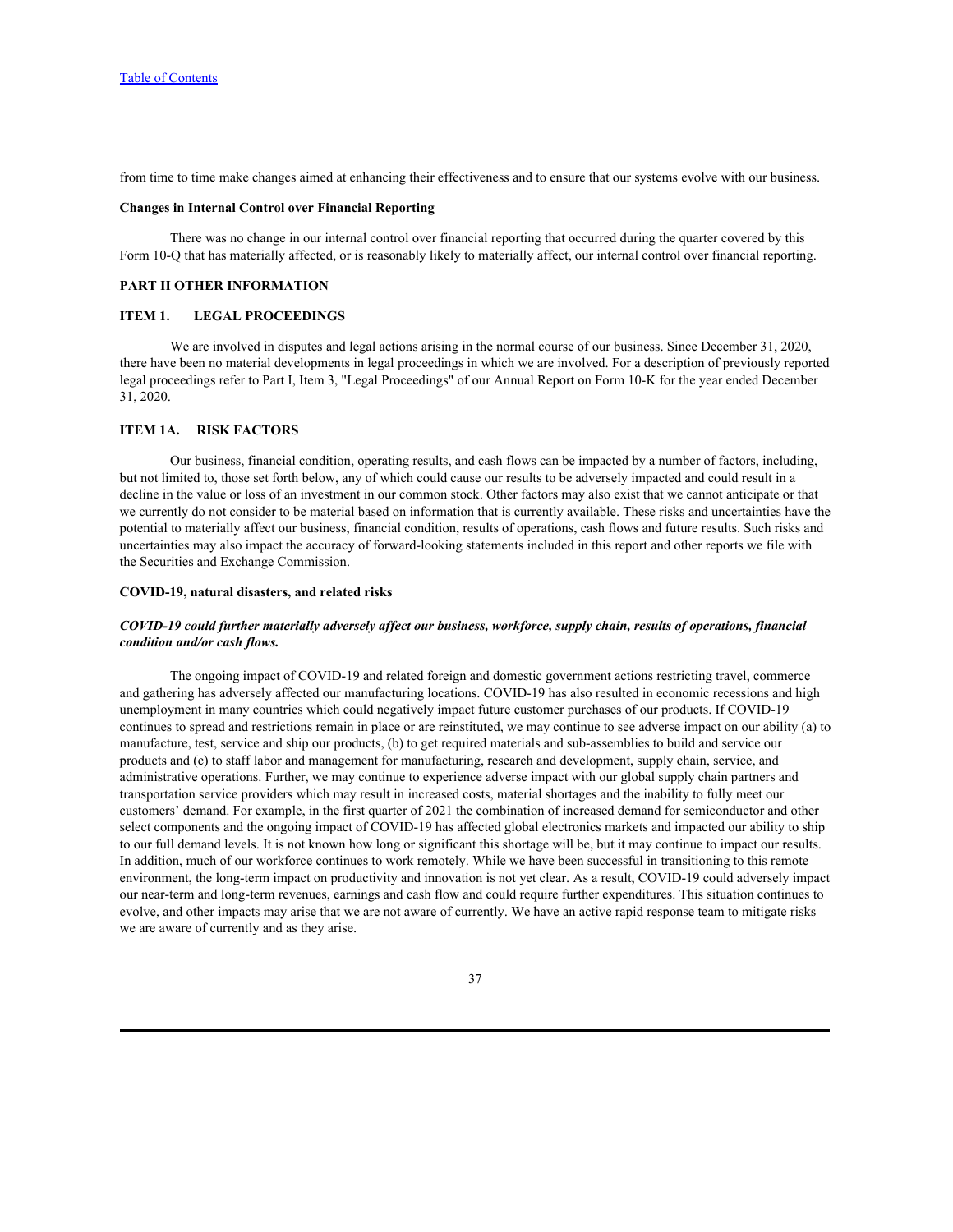## *Our results of operations could be affected by natural disasters and other events in the locations in which we or our customers or suppliers operate.*

We have manufacturing and other operations in locations subject to natural occurrences such as severe weather and geological events including earthquakes or tsunamis that could disrupt operations. In addition, our suppliers and customers also have operations in such locations. A natural disaster, fire, explosion, or other event that results in a prolonged disruption to our operations, or the operations of our customers or suppliers, may materially adversely affect our business, results of operations, or financial condition.

#### **Industry-related risks**

#### *The industries in which we compete are subject to volatile and unpredictable cycles.*

As a supplier to the global semiconductor equipment, telecom, networking, data center computing, industrial, and medical industries, we are subject to business cycles, the timing, length, and volatility of which can be difficult to predict. Certain of these industries historically have been cyclical due to sudden changes in customers' manufacturing capacity requirements and spending, which depend in part on capacity utilization, demand for customers' products, inventory levels relative to demand, and access to affordable capital. These changes have affected the timing and amounts of customers' purchases and investments in technology, and continue to affect our orders, net sales, operating expenses, and net income. We may not be able to respond adequately or quickly to the declines in demand by reducing our costs. We may be required to record significant reserves for excess and obsolete inventory as demand for our products changes.

To meet rapidly changing demand in each of the industries we serve, we must effectively manage our resources and production capacity. During periods of decreasing demand for our products, we must be able to appropriately align our cost structure with prevailing market conditions, effectively manage our supply chain, and motivate and retain key employees. During periods of increasing demand, we must have enough manufacturing capacity and inventory to fulfill customer orders, effectively manage our supply chain, and attract, retain, and motivate enough qualified individuals. If we are not able to timely and appropriately adapt to changes in our business environment or to accurately assess where we are positioned within a business cycle, our business, financial condition, or results of operations may be materially and adversely affected. For example, following record levels of demand in the first half of 2018, the Semiconductor Equipment market experienced a decline, and, as a result, Advanced Energy's revenue from the Semiconductor Equipment market declined 24.5% during 2019, as compared to 2018. Although the Semiconductor Equipment market improved during the fourth quarter of 2019 and throughout 2020, it is unclear how long this recovery will last. In addition, the market may be characterized in the future with more "mini-ramps" rather than sustained growth periods as experienced during 2015-2017 given market dynamics, inventory levels, and geopolitical changes. In addition, our Data Center Computing and Telecom and Networking markets are characterized by large program investments, which can cause variations in quarterly or annual revenues. For example, during 2020 our growth in Data Center Computing and Telecom and Networking has been driven by share gains at specific customer accounts. Towards the end of 2020, we began to experience a period of digestion by our major customers resulting in lower demand. We expect this digestion to continue into the first half of 2021 and overall business levels may not continue to be realized at these levels each quarter.

### *We must achieve design wins to retain our existing customers and to obtain new customers, although design wins achieved do not necessarily result in substantial sales.*

Driven by continuing technology migration and changing customers demand, the markets we serve are constantly changing in terms of advancement in applications, core technology and competitive pressures. New products we design for capital equipment manufacturers typically have a lifespan of five to ten years. Increasingly, we are required to accelerate our investment in research and development to meet time-to-market, performance and technology adoption cycle needs of our customers simply to compete for design wins. Given such up-front investments we make to develop, evaluate, and qualify products in the design win process, our success and future growth depend on our products being designed into our customers new generations of equipment as they develop new technologies and applications. We must work with these manufacturers early in their design cycles to modify, enhance and upgrade our products or design new products that meet the requirements of their new systems. The design win process is highly competitive, and we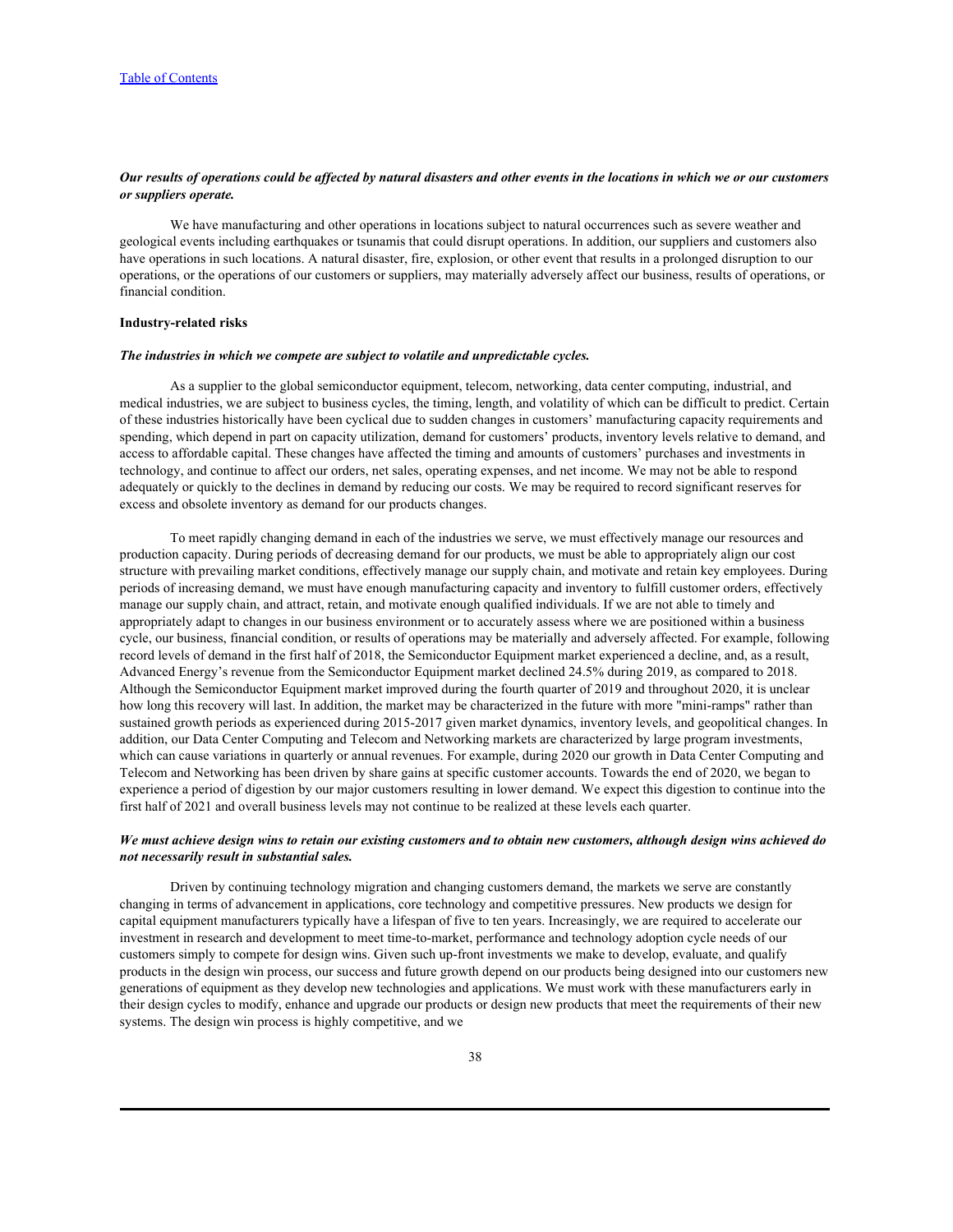may win or lose new design wins for our existing customers or new customers next generations of equipment. If existing or new customers do not choose us during the design win process, our market share will be reduced, the potential revenues related to the lifespan of our customers' products, which can be five to ten years, will not be realized, and our business, financial condition and results of operations would be materially and adversely impacted.

#### **Business model, acquisitions, and capital structure related risks**

# *Despite the continued evolution of our manufacturing footprint our product lines are manufactured at only a few sites and our sites are not generally interchangeable.*

Our power products for the semiconductor industry are manufactured in Shenzhen, PRC and Penang, Malaysia. Our high voltage products are manufactured in Ronkonkoma and Lockport, New York, Littlehampton, United Kingdom and Shenzhen, PRC. Our thermal instrumentation products are manufactured in Vancouver, Washington, Littlehampton, United Kingdom and Frankfurt, Germany. Our pyrometry solutions are manufactured in Ballerup, Denmark, Frankfurt, Germany, Magdeburg, Germany and Vancouver, Washington. Our telecom, networking, data center computing, and medical products are manufactured in Zhongshan, PRC, Rosario, Philippines and Santa Rosa, Philippines. Most facilities are under operating lease and interruptions in operations could be caused by early termination of existing leases by landlords or failure by landlords to renew existing leases upon expiration, including the possibility that suitable operating locations may not be available in proximity to existing facilities which could result in labor or supply chain risks. Each facility manufactures different products, and therefore, is not interchangeable. Natural, uncontrollable occurrences or other operational issues at any of our manufacturing facilities could significantly reduce or disrupt our productivity at such site and could prevent us from meeting our customers' requirements in a timely manner, or at all.

 Additionally, we have a plan to relocate our Shenzhen, PRC manufacturing facility by December 2021. As a result, we are investing in a dual manufacturing facility in Penang, Malaysia capable of manufacturing our semiconductor and other products. We believe this investment will help to mitigate our exposure to regional risks, improve our business continuity profile and lower costs over time. We opened this facility in 2020; however, it may take additional time to realize the facility's full production capacity given the impact of COVID-19.

# *Our long-term success and results of operations depend on our ability to successfully integrate Artesyn's business and operations and realize the anticipated benefits from the acquisition.*

In September 2019, we acquired Artesyn, and we are continuing to combine Artesyn's business with our business. The acquisition of Artesyn has significantly increased our embedded power product offerings, increased our exposure to the Industrial and Medical, Data Center Computing, and Telecom and Networking markets, and significantly increased the number of employees and facilities.

To realize the anticipated benefits of the acquisition, we must continue to combine our businesses in an efficient and effective manner and realize our synergy and cost-savings targets. Integrating Artesyn's business and operations with ours requires significant management attention, effort, and expenditures, and we may not be able to achieve the longer-term integration goals in an effective, complete, timely or cost-efficient manner.

Potential risks related to the successful integration of Artesyn's business include our ability to:

- maintain and improve Artesyn's financial and operating results while integrating and optimizing our combined sales, marketing, manufacturing, and corporate administrative organizations;
- optimize our combined worldwide manufacturing footprint while utilizing Artesyn's vertically integrated manufacturing model for a broader set of Company products;
- successfully eliminate fixed costs previously absorbed by other businesses prior to the transaction;
- recognize and capitalize on anticipated product sales and technology enhancement opportunities presented by our combined businesses;
- integrate our information technology systems to mitigate cyber-security risks and enable the management and operation of the combined business.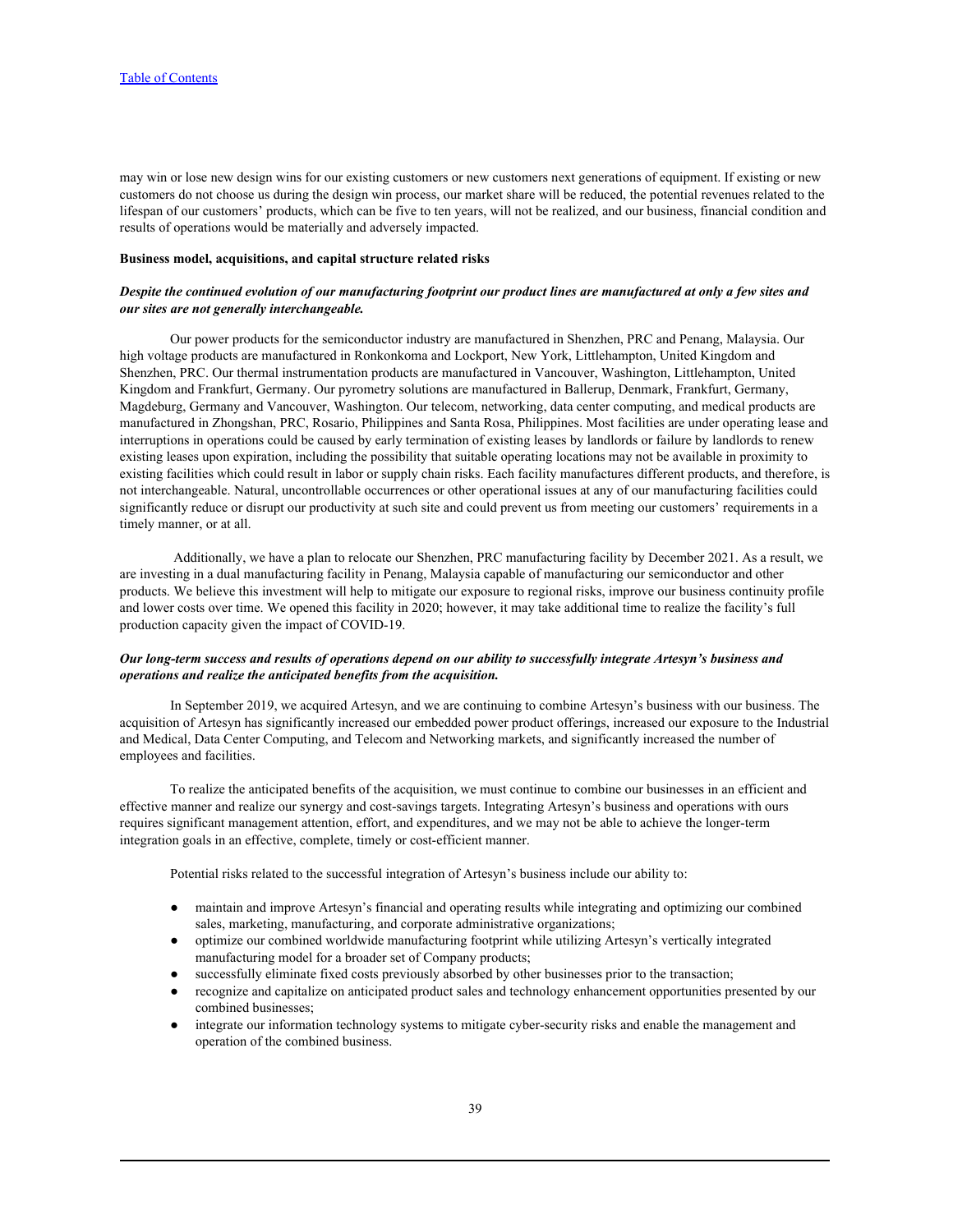If we are unable to successfully or timely integrate the operations of Artesyn's business into our business over the longterm, we may be unable to realize the long-term revenue growth, synergies, cost-savings, and other anticipated benefits resulting from the acquisition and our business could be adversely affected. Additionally, we have and may continue to incur transactionrelated costs, including legal, regulatory, and other costs associated with implementing integration plans, including facilities and systems consolidation costs and employment-related costs. Artesyn's business and operations may not achieve the anticipated revenues and operating results. Any of the foregoing risks could materially harm our business, financial condition, and results of operations.

## *Our debt obligations and the restrictive covenants in the agreements governing our debt could limit our ability to operate our business or pursue our business strategies, could adversely affect our business, financial condition, results of operations, and cash flows, and could significantly reduce stockholder benefits from a change of control event.*

Our debt obligations could make us more vulnerable to general adverse economic and industry conditions and could limit our flexibility in planning for, or reacting to, changes in our business and the industries in which we operate, thereby placing us at a disadvantage to our competitors that have less indebtedness.

Our debt obligations impose financial covenants on us and our subsidiaries that require us to maintain a certain leverage ratio. The financial covenants place certain restrictions on our business that may affect our ability to execute our business strategy successfully or take other actions that we believe would be in the best interests of our Company. These include limitations or restrictions, among other things, on our ability and the ability of our subsidiaries to:

- 
- incur additional indebtedness;<br>pay dividends or make distributions on our capital stock or certain other restricted payments or investments;
- make domestic and foreign investments and extend credit;
- engage in transactions with affiliates;
- transfer and sell assets;
- effect a consolidation or merger or sell, transfer, lease, or otherwise dispose of all or substantially all our assets; and
- create liens on our assets to secure debt.

Our debt obligations contain certain customary events of default. Any breach of the covenants or other event of default could cause a default on our debt obligations, which could restrict our ability to borrow under our revolving credit facility. If there were an event of default under certain provisions of our debt arrangements that was not cured or waived, the holders of the defaulted debt may be able to cause all amounts outstanding with respect to the debt instrument, plus any required settlement costs, to be due and payable immediately. Our assets and cash flow may not be sufficient to fully repay borrowings under our outstanding debt instruments if accelerated upon an event of default. If we are unable to repay, refinance, or restructure our indebtedness as required, or amend the covenants contained in these agreements, the lenders can exercise all rights and remedies available under our Credit Agreement or applicable laws or equity.

#### *Our orders of raw materials, parts, components, and subassemblies are based on demand forecasts.*

We place orders with many of our suppliers based on our customers' quarterly forecasts and our annual forecasts. These forecasts are based on our customers' and our expectations as to demand for our products. As the quarter and the year progress, such demand can change rapidly or we may realize that our customers' expectations were overly optimistic or pessimistic, especially when industry or general economic conditions change. Orders with our suppliers cannot always be amended in response. In addition, to assure availability of certain components or to obtain priority pricing, we have entered into contracts with some of our suppliers that require us to purchase a specified number of components and subassemblies each quarter, even if we are not able to use such components or subassemblies. Moreover, we have obligations to some of our customers to hold a minimum amount of finished goods in inventory, to fulfill just in time orders, regardless of whether the customers expect to place such orders. We currently have firm purchase commitments and agreements with various suppliers to ensure the availability of components. If demand for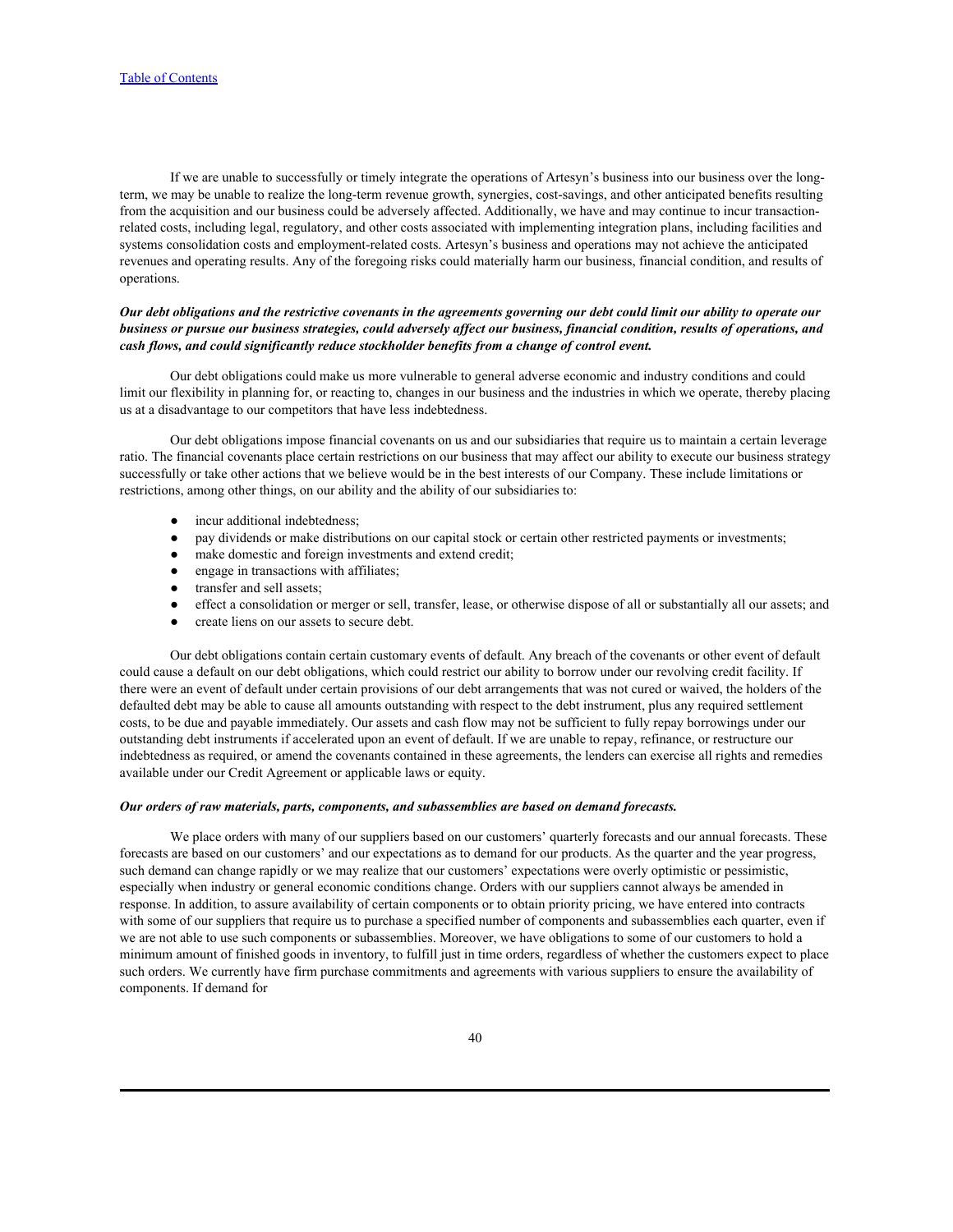our products does not continue at current levels, we might not be able to use all the components that we are required to purchase under these commitments and agreements, and our reserves for excess and obsolete inventory may increase, which could have a material adverse effect on our results of operations. If demand for our products exceeds our customers' and our forecasts, we may not be able to timely obtain enough raw materials, parts, components, or subassemblies, on favorable terms or at all, to fulfill the excess demand. For example, entering 2021 there is global shortage of certain electronics and semiconductor parts given the emerging higher global demand for tech goods and the impact of COVID-19 and other disruptions on the global supply chain. If we are not able to obtain parts in a reasonable timeframe and at a reasonable cost our business may be adversely impacted.

### *Activities necessary to integrate acquisitions may result in costs more than current expectations or be less successful than anticipated.*

We have completed acquisitions in the past and we may acquire other businesses in the future. The success of such transactions will depend on, among other things, our ability to integrate assets and personnel acquired in these transactions and to apply our internal controls process to these acquired businesses. The integration of acquisitions may require significant attention from our management, and the diversion of management's attention and resources could have a material adverse effect on our ability to manage our business. Furthermore, we may not realize the degree or timing of benefits we anticipated when we first entered the acquisition transaction. If actual integration costs are higher than amounts originally anticipated, if we are unable to integrate the assets and personnel acquired in an acquisition as anticipated, or if we are unable to fully benefit from anticipated synergies, our business, financial condition, results of operations, and cash flows could be materially adversely affected.

#### *We transitioned a significant amount of our supply base to Asian suppliers.*

We transitioned the purchasing of a substantial portion of components for our products to Asian suppliers to lower our materials costs and shipping expenses. These components might require us to incur higher than anticipated testing or repair costs, which would have an adverse effect on our operating results. Customers who have strict and extensive qualification requirements might not accept our products if these lower-cost components do not meet their requirements. A delay or refusal by our customers to accept such products, as well as an inability of our suppliers to meet our purchasing requirements, might require us to purchase higher-priced components from our existing suppliers or might cause us to lose sales to these customers, either of which could lead to decreased revenue and gross margins and have an adverse effect on our results of operations.

### *We generally have no long-term contracts with our customers requiring them to purchase any specified quantities from us.*

Our sales are primarily made on a purchase order basis, and we generally have no long-term purchase commitments from our customers, which is typical in the industries we serve. As a result, we are limited in our ability to predict the level of future sales or commitments from our current customers, which may diminish our ability to allocate labor, materials, and equipment in the manufacturing process effectively. In addition, we may purchase inventory in anticipation of sales that do not materialize, resulting in excess and obsolete inventory write-offs.

# *If we are unable to adjust our business strategy successfully for some of our product lines to reflect the increasing price sensitivity on the part of our customers, our business and financial condition could be harmed.*

Our business strategy for many of our product lines has been focused on product performance and technology innovation to provide enhanced efficiencies and productivity. Our customers continually exert pressure on us to reduce our prices and extend payment terms and we may be required to enter into long term reduced pricing agreements with our largest customers to remain competitive. In addition, we compete in markets in which customers may include dual or multi-sourcing of power. We believe some of our Asian competitors benefit from local governmental funding incentives and purchasing preferences from enduser customers in their respective countries. If competition against any of our product lines should come to focus solely on price rather than on product performance and technology innovation, we will need to adjust our business strategy, product offerings and product costs accordingly, and if we are unable to do so, our business, financial condition, and results of operations could be materially and adversely affected.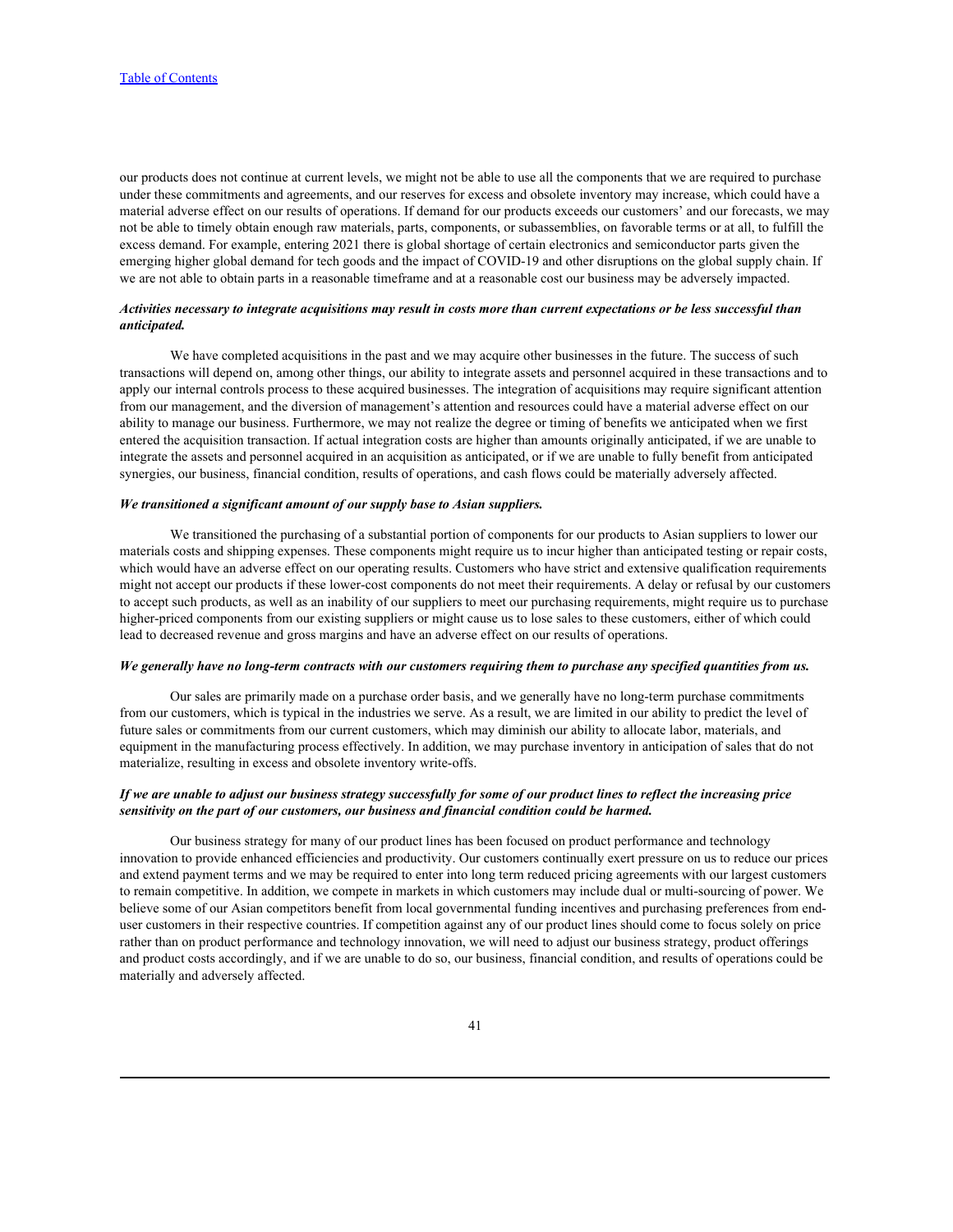### *A significant portion of our sales and accounts receivable are concentrated among a few customers.*

The following table summarizes the percentage of total sales derived from our ten largest customers:

|                                                    | <b>CONTRACTOR</b><br>$\sim$<br>: Months Ended March 31.<br>: hree | ↑ Ended December 31.<br>rears |                      |  |  |  |  |  |  |
|----------------------------------------------------|-------------------------------------------------------------------|-------------------------------|----------------------|--|--|--|--|--|--|
|                                                    | 2021                                                              | 202(                          | 2019                 |  |  |  |  |  |  |
| n.<br>l'en<br>t customers<br>$\blacksquare$ argest | 56.5                                                              | - റ<br>30.0                   | $\sim$<br>$\sqrt{ }$ |  |  |  |  |  |  |

The following table summarizes sales to and percentage of total sales from Applied Materials, Inc. and Lam Research Corp., our two largest customers (in thousands):

|                         |  | Three Months Ended March 31.<br>2021 |         | <b>Years Ended December 31.</b> |           |         |        |  |  |
|-------------------------|--|--------------------------------------|---------|---------------------------------|-----------|---------|--------|--|--|
|                         |  |                                      |         | 2020                            |           | 2019    |        |  |  |
| Applied Materials, Inc. |  | 67,788                               | 19.3 %  | 248.350                         | $7.5 \%$  | 164,724 | 20.9 % |  |  |
| Lam Research            |  |                                      | $* 0/2$ | 141,778                         | $10.0 \%$ | 88.251  | 11.2 % |  |  |

The following table summarizes the accounts receivable balances, and percentages of the total accounts receivable, for customers that individually accounted for 10% or more of accounts receivable (in thousands):

| <b>March 31,<br/>2021</b><br>2020                                         |
|---------------------------------------------------------------------------|
| Applied Materials, Inc.<br>33,402<br>40,357<br>17.0%<br>14.202<br>14.2 70 |
| Nidec Motor Corporation<br>10.4 %<br>24 344<br>$* 0/2$<br><u>ے ر</u>      |

\* Customer's balance was less than 10% of total.

A significant decline in sales from large customers, or the Company's inability to collect on these sales, could materially and adversely impact our business, results of operations and financial condition.

### *The loss of any of our key personnel could significantly harm our results of operations and competitive position.*

Our success depends to a significant degree upon the continuing contributions of our key management, technical, marketing, and sales employees. We may not be successful in retaining our key employees or attracting or retaining additional skilled personnel as required. Failure to retain or attract key personnel could significantly harm our results of operations and competitive position. Our success in hiring and retaining employees depends on a variety of factors, including the attractiveness of our compensation and benefit programs, global economic or political and industry conditions, our organizational structure, our reputation, culture and working environment, competition for talent and the availability of qualified employees, the availability of career development opportunities, and our ability to offer a challenging and rewarding work environment. We must develop our personnel to provide succession plans capable of maintaining continuity during the inevitable unpredictability of personnel retention. While we have plans for key management succession and long-term compensation plans designed to retain our senior employees, if our succession plans do not operate effectively, our business could be adversely affected.

### *The market price of our common stock has fluctuated and may continue to fluctuate for reasons over which we have no control.*

The stock market has from time to time experienced, and is likely to continue to experience, extreme price and volume fluctuations. Prices of securities of technology companies have been especially volatile and have often fluctuated for reasons that are unrelated to their operating performance. In the past, companies that have experienced volatility in the market price of their stock have been the subject of securities class action litigation. If we were the subject of securities class action litigation, it could result in substantial costs and a diversion of management's attention and resources.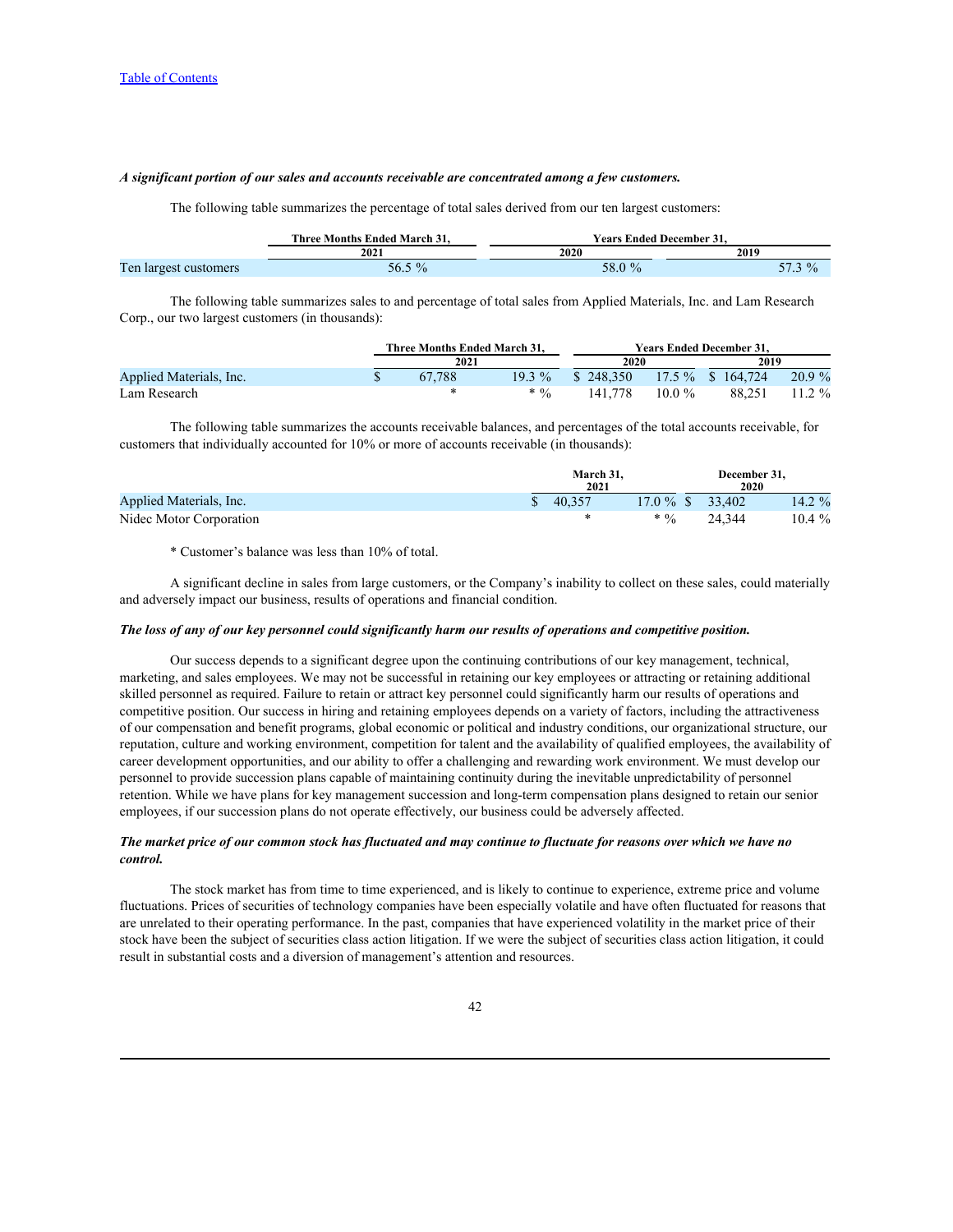### *Our operating results are subject to fluctuations, and if we fail to meet the expectations of securities analysts or investors, our share price may decrease significantly.*

Our annual and quarterly results may vary significantly depending on various factors, many of which are beyond our control. Because our operating expenses are based on anticipated revenue levels, our sales cycle for development work is relatively long, and a high percentage of our expenses are fixed for the short term, a small variation in the timing of recognition of revenue can cause significant variations in operating results from period to period. If our earnings do not meet the expectations of securities analysts or investors, the price of our stock could decline.

#### **Commercial and financial related risks**

#### *We are highly dependent on our intellectual property.*

Our success depends significantly on our proprietary technology. We attempt to protect our intellectual property rights through patents and non-disclosure agreements; however, we might not be able to protect our technology, and customers or competitors might be able to develop similar technology independently. In addition, the laws of some foreign countries might not afford our intellectual property the same protections as do the laws of the United States. Our intellectual property is not protected by patents in several countries in which we do business, and we have limited patent protection in other countries, including the PRC Generally, our efforts to obtain international patents have been concentrated in the European Union and certain industrialized countries in Asia, including Korea, Japan, and Taiwan. If we are unable to protect our intellectual property successfully, our business, financial condition, and results of operations could be materially and adversely affected.

The PRC commercial law is relatively undeveloped compared to the commercial law in the United States. Limited protection of intellectual property is available under PRC law. Consequently, manufacturing our products in the PRC may subject us to an increased risk that unauthorized parties may attempt to copy our products or otherwise obtain or use our intellectual property.

# *Our operations in the People's Republic of China (PRC) and the Asia Pacific region are subject to significant political and economic uncertainties over which we have little or no control and we may be unable to alter our business practice in time to avoid reductions in revenues.*

A significant portion of our operations outside the United States are located in the PRC, which exposes us to risks, such as exchange controls and currency restrictions, changes in local economic conditions, changes in customs regulations and tariffs, changes in tax policies, changes in PRC laws and regulations, possible expropriation or other PRC government actions, and unsettled political conditions including potential changes in U.S. policy regarding overseas manufacturing. At various times during recent years, the U.S. and PRC have had significant disagreements over geopolitical, trade and economic issues. Controversies may arise in the future between these two countries. Any escalating political controversies between the U.S. and PRC, whether or not directly related to our business, could have a material adverse effect on our operations, business, results of operations, and financial condition. See "We are exposed to risks associated with worldwide financial markets and the global economy" risk factor below.

Additionally, there is inherent risk, based on the complex relationships among PRC, Hong Kong, Taiwan, and the United States, that political, diplomatic, and national security influences might lead to trade, technology, or capital disputes, and/or disruptions, in particular those affecting the semiconductor industry. This would adversely affect our business with PRC, Hong Kong, and/or Taiwan and perhaps the entire Asia Pacific region or global economy.

Actions by the Chinese government extending its territorial claims, such as the recent passage of the national security law in Hong Kong and the planned establishment of an Air Defense Identification Zone over the South China Sea, raises the fear of conflict that could result in international reprisal. Actions by the U.S. government on trade policy against the PRC and companies like Huawei Technologies Co., Ltd. have also escalated tensions. Lastly, the recent U.S. and PRC consulate closures and the continuing Hong Kong political unrest is creating more uncertainty. Should the PRC take any actions against Taiwan, we could see additional risks to diplomatic and trade relations in the region. Given our expanded presence in the PRC and Hong Kong, the Company's business results, operations and financial condition could be adversely affected by these developments and other changes to political, diplomatic, and social conditions.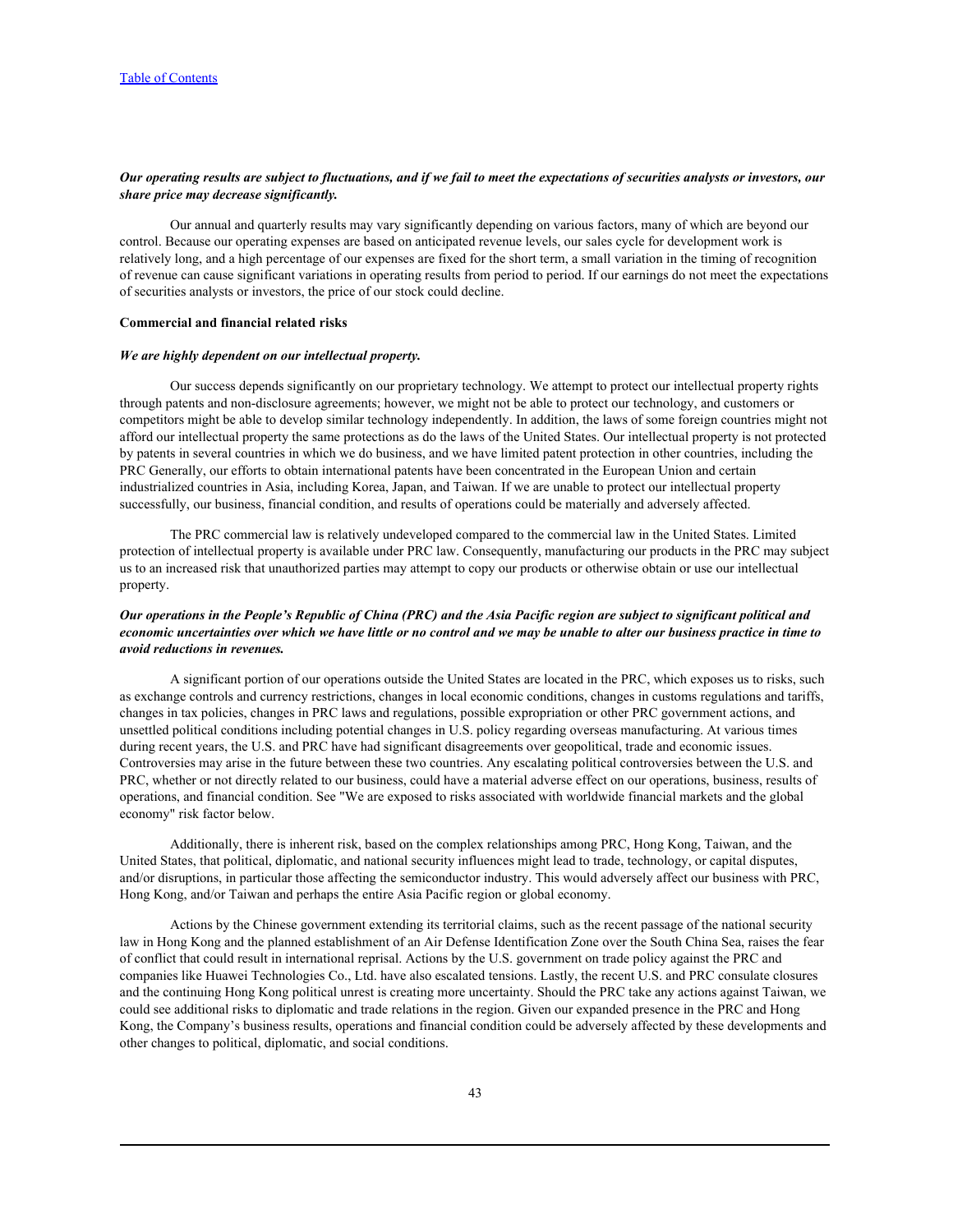Moreover, PRC's policies towards, and treatment of, U.S. companies operating in PRC and Hong Kong could change quickly resulting in an adverse impact on the Company.

#### *We are subject to risks inherent in international operations.*

Given the global nature of our business, we have both domestic and international concentrations of cash and investments. The value of our cash, cash equivalents, and marketable securities can be negatively affected by liquidity, credit deterioration, financial results, economic risk, political risk, sovereign risk, or other factors.

Sales to our customers outside the United States were approximately 68.7% and 59.2% of our total sales for the year ended December 31, 2020 and 2019, respectively. Our acquisitions have increased our presence in international locations. Our success producing goods internationally and competing in international markets is subject to our ability to manage various risks and difficulties, including, but not limited to:

- our ability to effectively manage our employees at remote locations who are operating in different business environments from the United States;
- our ability to develop and maintain relationships with suppliers and other local businesses;
- compliance with product safety requirements and standards that are different from those of the United States;
- variations and changes in laws applicable to our operations in different jurisdictions, including enforceability of intellectual property and contract rights;
- trade restrictions, political instability, disruptions in financial markets, and deterioration of economic conditions;
- customs regulations and the import and export of goods (including customs audits in various countries that occur from time to time);
- the ability to provide enough levels of technical support in different locations;
- our ability to obtain business licenses that may be needed in international locations to support expanded operations;
- timely collecting accounts receivable from foreign customers including significant balances in accounts receivable from foreign customers;
- changes in tariffs, taxes, and foreign currency exchange rates; and

Our profitability and ability to implement our business strategies, maintain market share and compete successfully in international markets will be compromised if we are unable to manage these and other international risks successfully.

#### *We are exposed to risks associated with worldwide financial markets and the global economy.*

Our business depends on the expansion of manufacturing capacity in our end markets and the installation base for the products we sell. In the past, severe tightening of credit markets, turmoil in the financial markets, and a weakening global economy have contributed to slowdowns in the industries in which we operate and has negatively impacted the global demand for our products. Some of our key markets depend largely on consumer spending. Economic uncertainty exacerbates negative trends in consumer spending and may cause our customers to push out, cancel, or refrain from placing orders.

Difficulties or increased costs in obtaining capital and uncertain market conditions may also lead to a reduction of our sales and greater instances of nonpayment. These conditions may similarly affect our key suppliers, which could affect their ability to deliver parts and result in delays for our products. Further, these conditions and uncertainty about future economic conditions including inflation, interest rates, availability of capital markets, consumer spending rates, energy availability and costs and the effects of government initiatives to manage economic conditions could make it challenging for us to forecast our operating results and evaluate the risks that may affect our business, financial condition, and results of operations.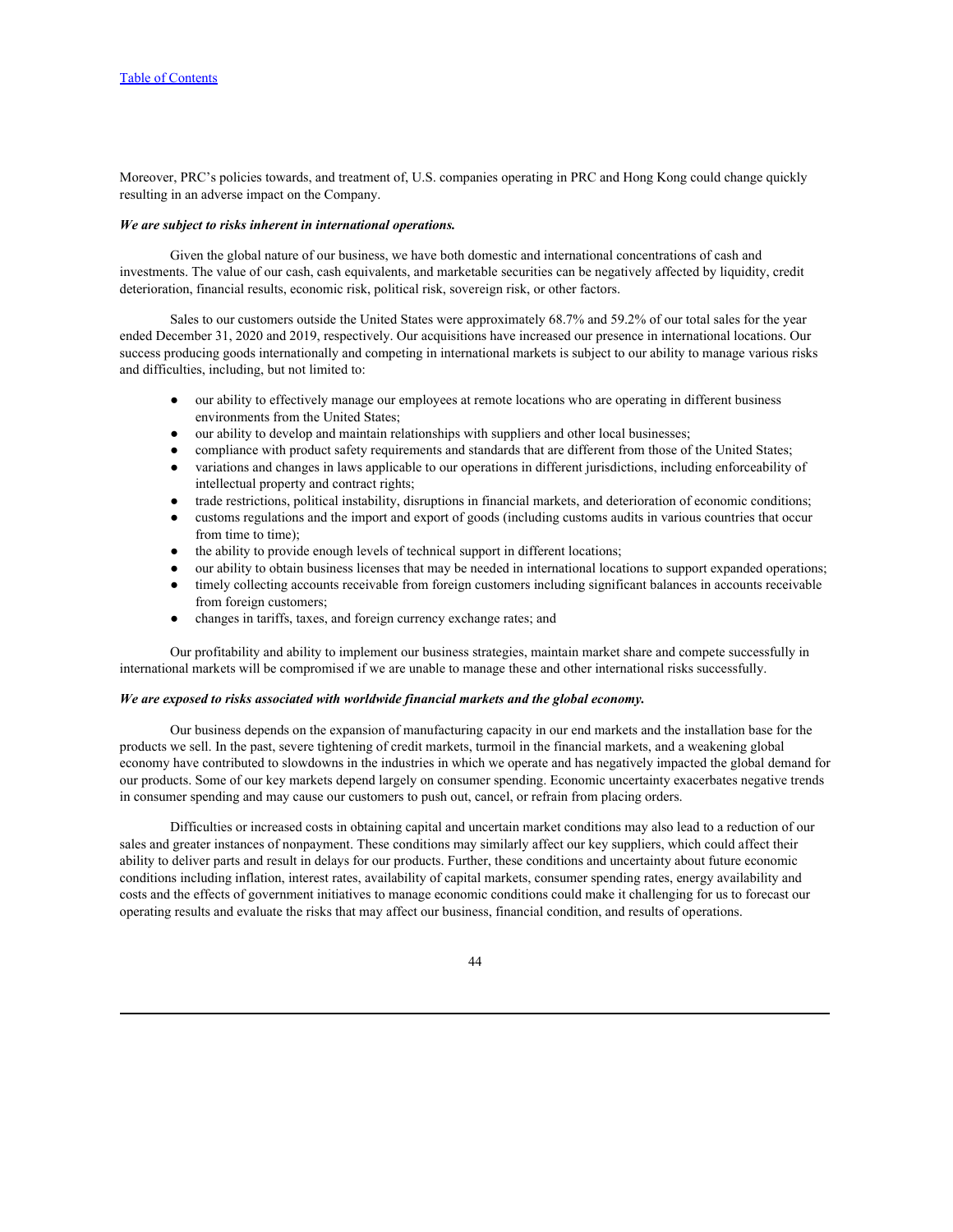### *Globalization of sales increases risk of compliance with policy.*

We operate in an increasingly complex sales environment around the world which places greater importance on our global control environment and imposes additional oversight risk. Such increased complexity could adversely affect our operating results by increasing compliance costs in the near-term and by increasing the impact of control failures in the event of non-compliance.

#### *Our legacy inverter products may suffer higher than anticipated litigation, damage, or warranty claims.*

Our legacy inverter products (of which we discontinued the manufacture, engineering, and sale in December 2015 and which are reflected as Discontinued Operations in this filing) contain components that may contain errors or defects and were sold with original product warranties ranging from one to ten years with an option to purchase additional warranty coverage for up to 20 years. If any of our products are defective or fail because of their design, we might be required to repair, redesign, or recall those products or to pay damages (including liquidated damages) or warranty claims, and we could suffer significant harm to our reputation. We are experiencing increasing claims from customers and suppliers and increasing litigation related to the legacy inverter product line. We review such claims and vigorously defend against such lawsuits in the ordinary course of our business. We cannot assure that any such claims or litigation brought against us will not have a material adverse effect on our business or financial statements. Our involvement in such litigation could result in significant expense to us and divert the efforts of our technical and management personnel. We also accrue a warranty reserve for estimated costs to provide warranty services including the cost of technical support, product repairs, and product replacement for units that cannot be repaired. Our estimate of costs to fulfill our warranty obligations is based on historical experience and expectation of future conditions. To the extent we experience increased warranty claim activity or increased costs associated with servicing those claims, our warranty accrual will increase, resulting in additional expenses in the line "Income (loss) from discontinued operations, net of income taxes" on our Consolidated Statement of Operations in future periods. We plan to continue supporting inverter customers with service maintenance and repair operations. This includes performing service to fulfill obligations under existing service maintenance contracts. There is no certainty that these can be performed profitably and could be adversely affected by higher than anticipated product failure rates, loss of critical service technician skills, an inability to obtain service parts, customer demands and disputes and cost of repair parts, among other factors. See *Note 4. Disposed and Discontinued Operations* in Part II, Item 8 "Financial Statements and Supplementary Data" contained in our Annual Report on Form 10-K for the year ended December 31, 2020.

#### *Our products may suffer from defects or errors leading to damage or warranty claims.*

Our products use complex system designs and components that may contain errors or defects, particularly when we incorporate new technology into our products or release new versions. If any of our products are defective or fail because of their design, we might be required to repair, redesign, or recall those products, pay damages (including liquidated damages) or warranty claims, and we could suffer significant harm to our reputation. We accrue a warranty reserve for estimated costs to provide warranty services including the cost of technical support, product repairs, and product replacement for units that cannot be repaired. Our estimate of costs to fulfill our warranty obligations is based on historical experience and expectation of future conditions. To the extent we experience increased warranty claim activity or increased costs associated with servicing those claims, our warranty accrual will increase, resulting in decreased gross profit. In recent years, we have experienced increased warranty costs for our legacy inverter product lines, which is reflected in "Income (loss) from discontinued operations, net of income taxes." See *Note 4. Disposed and Discontinued Operations* in Part II, Item 8 "Financial Statements and Supplementary Data" contained in our Annual Report on Form 10-K for the year ended December 31, 2020.

### *Unfavorable currency exchange rate fluctuations may lead to lower operating margins, or may cause us to raise prices, which could result in reduced sales.*

Currency exchange rate fluctuations could have an adverse effect on our sales and results of operations, and we could experience losses with respect to forward exchange contracts into which we may enter. Unfavorable currency fluctuations could require us to increase prices to foreign customers, which could result in lower net sales by us to such customers. Alternatively, if we do not adjust the prices for our products in response to unfavorable currency fluctuations, our results of operations could be materially and adversely affected. In addition, we have large, long term liabilities such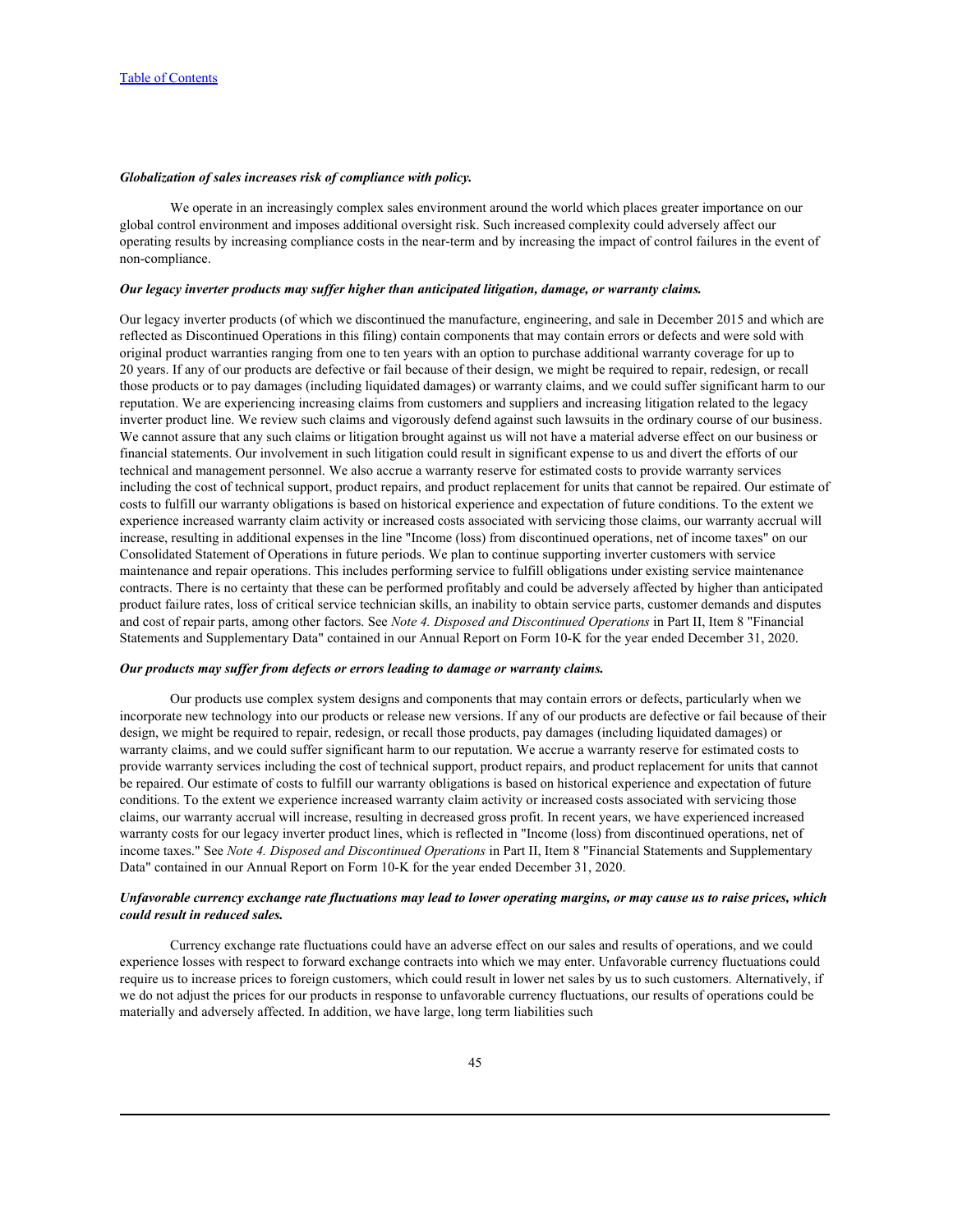as local lease and pension liabilities in Europe and Asia creating more significant exposure to fluctuations in the value of the Euro, Philippine Peso, and Chinese Yuan. The Company does not attempt to hedge these exposures given the long-term nature of the underlying liabilities and the non-cash nature of the foreign exchange gain or loss.

The PRC government is continually pressured by its trading partners to allow its currency to float in a manner like other major currencies. Any change in the value of the Chinese yuan could significantly increase the labor and other costs incurred in the operation of our Shenzhen and Zhongshan facilities and the cost of raw materials, parts, components, and subassemblies that we source in the PRC, which could materially and adversely affect our results of operations.

#### *The United Kingdom's exit from the European Union and related actions could adversely affect us.*

On June 23, 2016, the United Kingdom ("UK") held a referendum in which voters approved an exit from the European Union ("EU"). On January 23, 2020, the UK left the EU, which is commonly referred to as "Brexit," and was in a transitionary period through December 31, 2020. As of January 1, 2021, EU Trade Agreements no longer apply to the UK. The UK has taken steps to reproduce the effects of trading agreements that previously applied through the provisional application of new trade agreements not yet ratified and has introduced the UK Global Tariff. These changes result in increased regulatory complexities on imports and exports between the UK and EU countries and may adversely affect our sales, operations, and financial results. Our operations in the UK may be adversely affected by significant fluctuations in the UK exchange rates and increased administrative costs and tariffs on the importation of parts for manufacturing and repair services. Moreover, the imposition of any import restrictions and duties levied on our UK products as imported for EU customers may make our products more expensive for such customers and less competitive from a pricing perspective.

### *Difficulties with our enterprise resource planning ("ERP") system and other parts of our global information technology system could harm our business and results of operation.*

Like many multinational corporations, we maintain a global information technology system, including software products licensed from third parties. The acquisition of Artesyn added additional information systems that are initially different from current systems. Any system, network or Internet failures, misuse by system users, the hacking into or disruption caused by unauthorized access or loss of license rights could disrupt our ability to timely and accurately manufacture and ship products or to report our financial information in compliance with the timelines mandated by the SEC. Any such failure, misuse, hacking, disruptions, or loss would likely cause a diversion of management's attention from the underlying business and could harm our operations. In addition, a significant failure of our global information technology system could adversely affect our ability to complete an evaluation of our internal controls and attestation activities pursuant to Section 404 of the Sarbanes-Oxley Act of 2002.

### *If our network security measures are breached and unauthorized access is obtained to a customer's data or our data or our information technology systems, we may incur significant legal and financial exposure and liabilities.*

As part of our day-to-day business, we store our data and certain data about our customers in our global information technology system. Unauthorized access to our data, including any regarding our customers, could expose us to a risk of loss of this information, loss of business, litigation, and possible liability. These security measures may be breached by intentional misconduct by computer hackers, because of third-party action, employee error, malfeasance or otherwise. Additionally, third parties may attempt to fraudulently induce employees or customers into disclosing sensitive information such as usernames, passwords, or other information in order to gain access to our customers' data or our data, including our intellectual property and other confidential business information, or our information technology systems. Because the techniques used to obtain unauthorized access, or to sabotage systems, change frequently and generally are not recognized until launched against a target, we may be unable to anticipate these techniques or to implement adequate preventative measures. Any security breach could result in a loss of confidence by our customers, damage our reputation, disrupt our business, lead to legal liability, and negatively impact our future sales.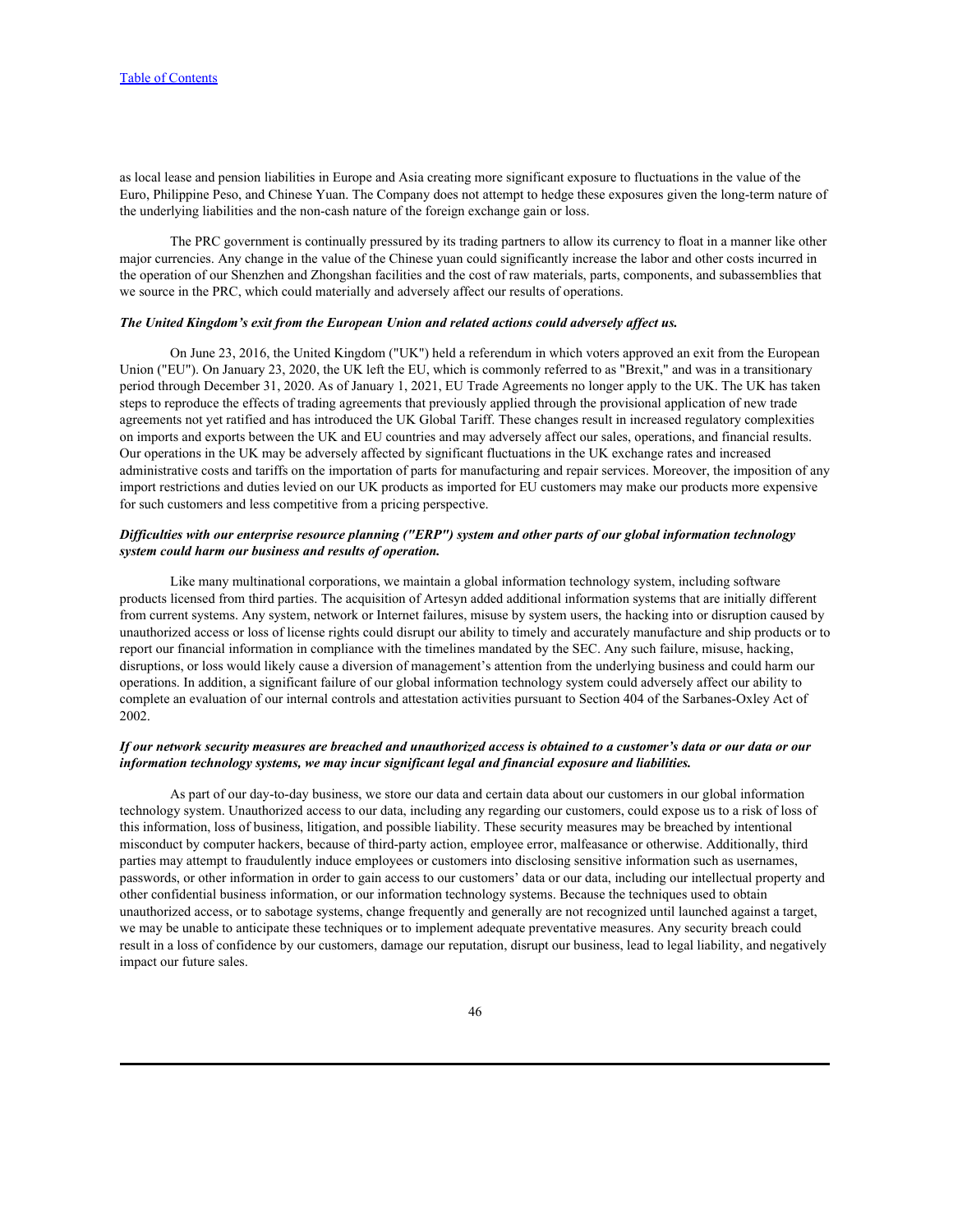## *We have been, and in the future may again be, involved in litigation. Litigation is costly and could result in further restrictions on our ability to conduct business or make use of market relationships we have developed, or an inability to prevent others from using our technology.*

Litigation may be necessary to enforce our commercial or property rights, to defend ourselves against claimed violations of such rights of others, or to protect our interests in regulatory, tax, customs, commercial, and other disputes, or similar matters. We have been experiencing increased litigation related to our legacy inverter product line. Litigation often requires a substantial amount of our management's time and attention, as well as financial and other resources, including:

- substantial costs in the form of legal fees, fines, and royalty payments;
- restrictions on our ability to sell certain products or in certain markets;
- an inability to prevent others from using technology we have developed; and
- a need to redesign products or seek alternative marketing strategies.

Any of these events could have a significant adverse effect on our business, financial condition, and results of operations.

### *Return on investments or interest rate declines on plan investments could result in additional unfunded pension obligations for our pension plan.*

We currently have unfunded obligations to our pension plans. The extent of future contributions to the pension plan depends heavily on market factors such as the discount rate used to calculate our future obligations and the actual return on plan assets which enable future payments. We estimate future contributions to the plan using assumptions with respect to these and other items. Changes to those assumptions could have a significant effect on future contributions. Additionally, a material deterioration in the funded status of the plan could increase pension expenses and reduce our profitability. See *Note 17. Employee Retirement Plans and Postretirement Benefits* in Part II, Item 8 "Financial Statements and Supplementary Data" contained in our Annual Report on Form 10-K for the year ended December 31, 2020.

#### *Our intangible assets may become impaired.*

The following table summarizes our goodwill and intangible assets (in thousands):

|                        | March 31,<br>2021 |
|------------------------|-------------------|
| Goodwill               | 207,994           |
| Intangible assets, net | 169,389           |
| Total                  | 377,383           |

We periodically review the estimated useful lives of our identifiable intangible assets, taking into consideration any events or circumstances that might result in either a diminished fair value, or for intangible assets, a revised useful life. The events and circumstances include significant changes in the business climate, legal factors, operating performance indicators, and competition. Any impairment or revised useful life could have a material and adverse effect on our financial position and results of operations and could harm the trading price of our common stock.

#### **International trade, tax, and regulatory related risks**

### *Significant developments stemming from recent U.S. government actions and proposals concerning tariffs and other economic proposals could have a material adverse effect on us.*

U.S. government actions are imposing greater restrictions and economic disincentives on international trade. It has initiated the imposition of additional tariffs on certain foreign goods, including steel and aluminum, semiconductor manufacturing equipment and spare parts thereof and has also announced the imposition of import license requirements on aluminum articles. The government has amended and expanded export regulations regarding sales to companies on the U.S. Entity List. These changes prevent sales of foreign produced direct product of the U.S. that is manufactured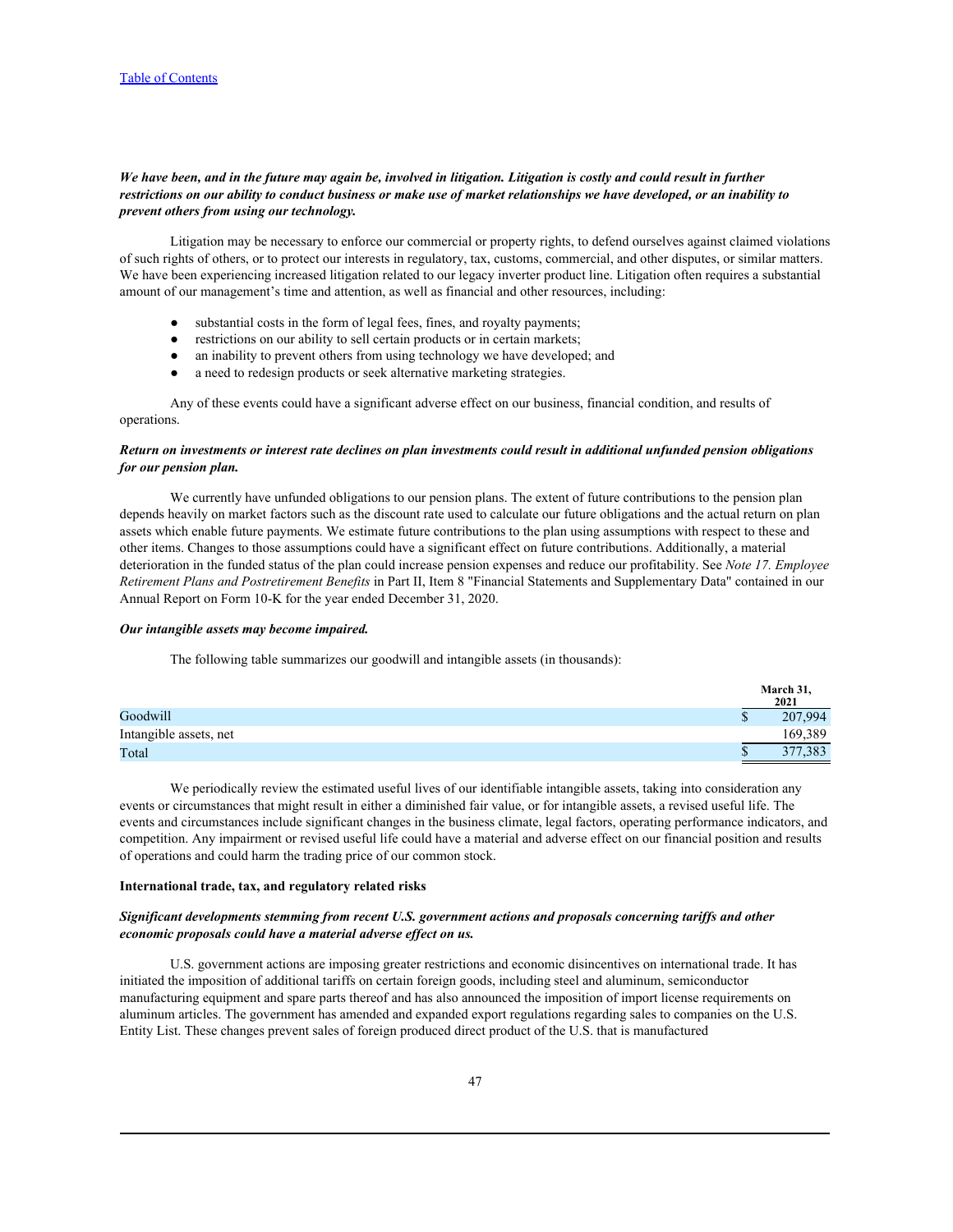using controlled U.S.-origin equipment, technology, and software located outside the United States to companies on the U.S. Entity List. Additionally, the U.S. Department of Defense continues to issue lists of companies it has determined to be owned or controlled by China's People's Liberation Army on which sanctions could be levied by executive order, and the Department of Commerce has published their "first tranche" of designated military end users from China and Russia for whom export licenses are now required.

Furthermore, the government has determined that the Special Administrative Region of Hong Kong is no longer sufficiently autonomous to justify being treated as separate from China and has eliminated certain license exceptions for the export of controlled goods to Hong Kong and has removed Hong Kong as a separate shipping destination under the Export Administration Regulations ("EAR").

In response to U.S. Government actions, China passed the Export Control Law of the People's Republic of China, effective December 1, 2020. The Export Control Law provides the Chinese government with the framework to ban exports of strategic materials and advanced technologies to specific foreign entities on its Control List and also provides a counterweight to the U.S. government's restrictions through provisions for retaliatory action and extraterritorial jurisdiction.

Changes in U.S. trade policy could result in one or more U.S. trading partners adopting responsive trade policy making it more difficult or costly for us to export our products to those countries. As indicated above, these measures could also result in increased costs for goods imported into the U.S. This in turn could require us to increase prices to our customers which may reduce demand, or, if we are unable to increase prices, result in lowering our margin on goods and services sold. To the extent that trade tariffs and other restrictions imposed by the U.S. increase the price of semiconductor equipment and related parts imported into the U.S., the cost of our materials may be adversely affected and the demand from customers for products and services may be diminished, which could adversely affect our revenues and profitability.

The adoption and expansion of trade restrictions, the occurrence of a trade war, or other governmental action related to tariffs or trade agreements or policies has the potential to adversely impact demand for our products, our costs, our customers, our suppliers, and the U.S. economy, which in turn could adversely impact our business, financial condition, and results of operations.

Changes in U.S. social, political, regulatory, and economic conditions or in laws and policies governing foreign trade, manufacturing, development and investment in the territories and countries where we currently develop and sell products, and any negative sentiments towards the United States as a result of such changes, could adversely affect our business. In addition, negative sentiments towards the United States among non-U.S. customers and among non-U.S. employees or prospective employees could adversely affect sales or hiring and retention, respectively.

# *Increased governmental action on income tax regulations could negatively impact our business.*

International governments have heightened their review and scrutiny of multinational businesses like ours which could increase our compliance costs and future tax liability to those governments. As governments continue to look for ways to increase their revenue streams, they could increase audits of companies to accelerate the recovery of monies perceived as owed to them under current or past regulations. Such an increase in audit activity could have a negative impact on companies which operate internationally, as we do.

### *Changes in tax laws, tax rates, or mix of earnings in tax jurisdictions in which we do business, could impact our future tax liabilities and related corporate profitability.*

We are subject to income taxes in the U.S. (federal and state) and numerous foreign jurisdictions. Tax laws, regulations, and administrative practices in various jurisdictions by their nature are complex and may be subject to significant change due to economic, political, and other conditions, and significant judgment is required in evaluating and estimating our provision and accruals for these taxes. There are many transactions that occur during the ordinary course of business for which the ultimate tax determination is uncertain. Our effective tax rates could be adversely affected by earnings being lower than anticipated in jurisdictions where we have lower statutory rates and earnings higher than anticipated in jurisdictions where we have higher statutory rates, losses incurred in jurisdictions for which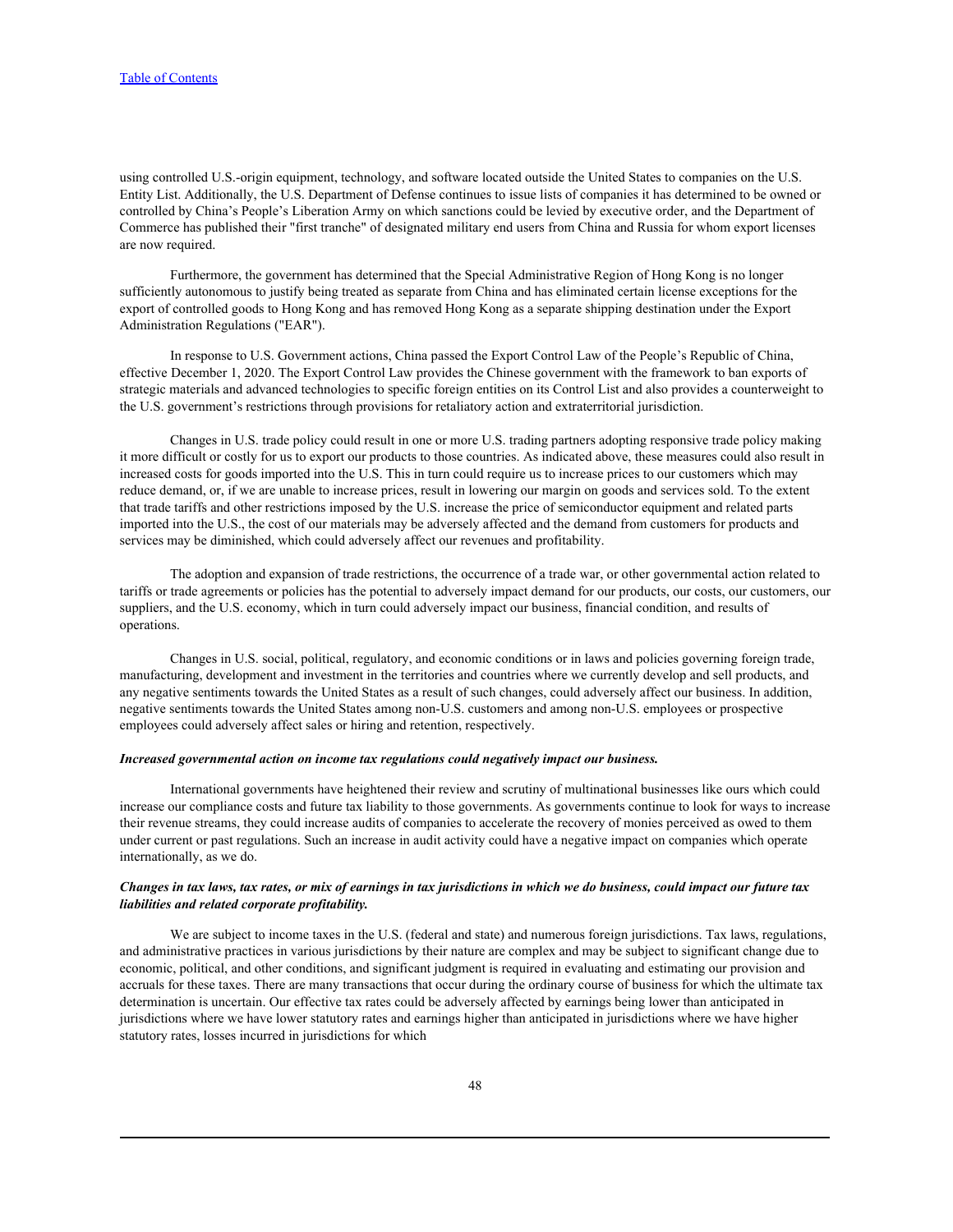we are not able to realize the related tax benefit, changes in foreign currency exchange rates, entry into new businesses and geographies and changes to our existing businesses, acquisitions (including integrations) and investments, changes in our deferred tax assets and liabilities and their valuation, and changes in the relevant tax, accounting, and other laws, regulations, administrative practices, principles, and interpretations, including fundamental changes to the tax laws applicable to corporate multinationals. The U.S., many countries in the European Union, and several other countries are actively considering changes in this regard.

### *Changes in our provision for income taxes or adverse outcomes resulting from examination of our income tax returns could adversely affect our results.*

Our provision for income taxes is subject to volatility and could be adversely affected by earnings being lower than anticipated in countries that have lower tax rates and higher than anticipated in countries that have higher tax rates; by changes in the valuation of our deferred tax assets and liabilities; by changes, regulations, and interpretations of foreign-derived intangible income ("FDII"), global intangible low-tax income ("GILTI") and base erosion and anti-abuse tax laws ("BEAT"); by expiration of or lapses in tax incentives; by transfer pricing adjustments, including the effect of acquisitions on our legal structure; by tax effects of nondeductible compensation; by tax costs related to intercompany realignments; by changes in accounting principles; or by changes in tax laws and regulations, treaties, or interpretations thereof, including changes to the taxation of earnings of our foreign subsidiaries, the deductibility of expenses attributable to foreign income, and the foreign tax credit rules. Significant judgment is required to determine the recognition and measurement attribute prescribed in the accounting guidance for uncertainty in income taxes. The Organization for Economic Co-operation and Development ("OECD"), an international association comprised of 36 countries, including the United States, has made changes to numerous long-standing tax principles. There can be no assurance that these changes, once adopted by countries, will not have an adverse impact on our provision for income taxes. Further, because of certain of our ongoing employment and capital investment actions and commitments, our income in certain countries is subject to reduced tax rates. Our failure to meet these commitments could adversely impact our provision for income taxes. In addition, we are subject of regular examination of our income tax returns by tax authorities. We regularly assess the likelihood of adverse outcomes resulting from these examinations to determine the adequacy of our provision for income taxes. There can be no assurance that the outcomes from these continuous examinations will not have an adverse effect on our operating results and financial condition.

# *Our business is subject to complex and evolving U.S. and international laws and regulations regarding privacy and data protection. Many of these laws and regulations are subject to change and uncertain interpretation and could result in claims, changes to our business practices, penalties, increased cost of operations, or declines in user growth or engagement, or otherwise harm our business.*

Regulatory authorities around the world have implemented or are considering several legislative and regulatory proposals concerning data protection, including measures to ensure that encryption of users' data does not hinder law enforcement agencies' access to that data. In addition, the interpretation and application of consumer and data protection laws in the U.S., Europe and elsewhere are often uncertain and in flux. It is possible that these laws may be interpreted and applied in a manner that is inconsistent with our data practices. These legislative and regulatory proposals, if adopted, and such interpretations could, in addition to the possibility of fines, result in an order requiring that we change our data practices, which could have an adverse effect on our business and results of operations. Complying with these various laws could cause us to incur substantial costs or require us to change our business practices in a manner adverse to our business.

#### *We are subject to numerous governmental regulations.*

We are subject to federal, state, local and foreign regulations, including environmental regulations and regulations relating to the design and operation of our products and control systems and regulations governing the import, export and customs duties related to our products. We might incur significant costs as we seek to ensure that our products meet safety and emissions standards, many of which vary across the states and countries in which our products are used. In the past, we have invested significant resources to redesign our products to comply with these directives. In addition, with our acquisition of Versatile Power, Inc., we expanded our presence in the medical market to include more highly regulated applications and added its medical-certified manufacturing center to our operating footprint. We may encounter increased costs to maintain compliance with the quality systems and other regulations and requirements that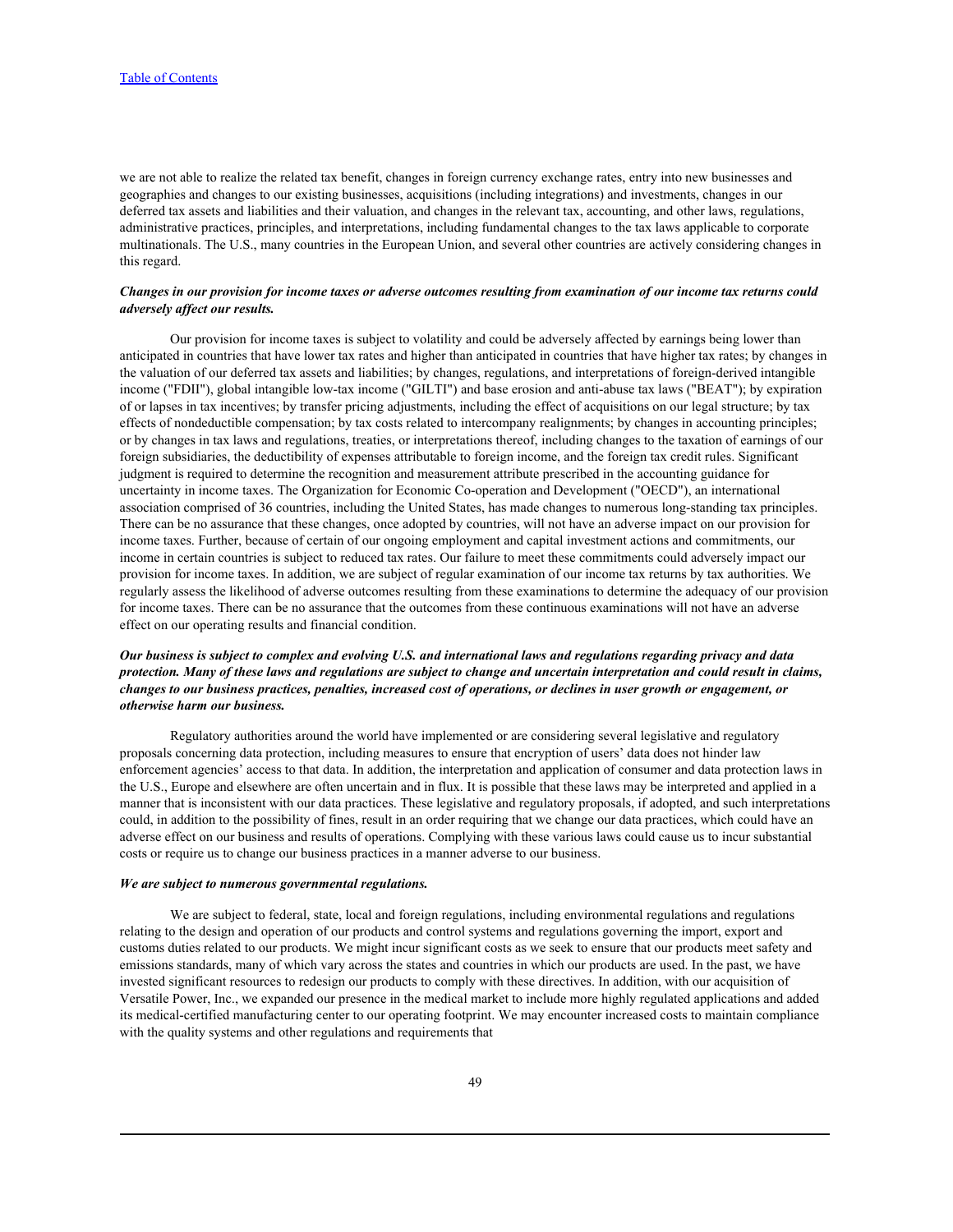apply to the acquired business. Compliance with future regulations, directives, and standards could require us to modify or redesign some products, make capital expenditures, or incur substantial costs. Also, we may incur significant costs in complying with the numerous imports, exports, and customs regulations as we seek to sell our products internationally. If we do not comply with current or future regulations, directives, and standards:

- we could be subject to fines and penalties;
- our production or shipments could be suspended; and
- we could be prohibited from offering particular products in specified markets.

If we were unable to comply with current or future regulations, directives and standards, our business, financial condition, and results of operations could be materially and adversely affected.

### *Financial reform legislation will result in new laws and regulations that may increase our costs of operations.*

The Dodd-Frank Wall Street Reform and Consumer Protection Act (the "Dodd-Frank Act") requires various federal agencies to adopt a broad range of implementing rules and regulations, and to prepare numerous studies and reports for Congress. On August 22, 2012, under the Dodd-Frank Act, the SEC adopted requirements for companies that use certain minerals and metals, known as conflict minerals, in their products, whether or not these products are manufactured by third parties. These requirements require companies to perform due diligence, disclose and report whether such minerals originate from the Democratic Republic of Congo and adjoining countries. We must perform sufficient due diligence to determine whether such minerals are used in the manufacture of our products. Regarding our acquisition of Artesyn, we will need to complete due diligence on the minerals used in the manufacture of those products and include our due diligence results in our next conflict minerals report. In addition, we incur costs to comply with the disclosure requirements, including costs related to determining the source of any of the relevant minerals and metals used in our products. Since our supply chain is complex, we may not be able to sufficiently verify the origins for these minerals and metals used in our products through the due diligence procedures that we implement, which may harm our reputation. In such event, we may also face difficulties in satisfying customers who require that all the components of our products are certified as conflict mineral free.

### **General Risk Factors**

### *Our failure to maintain appropriate environmental, social, and governance ("ESG") practices and disclosures could result in reputational harm, a loss of customer and investor confidence, and adverse business and financial results.*

Governments, investors, customers, and employees are enhancing their focus on ESG practices and disclosures, and expectations in this area are rapidly evolving and increasing. While we monitor the various and evolving standards and associated reporting requirements, failure to adequately maintain appropriate ESG practices that meet diverse stakeholder expectations may result in the loss of business, diluted market valuation, an inability to attract customers, and an inability to attract and retain top talent.

### <span id="page-49-0"></span>**ITEM 2. UNREGISTERED SALES OF EQUITY SECURITIES AND USE OF PROCEEDS**

To execute the repurchase of shares of our common stock, the Company periodically enters into stock repurchase agreements. The following table summarizes these repurchases:

|                                                                                    | Three Months Ended March 31. |                                |      |        |
|------------------------------------------------------------------------------------|------------------------------|--------------------------------|------|--------|
| (in thousands, except per share amounts)                                           | 2021                         |                                | 2020 |        |
| Amount paid to repurchase shares                                                   |                              | $\overbrace{\hspace{25mm}}^{}$ |      | 7,248  |
| Number of shares repurchased                                                       |                              |                                |      | 170    |
| Average repurchase price per share                                                 |                              |                                |      | 42.59  |
| Remaining authorized by Board of Directors for future repurchases as of period end |                              | 38.369                         |      | 42,751 |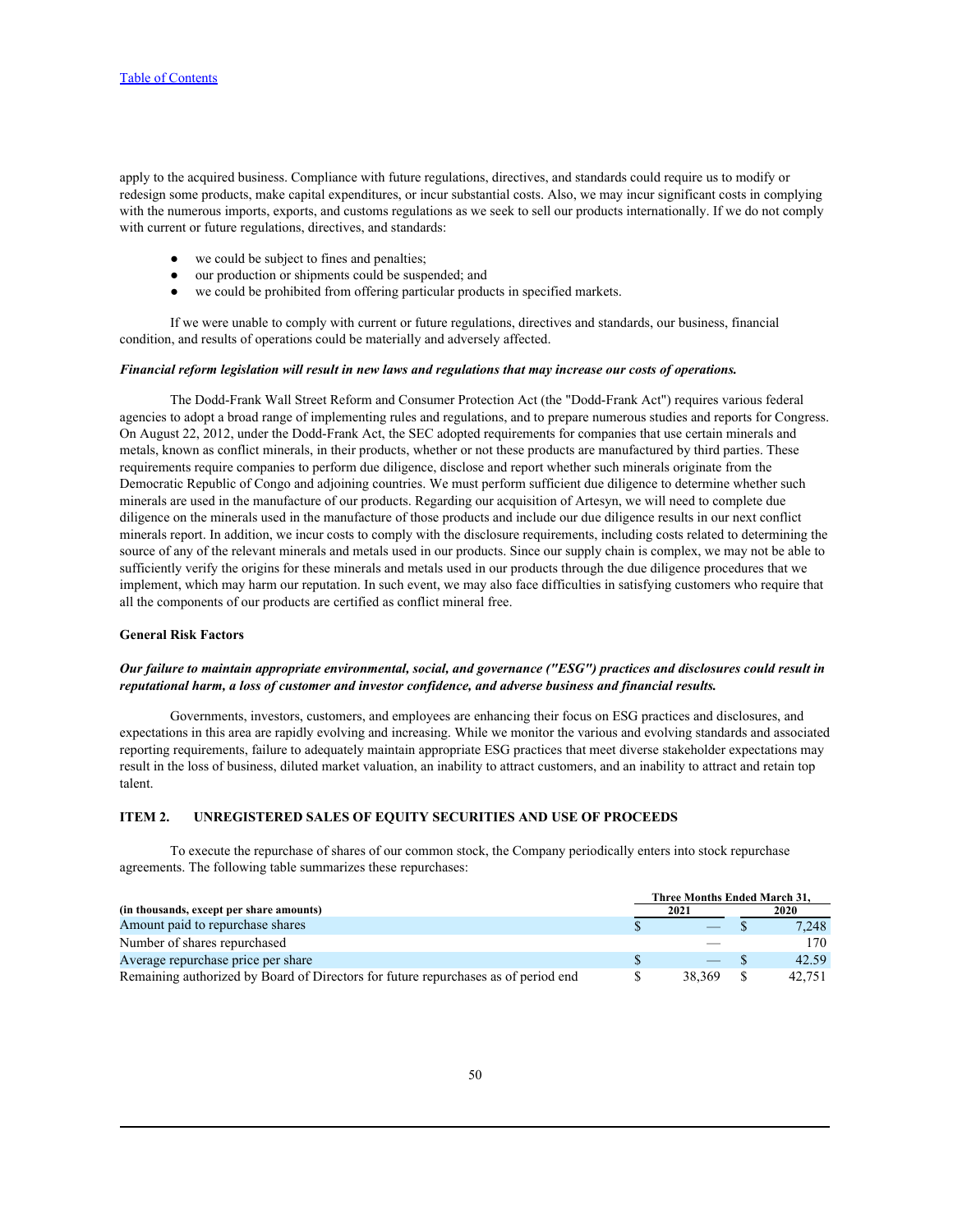# <span id="page-50-0"></span>**ITEM 6. EXHIBITS**

The exhibits listed in the following index are filed as part of this Quarterly Report on Form 10-Q.

| <b>Exhibit</b> |                                                                                                                                                                                                   | <b>Incorporated by Reference</b> |           |                |                    |  |  |
|----------------|---------------------------------------------------------------------------------------------------------------------------------------------------------------------------------------------------|----------------------------------|-----------|----------------|--------------------|--|--|
|                | <b>Number Description</b>                                                                                                                                                                         | Form                             | File No.  | <b>Exhibit</b> | <b>Filing Date</b> |  |  |
| 10.1           | Form of Long-Term Incentive Plan                                                                                                                                                                  | $8-K$                            | 000-26966 | 10.1           | Feb. 4, 2021       |  |  |
| 10.2           | <b>Transition and Retirement Agreement dated February 8, 2021</b>                                                                                                                                 | $8-K$                            | 000-26966 | 10.1           | Feb. 10, 2021      |  |  |
| 10.3           | Offer Letter dated February 8, 2021                                                                                                                                                               | $8-K$                            | 000-26966 | 10.2           | Feb. 10, 2021      |  |  |
| 31.1           | Certification of the Chief Executive Officer Pursuant to Rule<br>13a-14(a) under the Securities Exchange Act of 1934, as<br>adopted pursuant to Section 302 of the Sarbanes-Oxley Act of<br>2002. |                                  |           |                | Filed herewith     |  |  |
| 31.2           | Certification of the Chief Financial Officer Pursuant to Rule<br>13a-14(a) under the Securities Exchange Act of 1934, as<br>adopted pursuant to Section 302 of the Sarbanes-Oxley Act of<br>2002. |                                  |           |                | Filed herewith     |  |  |
| 32.1           | Certification of the Chief Executive Officer Pursuant to 18<br>U.S.C. Section 1350, as adopted pursuant to Section 906 of<br>the Sarbanes-Oxley Act of 2002.                                      |                                  |           |                | Filed herewith     |  |  |
| 32.2           | Certification of the Chief Financial Officer Pursuant to 18<br>U.S.C. Section 1350, as adopted pursuant to Section 906 of<br>the Sarbanes-Oxley Act of 2002.                                      |                                  |           |                | Filed herewith     |  |  |
|                | 101.INS XBRL Instance Document - the instance document does not<br>appear in the Interactive Data File because its XBRL tags are<br>embedded within the Inline XBRL document.                     |                                  |           |                | Filed herewith     |  |  |
|                | 101.SCH XBRL Taxonomy Extension Schema Document.                                                                                                                                                  |                                  |           |                | Filed herewith     |  |  |
|                | 101.CAL XBRL Taxonomy Extension Calculation Linkbase Document.                                                                                                                                    |                                  |           |                | Filed herewith     |  |  |
|                | 101.DEF XBRL Taxonomy Extension Definition Linkbase Document.                                                                                                                                     |                                  |           |                | Filed herewith     |  |  |
|                | 101.LAB XBRL Taxonomy Extension Label Linkbase Document.                                                                                                                                          |                                  |           |                | Filed herewith     |  |  |
|                | 101.PRE XBRL Taxonomy Extension Presentation Linkbase<br>Document.                                                                                                                                |                                  |           |                | Filed herewith     |  |  |
| 104            | Cover Page Interactive Data File - formatted in Inline XBRL<br>and contained in Exhibit 101.                                                                                                      |                                  |           |                | Filed herewith     |  |  |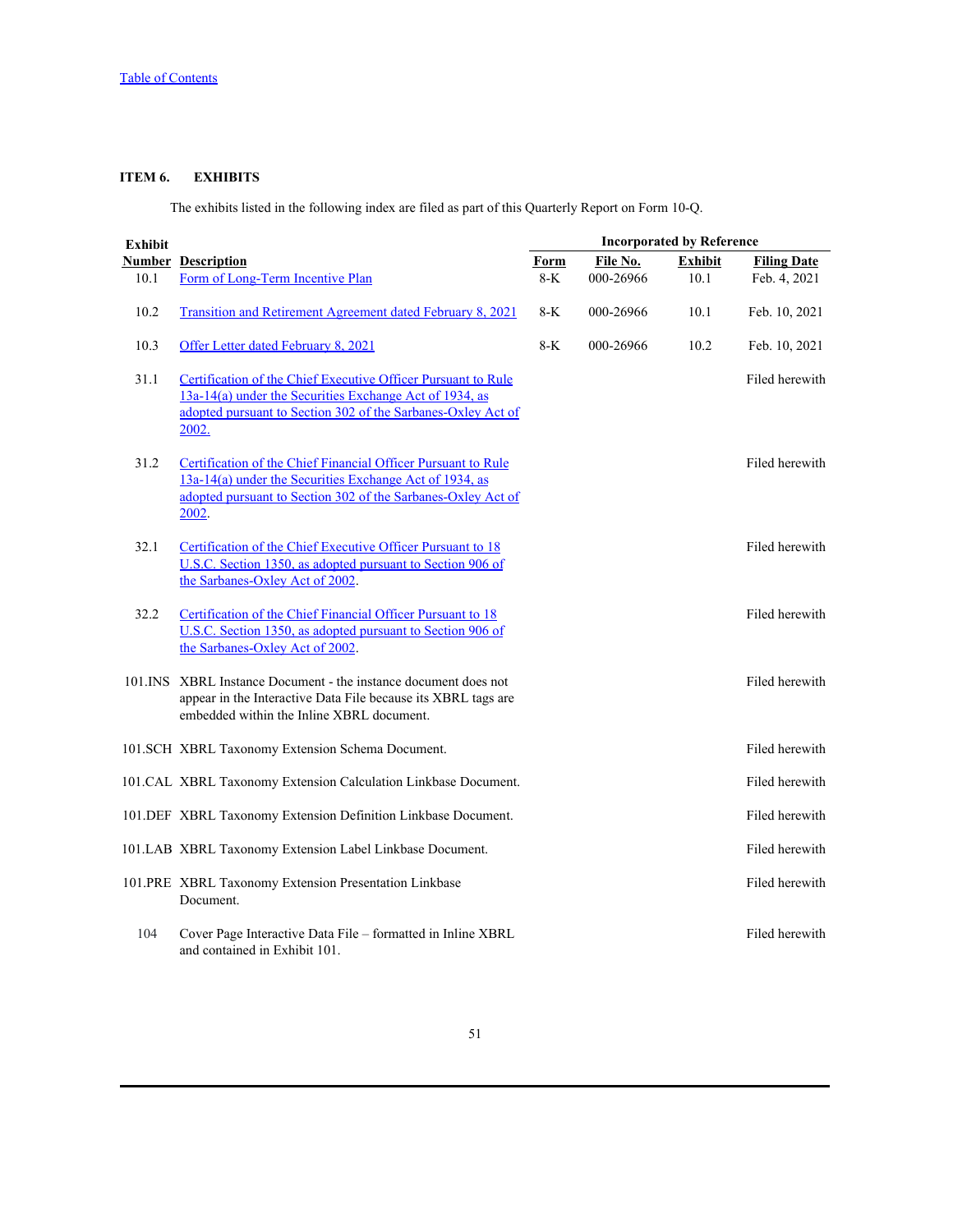# <span id="page-51-0"></span>**SIGNATURES**

Pursuant to the requirements of the Securities Exchange Act of 1934, the registrant has duly caused this report to be signed on its behalf by the undersigned thereunto duly authorized.

# ADVANCED ENERGY INDUSTRIES, INC.

Dated: May 5, 2021 /s/ Paul Oldham

Paul Oldham Chief Financial Officer and Executive Vice President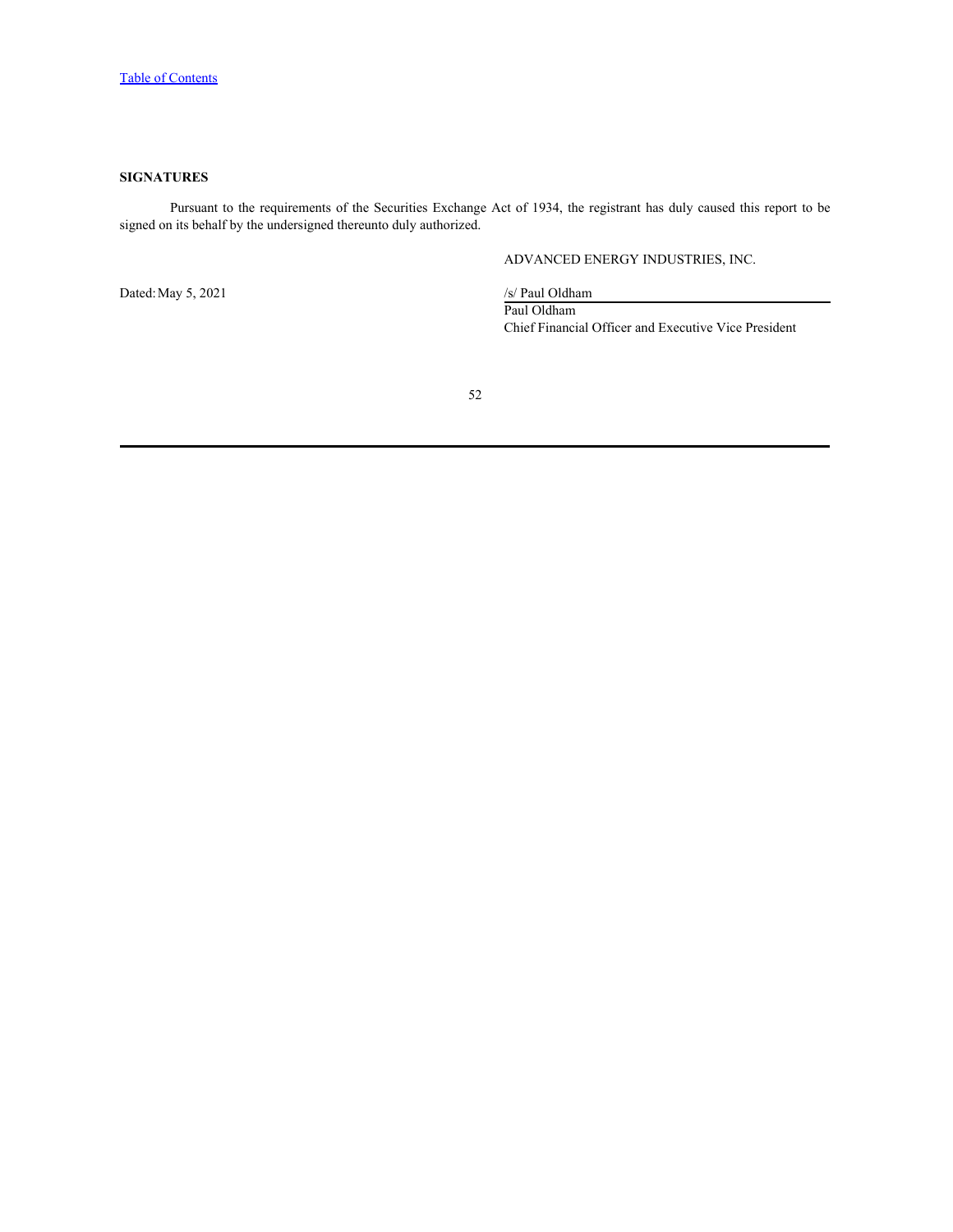<span id="page-52-0"></span>I, Stephen D. Kelley, certify that:

- 1. I have reviewed this quarterly report on Form 10-Q for the period ended March 31, 2021 of Advanced Energy Industries, Inc.;
- 2. Based on my knowledge, this report does not contain any untrue statement of a material fact or omit to state a material fact necessary to make the statements made, in light of the circumstances under which such statements were made, not misleading with respect to the period covered by this report;
- 3. Based on my knowledge, the financial statements, and other financial information included in this report, fairly present in all material respects the financial condition, results of operations and cash flows of the registrant as of, and for, the periods presented in this report;
- 4. The registrant's other certifying officer and I are responsible for establishing and maintaining disclosure controls and procedures (as defined in Exchange Act Rules 13a-15(e) and 15d-15(e)) and internal control over financial reporting (as defined in Exchange Act Rules 13a-15(f) and 15d-15(f)) for the registrant and have:
	- a. Designed such disclosure controls and procedures, or caused such disclosure controls and procedures to be designed under our supervision, to ensure that material information relating to the registrant, including its consolidated subsidiaries, is made known to us by others within those entities, particularly during the period in which this report is being prepared;
	- b. Designed such internal control over financial reporting, or caused such internal control over financial reporting to be designed under our supervision, to provide reasonable assurance regarding the reliability of financial reporting and the preparation of financial statements for external purposes in accordance with generally accepted accounting principles;
	- c. Evaluated the effectiveness of the registrant's disclosure controls and procedures and presented in this report our conclusions about the effectiveness of the disclosure controls and procedures, as of the end of the period covered by this report based on such evaluation; and
	- d. Disclosed in this report any change in the registrant's internal control over financial reporting that occurred during the registrant's most recent fiscal quarter (the registrant's fourth fiscal quarter in the case of an annual report) that has materially affected, or is reasonably likely to materially affect, the registrant's internal control over financial reporting; and
- 5. The registrant's other certifying officer and I have disclosed, based on our most recent evaluation of internal control over financial reporting, to the registrant's auditors and the audit committee of the registrant's board of directors (or persons performing the equivalent functions):
	- a. All significant deficiencies and material weaknesses in the design or operation of internal control over financial reporting which are reasonably likely to adversely affect the registrant's ability to record, process, summarize and report financial information; and
	- b. Any fraud, whether or not material, that involves management or other employees who have a significant role in the registrant's internal control over financial reporting.

Date: May 5, 2021

/s/ Stephen D. Kelley Stephen D. Kelley Chief Executive Officer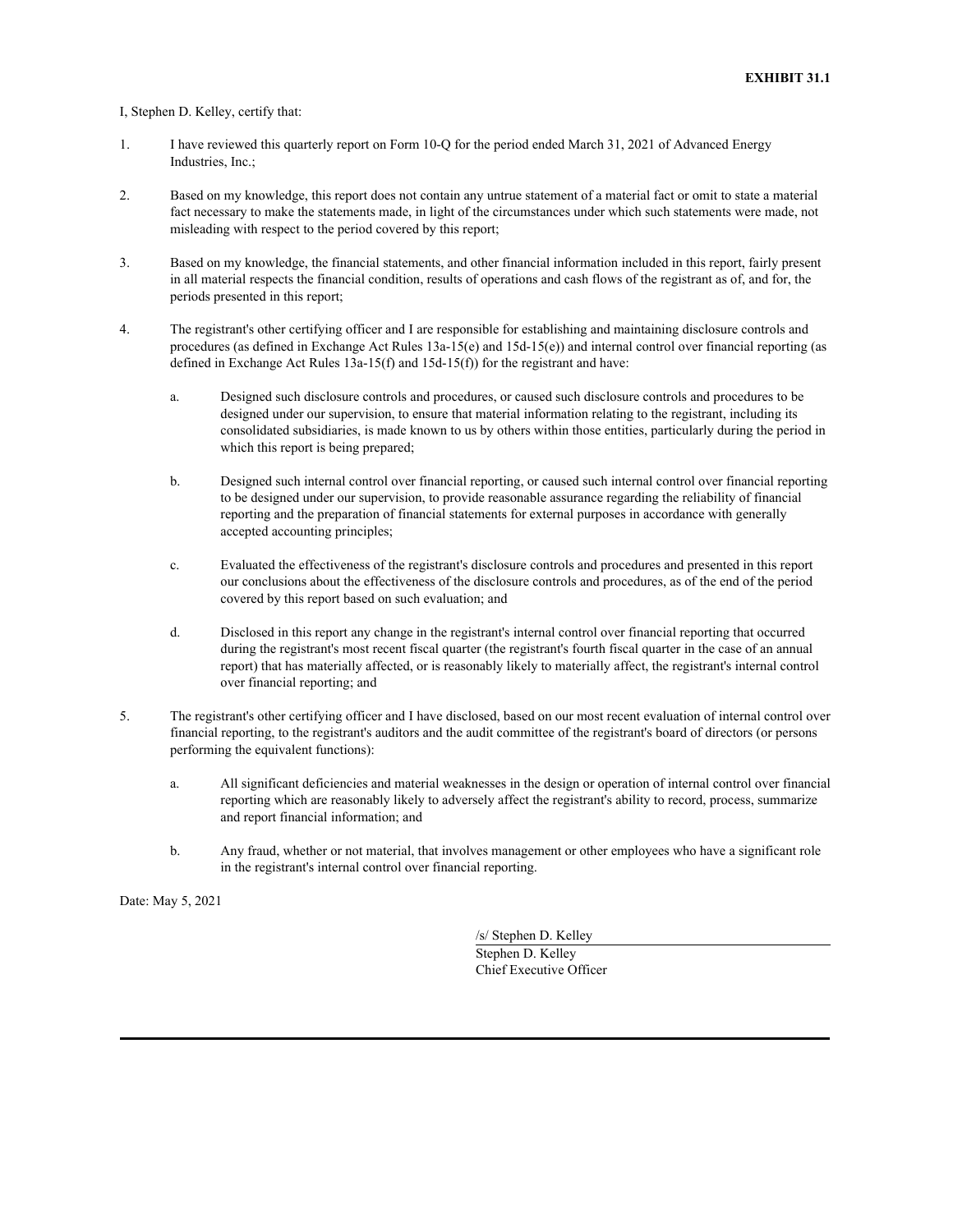### <span id="page-53-0"></span>I, Paul Oldham, certify that:

- 1. I have reviewed this quarterly report on Form 10-Q for the period ended March 31, 2021 of Advanced Energy Industries, Inc.;
- 2. Based on my knowledge, this report does not contain any untrue statement of a material fact or omit to state a material fact necessary to make the statements made, in light of the circumstances under which such statements were made, not misleading with respect to the period covered by this report;
- 3. Based on my knowledge, the financial statements, and other financial information included in this report, fairly present in all material respects the financial condition, results of operations and cash flows of the registrant as of, and for, the periods presented in this report;
- 4. The registrant's other certifying officer and I are responsible for establishing and maintaining disclosure controls and procedures (as defined in Exchange Act Rules 13a-15(e) and 15d-15(e)) and internal control over financial reporting (as defined in Exchange Act Rules 13a-15(f) and 15d-15(f)) for the registrant and have:
	- a. Designed such disclosure controls and procedures, or caused such disclosure controls and procedures to be designed under our supervision, to ensure that material information relating to the registrant, including its consolidated subsidiaries, is made known to us by others within those entities, particularly during the period in which this report is being prepared;
	- b. Designed such internal control over financial reporting, or caused such internal control over financial reporting to be designed under our supervision, to provide reasonable assurance regarding the reliability of financial reporting and the preparation of financial statements for external purposes in accordance with generally accepted accounting principles;
	- c. Evaluated the effectiveness of the registrant's disclosure controls and procedures and presented in this report our conclusions about the effectiveness of the disclosure controls and procedures, as of the end of the period covered by this report based on such evaluation; and
	- d. Disclosed in this report any change in the registrant's internal control over financial reporting that occurred during the registrant's most recent fiscal quarter (the registrant's fourth fiscal quarter in the case of an annual report) that has materially affected, or is reasonably likely to materially affect, the registrant's internal control over financial reporting; and
- 5. The registrant's other certifying officer and I have disclosed, based on our most recent evaluation of internal control over financial reporting, to the registrant's auditors and the audit committee of the registrant's board of directors (or persons performing the equivalent functions):
	- a. All significant deficiencies and material weaknesses in the design or operation of internal control over financial reporting which are reasonably likely to adversely affect the registrant's ability to record, process, summarize and report financial information; and
	- b. Any fraud, whether or not material, that involves management or other employees who have a significant role in the registrant's internal control over financial reporting.

Date: May 5, 2021

/s/ Paul Oldham Paul Oldham Chief Financial Officer & Executive Vice President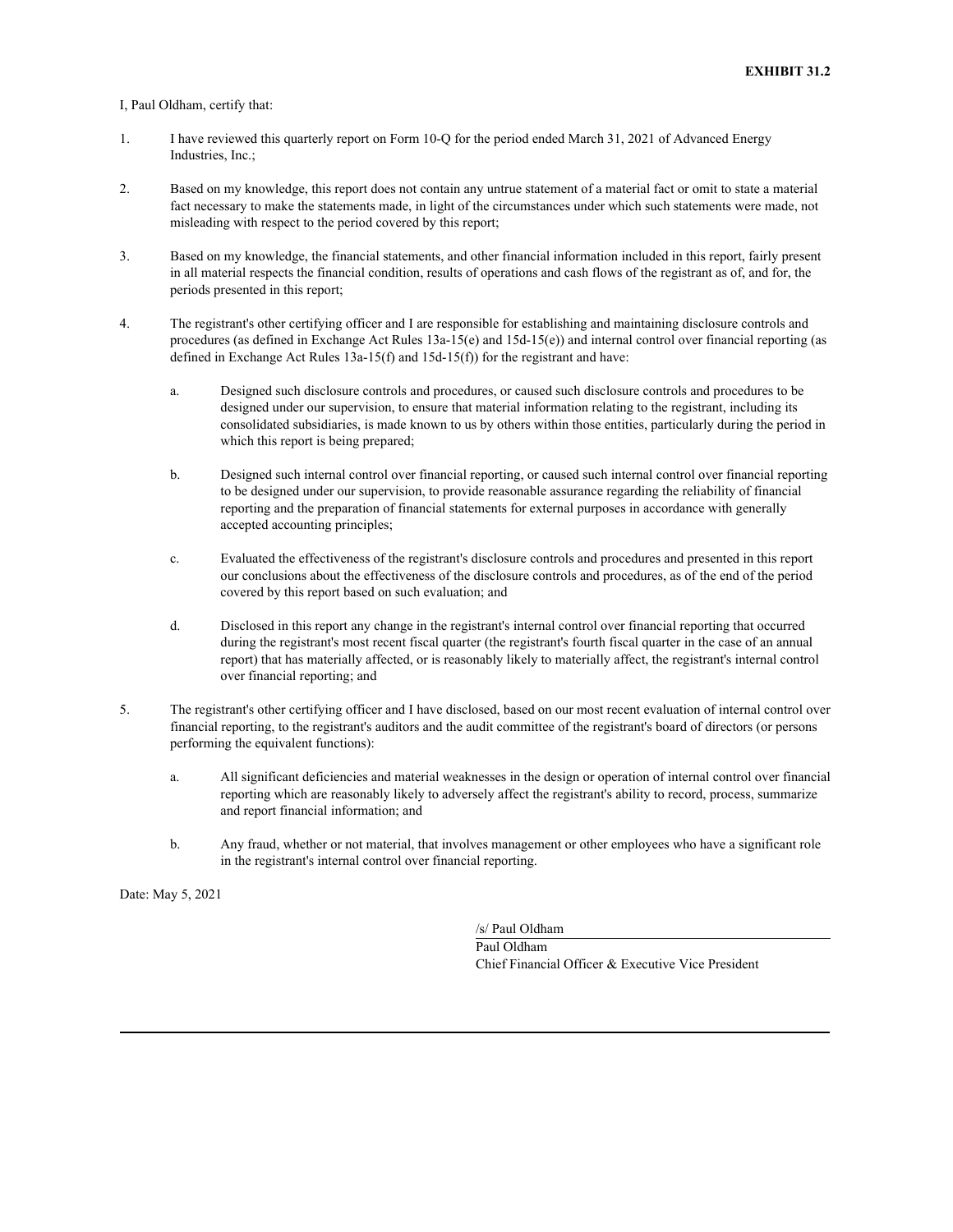Certification of the Chief Executive Officer Pursuant to 18 U.S.C. Section 1350, as Adopted Pursuant to Section 906 of the Sarbanes-Oxley Act of 2002

<span id="page-54-0"></span>I hereby certify, pursuant to 18 U.S.C. Section 1350, that the accompanying Quarterly Report on Form 10-Q for the period ended March 31, 2021, of Advanced Energy Industries, Inc., fully complies with the requirements of Section 13(a) or 15(d) of the Securities Exchange Act of 1934 and that information contained in the Quarterly Report on Form 10-Q fairly presents, in all material respects, the financial condition and results of operations of Advanced Energy Industries, Inc.

Date: May 5, 2021

/s/ Stephen D. Kelley Stephen D. Kelley Chief Executive Officer

A signed original of this written statement required by Section 906 has been provided to the Company and will be retained by the Company and furnished to the Securities and Exchange Commission or its staff upon request.